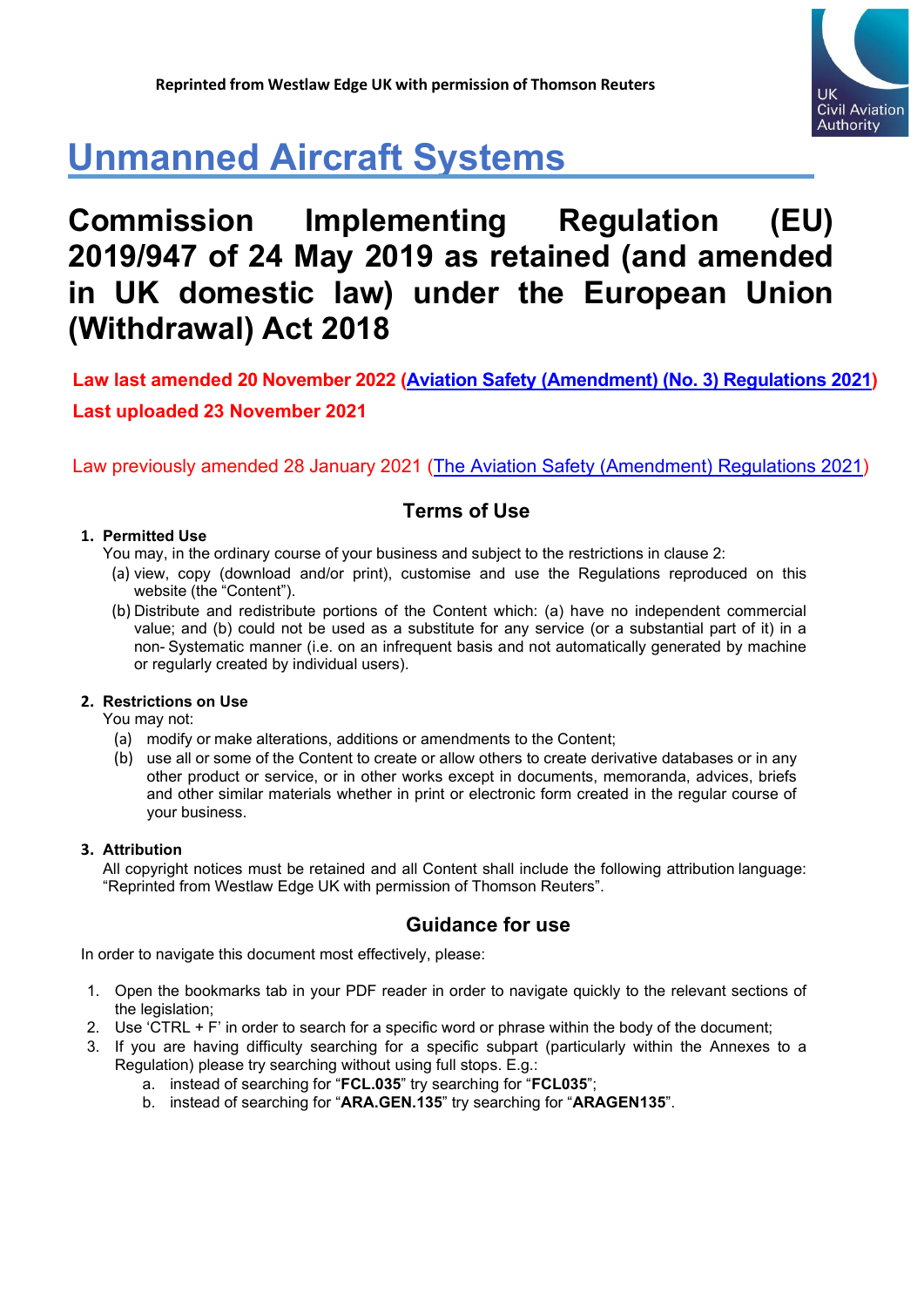## **[Commission Implementing Regulation \(EU\) 2019/947 of 24 May](http://uk.westlaw.com/Document/I80116B200F6911EB8EC08CC5CC2763DD/View/FullText.html?originationContext=document&transitionType=DocumentItem&vr=3.0&rs=PLUK1.0&contextData=(sc.Search)) [2019 on the rules and procedures for the operation of unmanned](http://uk.westlaw.com/Document/I80116B200F6911EB8EC08CC5CC2763DD/View/FullText.html?originationContext=document&transitionType=DocumentItem&vr=3.0&rs=PLUK1.0&contextData=(sc.Search)) [aircraft \(Text with EEA relevance\) \(Retained EU Legislation\)](http://uk.westlaw.com/Document/I80116B200F6911EB8EC08CC5CC2763DD/View/FullText.html?originationContext=document&transitionType=DocumentItem&vr=3.0&rs=PLUK1.0&contextData=(sc.Search)) Preamble**



**Version 1 of 1**

Date not available - Present

**Subjects** Aviation

THE EUROPEAN COMMISSION,

Having regard to the Treaty on the Functioning of the European Union,

Having regard to Regulation (EU) 2018/1139 of the European Parliament and of the Council of 4 July 2018 on common rules in the field of civil aviation and establishing a European Union Aviation Safety Agency, and amending Regulations (EC) No 2111/2005, (EC) No 1008/2008, (EU) No 996/2010, (EU) No 376/2014 and Directives 2014/30/EU and 2014/53/EU of the European Parliament and of the Council, and repealing Regulations (EC) No 216/2008 and (EC) No 552/2004 of the European

<span id="page-1-0"></span>Parliament and of the Council and Council Regulation (EEC) No 3922/9[1](#page-4-0)<sup>1</sup>, and in particular Article 57 thereof,

Whereas:

(1)

Unmanned aircraft, irrespective of their mass, can operate within the same Single European Sky airspace, alongside manned aircraft, whether airplanes or helicopters.

(2)

As for manned aviation, a uniform implementation of and compliance with rules and procedures should apply to operators, including remote pilots, of unmanned aircraft and unmanned aircraft system ('UAS'), as well as for the operations of such unmanned aircraft and unmanned aircraft system.

(3)

Considering the specific characteristics of UAS operations, they should be as safe as those in manned aviation.

(4)

Technologies for unmanned aircraft allow a wide range of possible operations. Requirements related to the airworthiness, the organisations, the persons involved in the operation of UAS and unmanned aircraft operations should be set out in order to ensure safety for people on the ground and other airspace users during the operations of unmanned aircraft.

(5)

The rules and procedures applicable to UAS operations should be proportionate to the nature and risk of the operation or activity and adapted to the operational characteristics of the unmanned aircraft concerned and the characteristics of the area of operations, such as the population density, surface characteristics, and the presence of buildings.

(6)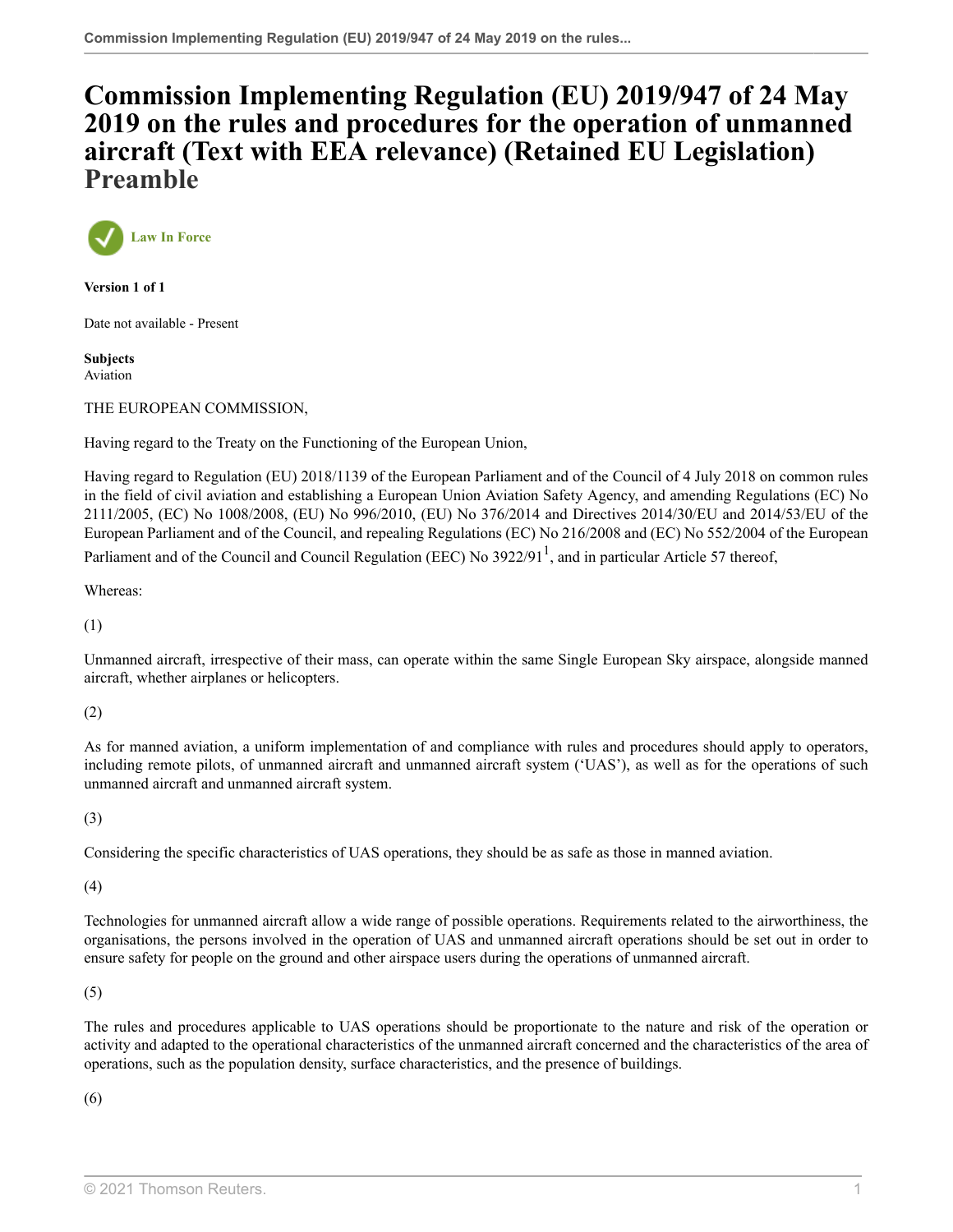The risk level criteria as well as other criteria should be used to establish three categories of operations: the 'open', 'specific' and 'certified' categories.

(7)

Proportionate risks mitigation requirements should be applicable to UAS operations according to the level of risk involved, the operational characteristics of the unmanned aircraft concerned and the characteristics of the area of operation.

(8)

<span id="page-2-0"></span>Operations in the 'open' category, which should cover operations that present the lowest risks, should not require UAS that are subject to standard aeronautical compliance procedures, but should be conducted using the UAS classes that are defined in Commission Delegated Regulation (EU)  $2019/945^2$  $2019/945^2$ .

(9)

Operations in the 'specific' category should cover other types of operations presenting a higher risk and for which a thorough risk assessment should be conducted to indicate which requirements are necessary to keep the operation safe.

(10)

A system of declaration by an operator should facilitate the enforcement of this Regulation in case of low risk operations conducted in the 'specific' category for which a standard scenario has been defined with detailed mitigation measures.

(11)

Operations in the 'certified' category should, as a principle, be subject to rules on certification of the operator, and the licensing of remote pilots, in addition to the certification of the aircraft pursuant to Delegated Regulation (EU) 2019/945.

(12)

Whilst mandatory for the 'certified category', for the 'specific' category a certificate delivered by the competent authorities for the operation of an unmanned aircraft, as well as for the personnel, including remote pilots and organisations involved in those activities, or for the aircraft pursuant to Delegated Regulation (EU) 2019/945 could also be required.

(13)

Rules and procedures should be established for the marking and identification of unmanned aircraft and for the registration of operators of unmanned aircraft or certified unmanned aircraft.

(14)

Operators of unmanned aircraft should be registered where they operate an unmanned aircraft which, in case of impact, can transfer, to a human, a kinetic energy above 80 Joules or the operation of which presents risks to privacy, protection of personal data, security or the environment.

(15)

Studies have demonstrated that unmanned aircraft with a take-off mass of 250 g or more would present risks to security and therefore UAS operators of such unmanned aircraft should be required to register themselves when operating such aircraft in the 'open' category.

(16)

<span id="page-2-1"></span>Considering the risks to privacy and protection of personal data, operators of unmanned aircraft should be registered if they operate an unmanned aircraft which is equipped with a sensor able to capture personal data. However, this should not be the case when the unmanned aircraft is considered to be a toy within the meaning of Directive 2009/48/EC of the European Parliament and of the Council on the safety of toys<sup>[3](#page-4-2)</sup>.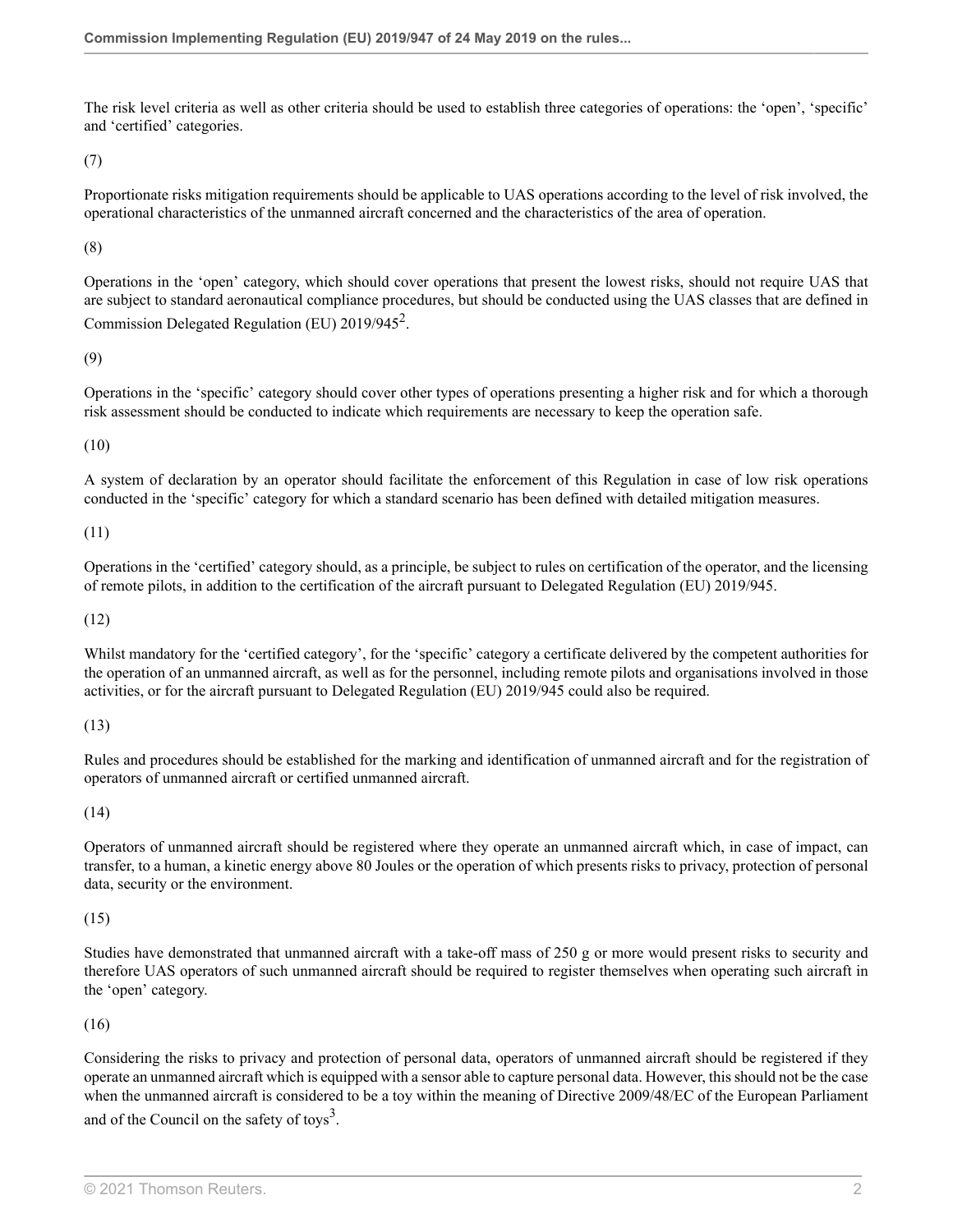(17)

The information about registration of certified unmanned aircraft and of operators of unmanned aircraft that are subject to a registration requirement should be stored in digital, harmonised, interoperable national registration systems, allowing competent authorities to access and exchange that information. The mechanisms to ensure the interoperability of the national registers in this Regulation should be without prejudice to the rules applicable to the future repository referred to in Article 74 of Regulation (EU) 2018/1139.

#### (18)

In accordance with paragraph 8 of Article 56 of Regulation (EU) 2018/1139, this Regulation is without prejudice to the possibility for Member States to lay down national rules to make subject to certain conditions the operations of unmanned aircraft for reasons falling outside the scope of Regulation (EU) 2018/1139, including public security or protection of privacy and personal data in accordance with the Union law.

#### (19)

<span id="page-3-0"></span>National registration systems should comply with the applicable Union and national law on privacy and processing of personal data and the information stored in those registrations systems should be easily accessible<sup>[4](#page-4-3)</sup>.

(20)

UAS operators and remote pilots should ensure that they are adequately informed about applicable Union and national rules relating to the intended operations, in particular with regard to safety, privacy, data protection, liability, insurance, security and environmental protection.

#### (21)

Some areas, such as hospitals, gatherings of people, installations and facilities like penal institutions or industrial plants, toplevel and higher-level government authorities, nature conservation areas or certain items of transport infrastructure, can be particularly sensitive to some or all types of UAS operations. This should be without prejudice to the possibility for Member States to lay down national rules to make subject to certain conditions the operations of unmanned aircraft for reasons falling outside the scope of this Regulation, including environmental protection, public security or protection of privacy and personal data in accordance with the Union law.

(22)

Unmanned aircraft noise and emissions should be minimised as far as possible taking into account the operating conditions and various specific characteristics of individual Member States, such as the population density, where noise and emissions are of concern. In order to facilitate the societal acceptance of UAS operations, Delegated Regulation (EU) 2019/945 includes maximum level of noise for unmanned aircraft operated close to people in the 'open' category. In the 'specific' category there is a requirement for the operator to develop guidelines for its remote pilots so that all operations are flown in a manner that minimises nuisances to people and animals.

(23)

Current national certificates should be adapted to certificates complying with the requirements of this Regulation.

(24)

In order to ensure the proper implementation of this Regulation, appropriate transitional measures should be established. In particular, Member States and stakeholders should have sufficient time to adapt their procedures to the new regulatory framework before this Regulation applies.

#### (25)

The new regulatory framework for UAS operations should be without prejudice to the applicable environmental and nature protection obligations otherwise stemming from national or Union law.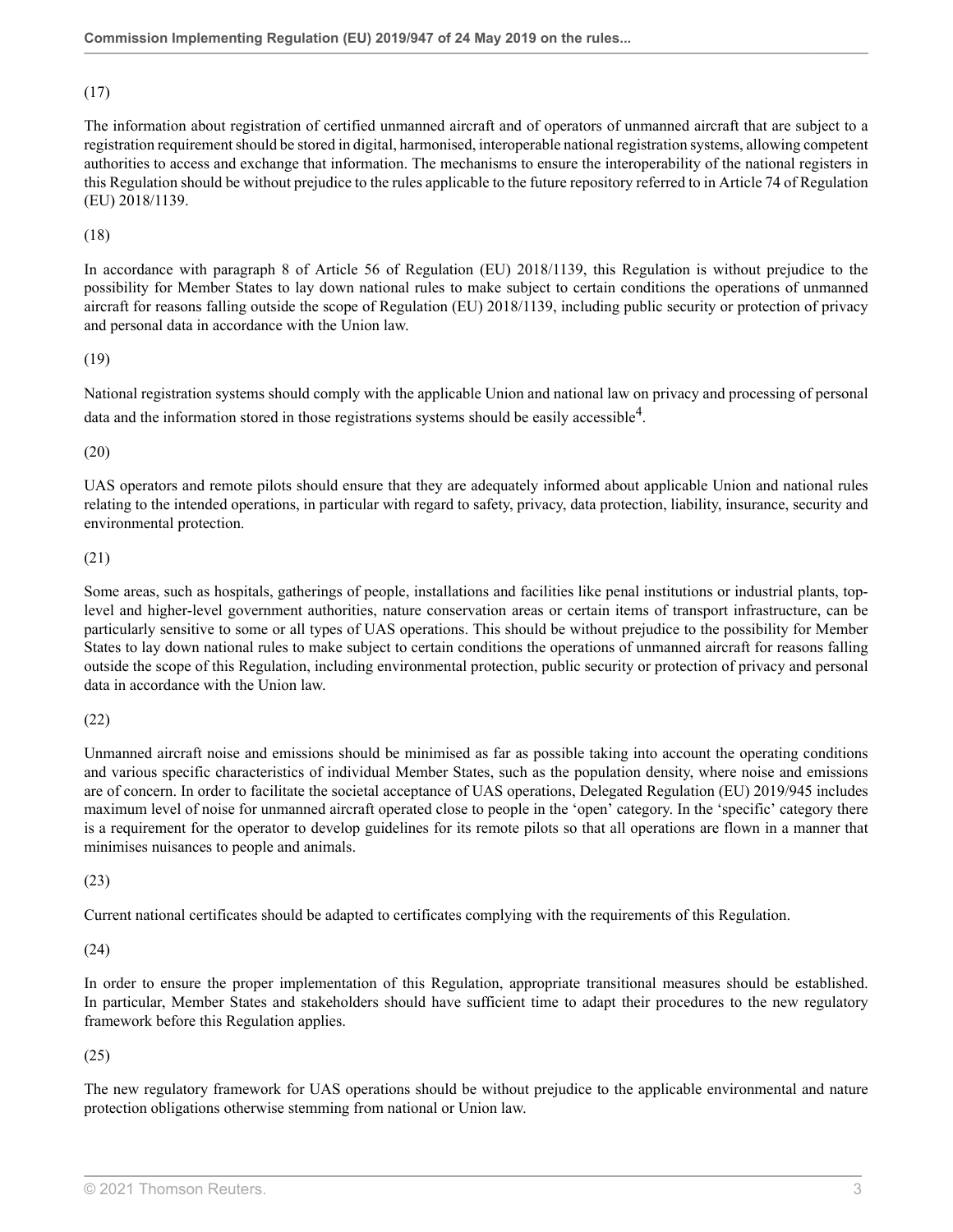(26)

While the 'U-space' system including the infrastructure, services and procedures to guarantee safe UAS operations and supporting their integration into the aviation system is in development, this Regulation should already include requirements for the implementation of three foundations of the U-space system, namely registration, geo-awareness and remote identification, which will need to be further completed.

(27)

Since model aircraft are considered as UAS and given the good safety level demonstrated by model aircraft operations in clubs and associations, there should be a seamless transition from the different national systems to the new Union regulatory framework, so that model aircraft clubs and associations can continue to operate as they do today, as well as taking into account existing best practices in the Member States.

(28)

In addition, considering the good level of safety achieved by aircraft of class C4 as provided in Annex to this Regulation, low risk operations of such aircraft should be allowed to be conducted in the 'open' category. Such aircraft, often used by model aircraft operators, are comparatively simpler than other classes of unmanned aircraft and should therefore not be subject to disproportionate technical requirements.

(29)

The measures provided for in this Regulation are in accordance with the opinion of the committee established in accordance with Article 127 of Regulation (EU) 2018/1139,

#### HAS ADOPTED THIS REGULATION:

#### **Notes**

- <span id="page-4-0"></span>[1](#page-1-0) OJ L 212, 22.8.2018, p. 1.
- <span id="page-4-1"></span>[2](#page-2-0) Commission Delegated Regulation (EU) 2019/945 of 12 March 2019 on unmanned aircraft systems and on thirdcountry operators of unmanned aircraft systems (see page 1 of this Official Journal).
- <span id="page-4-2"></span>[3](#page-2-1) Directive 2009/48/EC of the European Parliament and of the Council of 18 June 2009 on the safety of toys (OJ L 170, 30.6.2009, p. 1).
- <span id="page-4-3"></span>[4](#page-3-0) Regulation (EU) 2016/679 of the European Parliament and of the Council of 27 April 2016 on the protection of natural persons with regard to the processing of personal data and on the free movement of such data, and repealing Directive 95/46/EC (General Data Protection Regulation) (OJ L 119, 4.5.2016, p. 1).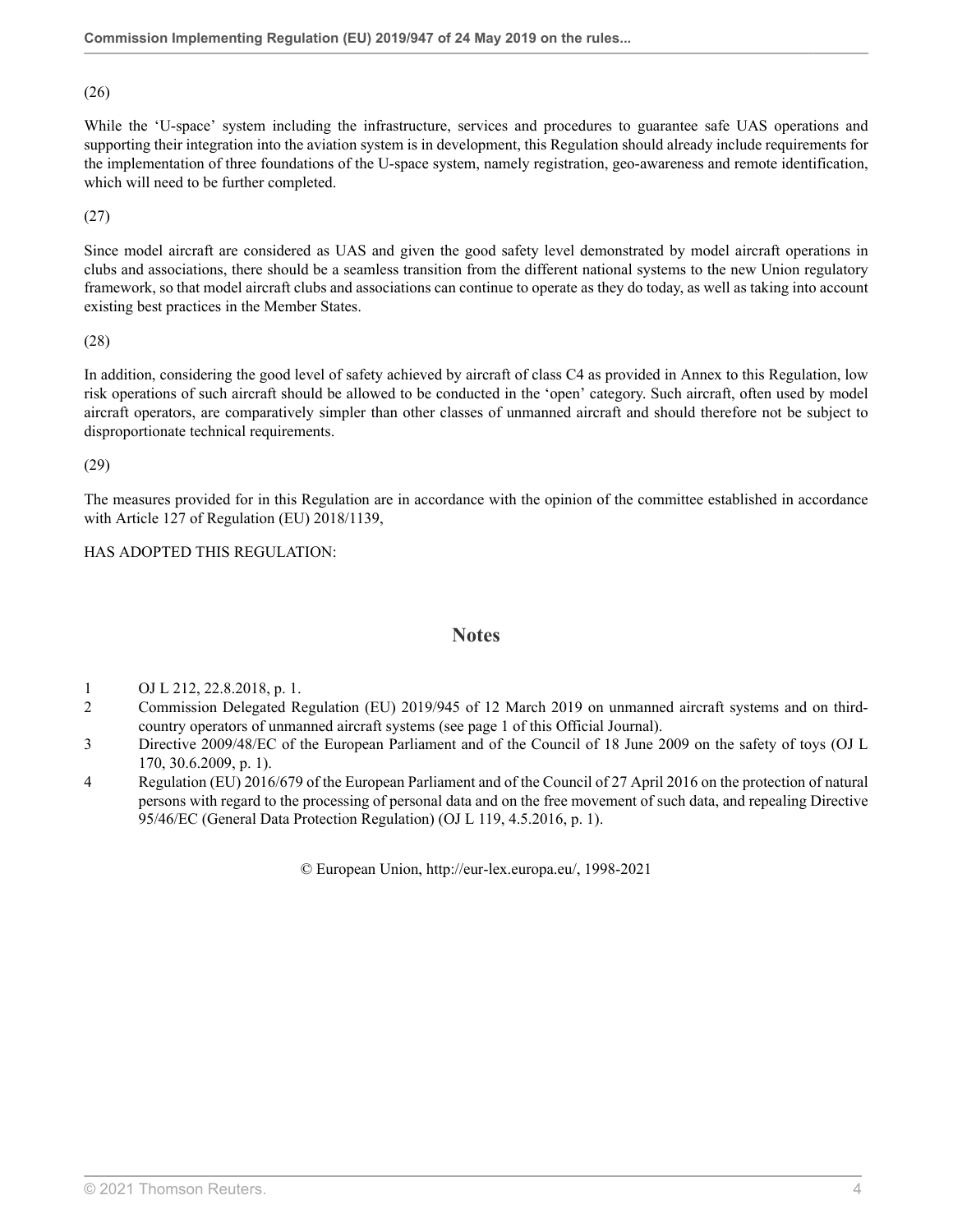# **art. 1 Subject matter**



**Version 1 of 1**

Date not available - Present

**Subjects** Aviation

**Article 1 Subject matter**

This Regulation lays down detailed provisions for the operation of unmanned aircraft systems as well as for personnel, including remote pilots and organisations involved in those operations.

*Enacting Terms > art. 1 Subject matter*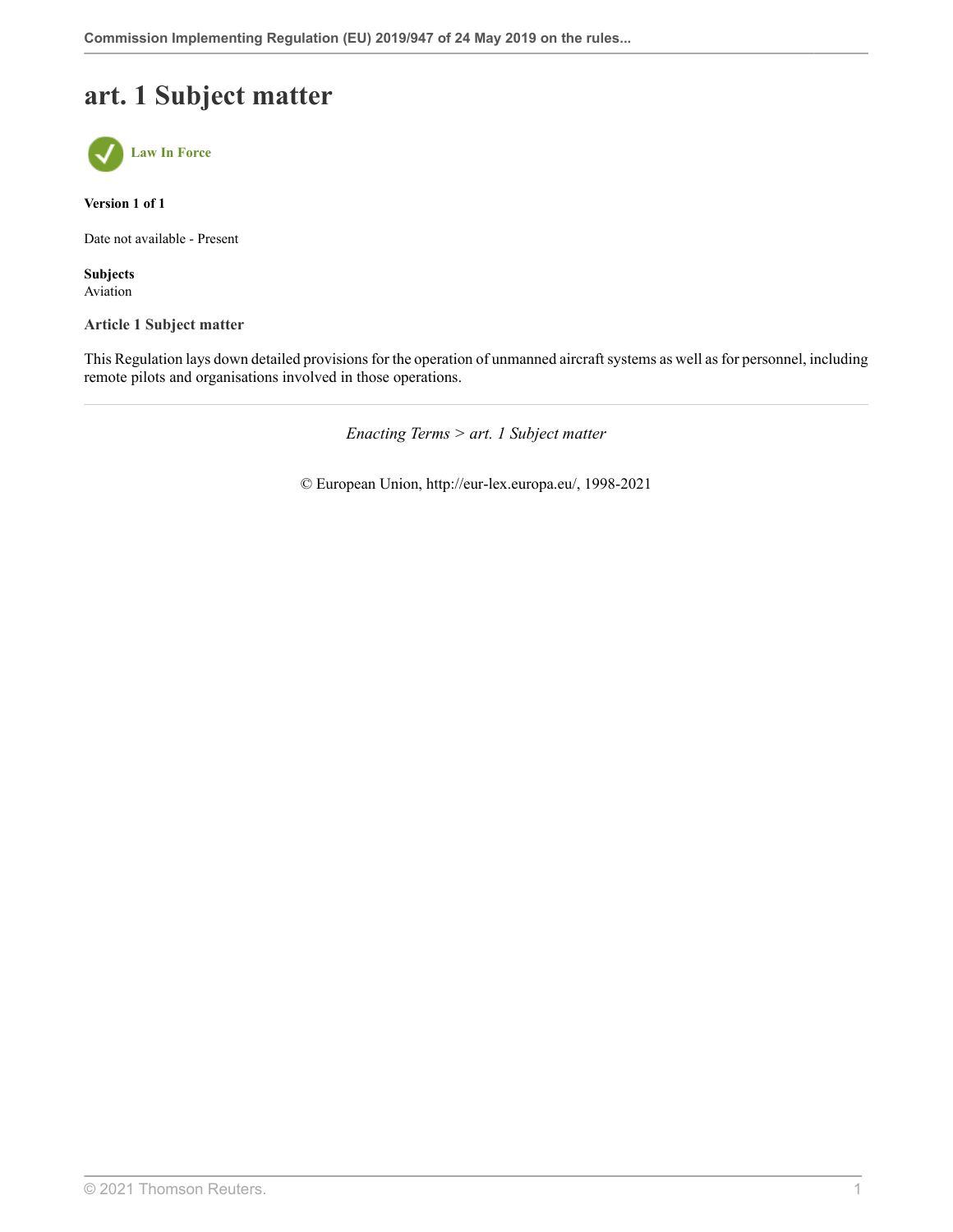## **art. 2 Definitions**



#### **Version 2 of 2**

31 December 2020 - Present

**Subjects** Aviation

#### **Article 2 Definitions**

For the purposes of this Regulation, the definitions in Regulation (EU) 2018/1139 apply.

The following definitions also apply:

(1) *'unmanned aircraft system'* ('UAS') means an unmanned aircraft and the equipment to control it remotely;

(2) *'unmanned aircraft system operator'* ('UAS operator') means any legal or natural person operating or intending to operate one or more UAS;

(3) *'assemblies of people'* means gatherings where persons are unable to move away due to the density of the people present;

<span id="page-6-0"></span>(4) *'UAS geographical zone'* means a portion of airspace established by the [Secretary of State] [1](#page-8-0) that facilitates, restricts or excludes UAS operations in order to address risks pertaining to safety, privacy, protection of personal data, security or the environment, arising from UAS operations;

(5) *'robustness'* means the property of mitigation measures resulting from combining the safety gain provided by the mitigation measures and the level of assurance and integrity that the safety gain has been achieved;

<span id="page-6-1"></span> $[...]^2$  $[...]^2$ 

(7) *'visual line of sight operation'* ('VLOS') means a type of UAS operation in which, the remote pilot is able to maintain continuous unaided visual contact with the unmanned aircraft, allowing the remote pilot to control the flight path of the unmanned aircraft in relation to other aircraft, people and obstacles for the purpose of avoiding collisions;

(8) *'beyond visual line of sight operation'* ('BVLOS') means a type of UAS operation which is not conducted in VLOS;

<span id="page-6-2"></span>(9) *'light UAS operator certificate'* ('LUC') means a certificate issued to a UAS operator by [the CAA]<sup>[3](#page-8-2)</sup> as set out in part C of the Annex;

(10) *'model aircraft club or association'* means an organisation legally established in [the United Kingdom] [4](#page-8-3) for the purpose of conducting leisure flights, air displays, sporting activities or competition activities using UAS;

(11) *'dangerous goods'* means articles or substances, which are capable of posing a hazard to health, safety, property or the environment in the case of an incident or accident, that the unmanned aircraft is carrying as its payload, including in particular:

<span id="page-6-3"></span>(a) explosives (mass explosion hazard, blast projection hazard, minor blast hazard, major fire hazard, blasting agents, extremely insensitive explosives);

- (b) gases (flammable gas, non-flammable gas, poisonous gas, oxygen, inhalation hazard);
- (c) flammable liquids (flammable liquids; combustible, fuel oil, gasoline);
- (d) flammable solids (flammable solids, spontaneously combustible solids, dangerous when wet);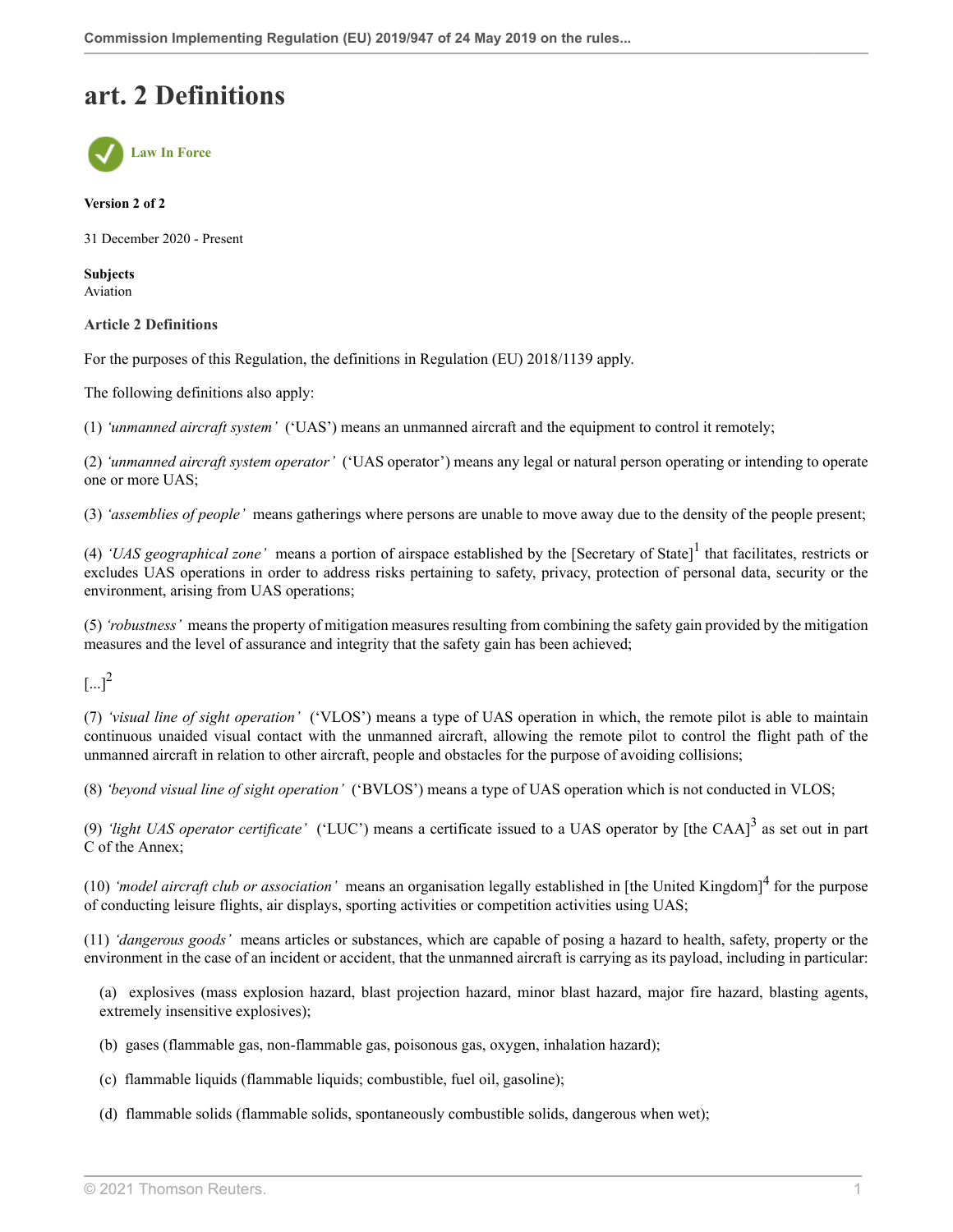- (e) oxidising agents and organic peroxides;
- (f) toxic and infectious substances (poison, biohazard);
- (g) radioactive substances;
- (h) corrosive substances;

(12) *'payload'* means instrument, mechanism, equipment, part, apparatus, appurtenance, or accessory, including communications equipment, that is installed in or attached to the aircraft and is not used or intended to be used in operating or controlling an aircraft in flight, and is not part of an airframe, engine, or propeller;

(13) *'direct remote identification'* means a system that ensures the local broadcast of information about a unmanned aircraft in operation, including the marking of the unmanned aircraft, so that this information can be obtained without physical access to the unmanned aircraft;

(14) *'follow-me mode'* means a mode of operation of a UAS where the unmanned aircraft constantly follows the remote pilot within a predetermined radius;

<span id="page-7-0"></span>(1[5](#page-8-4)) *'geo-awareness'* means a function that, based on the data provided by [the CAA]<sup>5</sup>, detects a potential breach of airspace limitations and alerts the remote pilots so that they can take immediate and effective action to prevent that breach;

(16) *'privately built UAS'* means a UAS assembled or manufactured for the builder's own use, not including UAS assembled from sets of parts placed on the market as a single ready-to-assemble kit;

(17) *'autonomous operation'* means an operation during which an unmanned aircraft operates without the remote pilot being able to intervene;

(18) *'uninvolved persons'* means persons who are not participating in the UAS operation or who are not aware of the instructions and safety precautions given by the UAS operator;

<span id="page-7-1"></span>(19) *'making available on the market'* means any supply of a product for distribution, consumption or use on the  $[...]^6$  $[...]^6$  market in the course of a commercial activity, whether in exchange of payment or free of charge;

### <span id="page-7-2"></span> $[...]^7$  $[...]^7$

(21) *'controlled ground area'* means the ground area where the UAS is operated and within which the UAS operator can ensure that only involved persons are present;

(22) *'maximum take-off mass'* ('MTOM') means the maximum Unmanned Aircraft mass, including payload and fuel, as defined by the manufacturer or the builder, at which the Unmanned Aircraft can be operated;

(23) *'unmanned sailplane'* means an unmanned aircraft that is supported in flight by the dynamic reaction of the air against its fixed lifting surfaces, the free flight of which does not depend on an engine. It may be equipped with an engine to be used in case of emergency;

(24) *'unmanned aircraft observer'* means a person, positioned alongside the remote pilot, who, by unaided visual observation of the unmanned aircraft, assists the remote pilot in keeping the unmanned aircraft in VLOS and safely conducting the flight;

(25) *'airspace observer'* means a person who assists the remote pilot by performing unaided visual scanning of the airspace in which the unmanned aircraft is operating for any potential hazard in the air;

(26) *'command unit'* ('CU') means the equipment or system of equipment to control unmanned aircraft remotely as defined in point 32 of Article 3 of Regulation (EU) 2018/1139 which supports the control or the monitoring of the unmanned aircraft during any phase of flight, with the exception of any infrastructure supporting the command and control (C2) link service;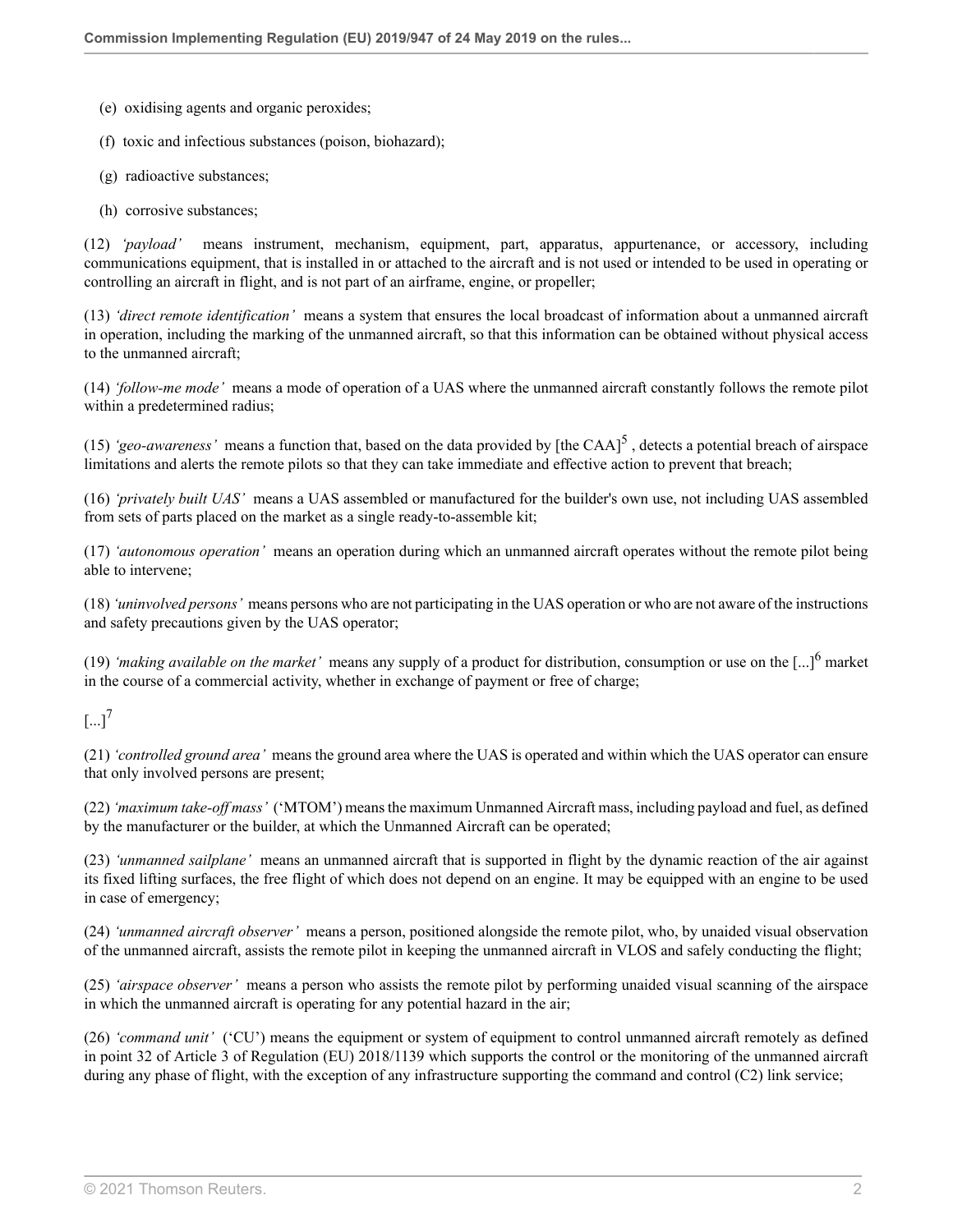(27) *'C2 link service'* means a communication service supplied by a third party, providing command and control between the unmanned aircraft and the CU;

<span id="page-8-10"></span> $\lceil ... \rceil^8$  $\lceil ... \rceil^8$ 

(34) *'night'* means the hours between the end of evening civil twilight and the beginning of morning civil twilight as defined in Implementing Regulation (EU) No  $923/2012^9$  $923/2012^9$ [;] $^{10}$  $^{10}$  $^{10}$ 

 $\sqrt{2}$ 

(35) *'CAA'* means the Civil Aviation Authority.

 $]^{10}$  $]^{10}$  $]^{10}$ 

### <span id="page-8-12"></span><span id="page-8-11"></span>**Notes**

- <span id="page-8-0"></span>[1](#page-6-0) Words substituted by Unmanned Aircraft (Amendment) (EU Exit) Regulations 2020/1593 [reg.59\(2\)](http://uk.westlaw.com/Document/ID74E55E042D311EB9399B753ED3F9B92/View/FullText.html?originationContext=document&transitionType=DocumentItem&vr=3.0&rs=PLUK1.0&contextData=(sc.Search)) (December 31, 2020: shall come into force on IP completion day)
- <span id="page-8-1"></span>[2](#page-6-1) Repealed by Unmanned Aircraft (Amendment) (EU Exit) Regulations 2020/1593 [reg.59\(3\)](http://uk.westlaw.com/Document/ID74E55E042D311EB9399B753ED3F9B92/View/FullText.html?originationContext=document&transitionType=DocumentItem&vr=3.0&rs=PLUK1.0&contextData=(sc.Search)) (December 31, 2020: shall come into force on IP completion day)
- <span id="page-8-2"></span>[3](#page-6-2) Words substituted by Unmanned Aircraft (Amendment) (EU Exit) Regulations 2020/1593 [reg.59\(4\)](http://uk.westlaw.com/Document/ID74E55E042D311EB9399B753ED3F9B92/View/FullText.html?originationContext=document&transitionType=DocumentItem&vr=3.0&rs=PLUK1.0&contextData=(sc.Search)) (December 31, 2020: shall come into force on IP completion day)
- <span id="page-8-3"></span>[4](#page-6-3) Words substituted by Unmanned Aircraft (Amendment) (EU Exit) Regulations 2020/1593 [reg.59\(5\)](http://uk.westlaw.com/Document/ID74E55E042D311EB9399B753ED3F9B92/View/FullText.html?originationContext=document&transitionType=DocumentItem&vr=3.0&rs=PLUK1.0&contextData=(sc.Search)) (December 31, 2020: shall come into force on IP completion day)
- <span id="page-8-4"></span>[5](#page-7-0) Words substituted by Unmanned Aircraft (Amendment) (EU Exit) Regulations 2020/1593 [reg.59\(6\)](http://uk.westlaw.com/Document/ID74E55E042D311EB9399B753ED3F9B92/View/FullText.html?originationContext=document&transitionType=DocumentItem&vr=3.0&rs=PLUK1.0&contextData=(sc.Search)) (December 31, 2020: shall come into force on IP completion day)
- <span id="page-8-5"></span>[6](#page-7-1) Word repealed by Unmanned Aircraft (Amendment) (EU Exit) Regulations 2020/1593 [reg.59\(7\)](http://uk.westlaw.com/Document/ID74E55E042D311EB9399B753ED3F9B92/View/FullText.html?originationContext=document&transitionType=DocumentItem&vr=3.0&rs=PLUK1.0&contextData=(sc.Search)) (December 31, 2020: shall come into force on IP completion day)
- <span id="page-8-6"></span>[7](#page-7-2) Definition repealed by Unmanned Aircraft (Amendment) (EU Exit) Regulations 2020/1593 [reg.59\(8\)](http://uk.westlaw.com/Document/ID74E55E042D311EB9399B753ED3F9B92/View/FullText.html?originationContext=document&transitionType=DocumentItem&vr=3.0&rs=PLUK1.0&contextData=(sc.Search)) (December 31, 2020: shall come into force on IP completion day)
- <span id="page-8-7"></span>[8](#page-8-10) Definitions repealed by Unmanned Aircraft (Amendment) (EU Exit) Regulations 2020/1593 [reg.59\(8\)](http://uk.westlaw.com/Document/ID74E55E042D311EB9399B753ED3F9B92/View/FullText.html?originationContext=document&transitionType=DocumentItem&vr=3.0&rs=PLUK1.0&contextData=(sc.Search)) (December 31, 2020: shall come into force on IP completion day)
- <span id="page-8-8"></span>[9](#page-8-11) Commission Implementing Regulation (EU) No 923/2012 of 26 September 2012 laying down the common rules of the air and operational provisions regarding services and procedures in air navigation and amending Implementing Regulation (EU) No 1035/2011 and Regulations (EC) No 1265/2007, (EC) No 1794/2006, (EC) No 730/2006, (EC) No 1033/2006 and (EU) No 255/2010 (OJ L 281, 13.10.2012, p. 1).
- <span id="page-8-9"></span>[10](#page-8-12) Definition inserted by Unmanned Aircraft (Amendment) (EU Exit) Regulations 2020/1593 [reg.59\(9\)](http://uk.westlaw.com/Document/ID74E55E042D311EB9399B753ED3F9B92/View/FullText.html?originationContext=document&transitionType=DocumentItem&vr=3.0&rs=PLUK1.0&contextData=(sc.Search)) (December 31, 2020: shall come into force on IP completion day)

*Enacting Terms > art. 2 Definitions*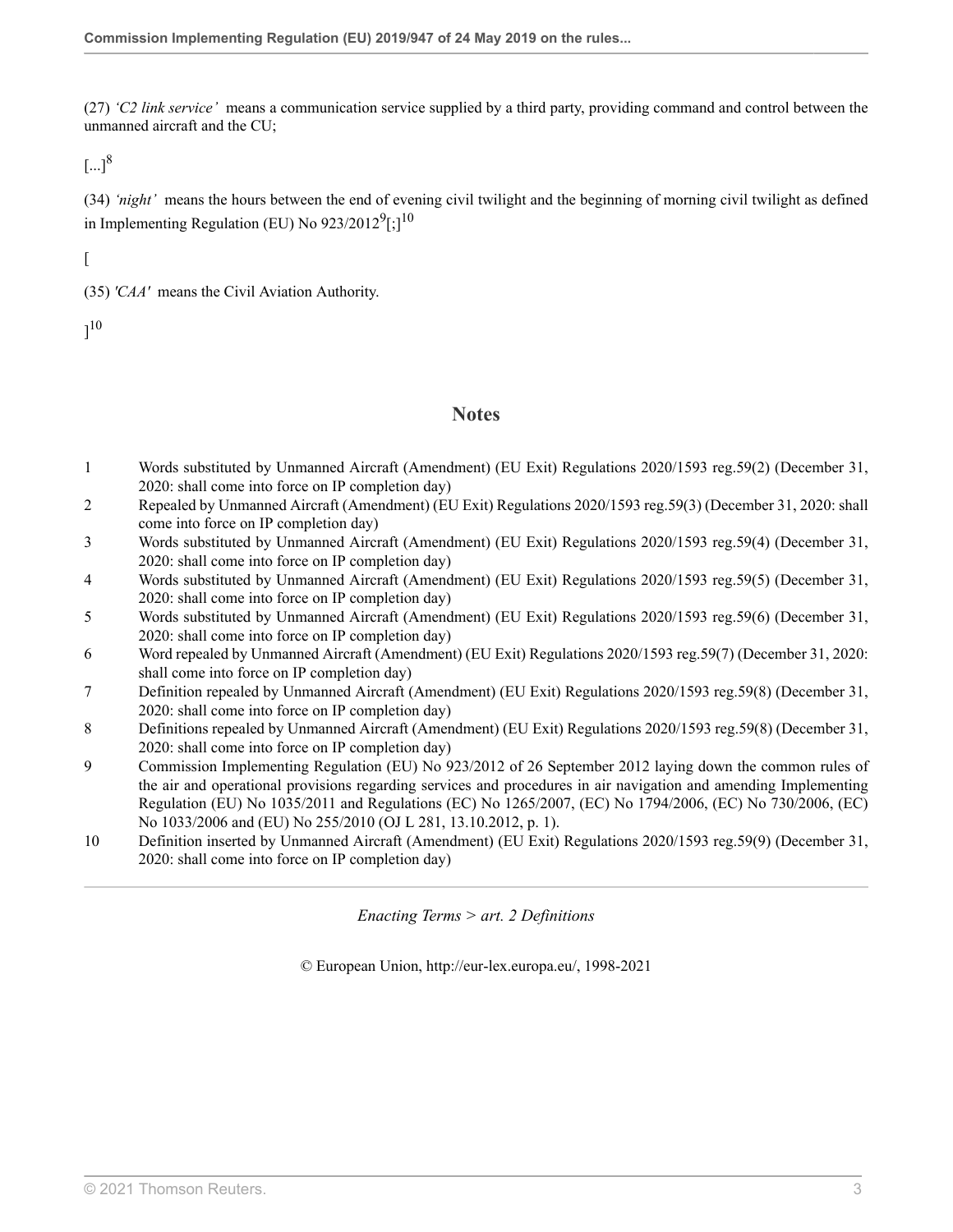# **art. 3 Categories of UAS operations**



#### **Version 2 of 2**

31 December 2020 - Present

**Subjects** Aviation

#### **Article 3 Categories of UAS operations**

UAS operations shall be performed in the 'open', 'specific' or 'certified' category defined respectively in Articles 4, 5 and 6, subject to the following conditions:

(a) UAS operations in the 'open' category shall not be subject to any prior operational authorisation  $\left[...\right]$ <sup>[1](#page-9-0)</sup> before the operation takes place;

(b) UAS operations in the 'specific' category shall require an operational authorisation issued by the  $[CAA]^2$  $[CAA]^2$  pursuant to Article 12 or an authorisation received in accordance with Article 16  $\left[...\right]^3$  $\left[...\right]^3$ ;

(c) UAS operations in the 'certified' category shall require the certification of the UAS pursuant to Delegated Regulation (EU) 2019/945 and the certification of the operator and, where applicable, the licensing of the remote pilot.

#### <span id="page-9-5"></span><span id="page-9-4"></span><span id="page-9-3"></span>**Notes**

- <span id="page-9-0"></span>[1](#page-9-3) Words repealed by Unmanned Aircraft (Amendment) (EU Exit) Regulations 2020/1593 [reg.60\(2\)](http://uk.westlaw.com/Document/I1F9A8DC042D211EB9399B753ED3F9B92/View/FullText.html?originationContext=document&transitionType=DocumentItem&vr=3.0&rs=PLUK1.0&contextData=(sc.Search)) (December 31, 2020: shall come into force on IP completion day)
- <span id="page-9-1"></span>[2](#page-9-4) Words substituted by Unmanned Aircraft (Amendment) (EU Exit) Regulations 2020/1593 [reg.60\(3\)\(a\)](http://uk.westlaw.com/Document/I1F9A8DC042D211EB9399B753ED3F9B92/View/FullText.html?originationContext=document&transitionType=DocumentItem&vr=3.0&rs=PLUK1.0&contextData=(sc.Search)) (December 31, 2020: shall come into force on IP completion day)
- <span id="page-9-2"></span>[3](#page-9-5) Words repealed by Unmanned Aircraft (Amendment) (EU Exit) Regulations 2020/1593 [reg.60\(3\)\(b\)](http://uk.westlaw.com/Document/I1F9A8DC042D211EB9399B753ED3F9B92/View/FullText.html?originationContext=document&transitionType=DocumentItem&vr=3.0&rs=PLUK1.0&contextData=(sc.Search)) (December 31, 2020: shall come into force on IP completion day)

*Enacting Terms > art. 3 Categories of UAS operations*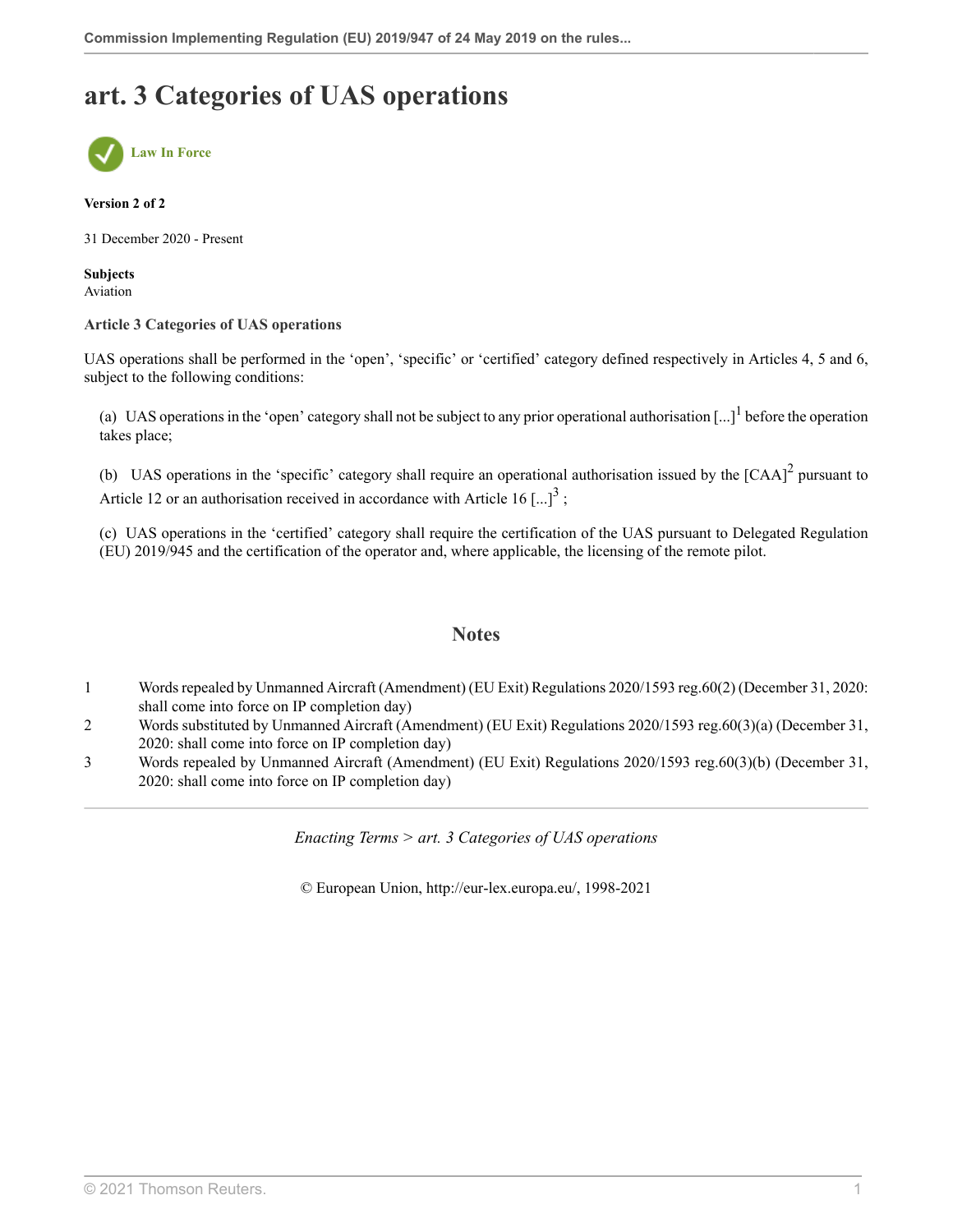# **art. 4 'Open' category of UAS operations**



#### **Version 1 of 1**

Date not available - Present

**Subjects** Aviation

#### **Article 4 'Open' category of UAS operations**

1.

Operations shall be classified as UAS operations in the 'open' category only where the following requirements are met:

(a) the UAS belongs to one of the classes set out in Delegated Regulation (EU) 2019/945 or is privately built or meets the conditions defined in Article 20;

(b) the unmanned aircraft has a maximum take-off mass of less than 25 kg;

(c) the remote pilot ensures that the unmanned aircraft is kept at a safe distance from people and that it is not flown over assemblies of people;

(d) the remote pilot keeps the unmanned aircraft in VLOS at all times except when flying in follow-me mode or when using an unmanned aircraft observer as specified in Part A of the Annex;

(e) during flight, the unmanned aircraft is maintained within 120 metres from the closest point of the surface of the earth, except when overflying an obstacle, as specified in Part A of the Annex

(f) during flight, the unmanned aircraft does not carry dangerous goods and does not drop any material;

#### 2.

UAS operations in the 'open' category shall be divided in three sub-categories in accordance with the requirements set out in Part A of the Annex.

*Enacting Terms > art. 4 'Open' category of UAS operations*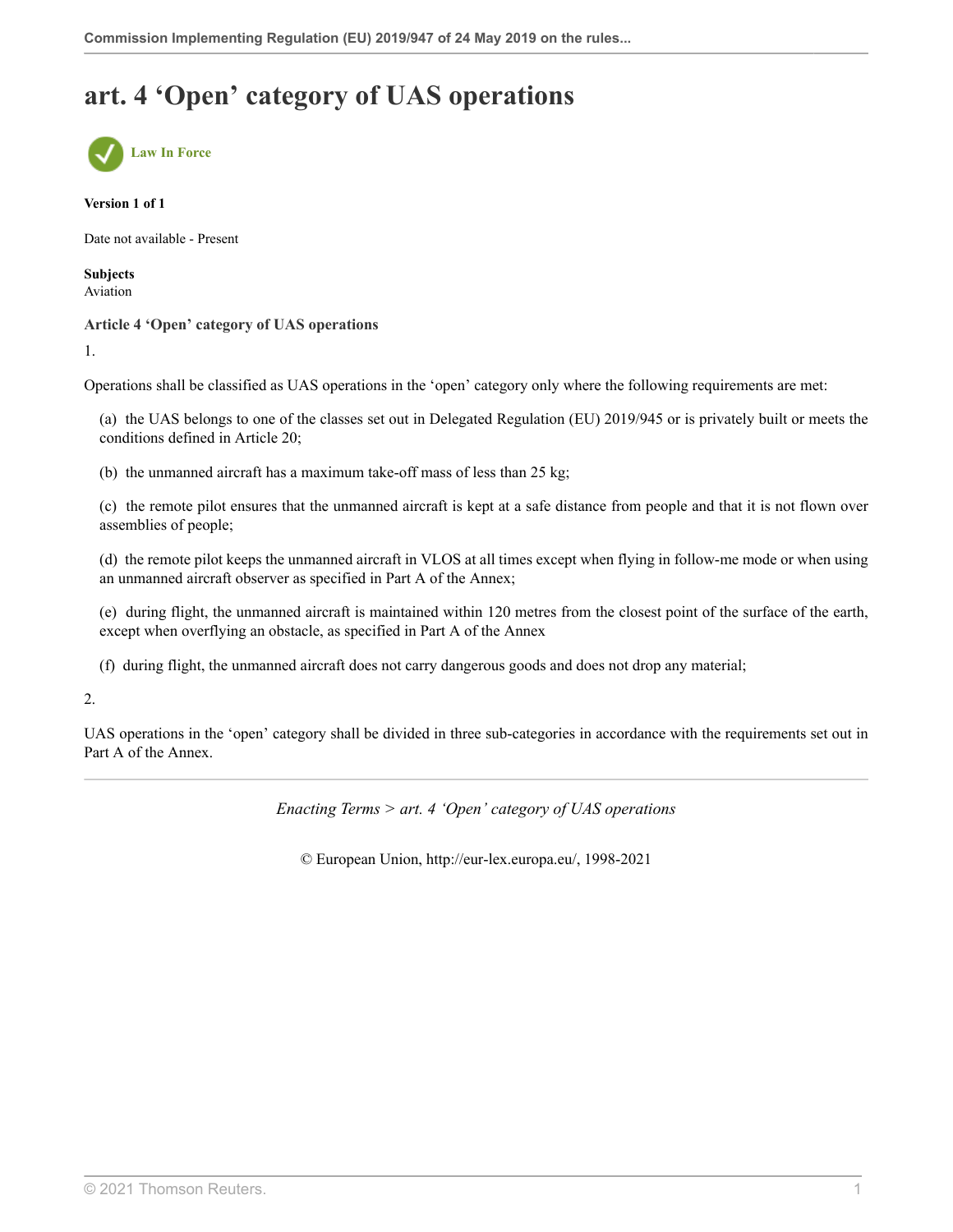# **art. 5 'Specific' category of UAS operations**



#### **Version 2 of 2**

31 December 2020 - Present

**Subjects** Aviation

**Article 5 'Specific' category of UAS operations**

1.

<span id="page-11-0"></span>Where one of the requirements laid down in Article 4 or in Part A of the Annex is not met, a UAS operator shall be required to obtain an operational authorisation pursuant to Article [1](#page-12-0)2 from the  $[{\rm CAA}]^1$ .

2.

<span id="page-11-1"></span>When applying to [the CAA] $^2$  $^2$  for an operational authorisation pursuant Article 12, the operator shall perform a risk assessment in accordance with Article 11 and submit it together with the application, including adequate mitigating measures.

3.

<span id="page-11-2"></span>In accordance with point UAS.SPEC.040 laid down in Part B of the Annex, the  $[CAA]^3$  $[CAA]^3$  shall issue an operational authorisation, if it considers that the operational risks are adequately mitigated in accordance with Article 12.

4.

The  $[CAA]^3$  $[CAA]^3$  shall specify whether the operational authorisation concerns:

(a) the approval of a single operation or a number of operations specified in time or location(s) or both. The operational authorisation shall include the associated precise list of mitigating measures;

(b) the approval of an LUC, in accordance with part C of the Annex.

5.

Where the UAS operator submits a declaration to the competent authority of the Member State of registration in accordance with point UAS.SPEC.020 laid down in Part B of the Annex for an operation complying with a standard scenario set out in Appendix 1 to that Annex, the UAS operator shall not be required to obtain an operational authorisation in accordance with paragraphs 1 to 4 of this Article and the procedure laid down in paragraph 5 of Article 12 shall apply. The UAS operator shall use the declaration referred to in Appendix 2 to that Annex.

6.

An operational authorisation  $\left[...\right]^4$  $\left[...\right]^4$  shall not be required for:

<span id="page-11-3"></span>(a) UAS operators holding an LUC with appropriate privileges in accordance with point UAS.LUC.060 of the Annex;

(b) operations conducted in the framework of model aircraft clubs and associations that have received an authorisation in accordance with Article 16.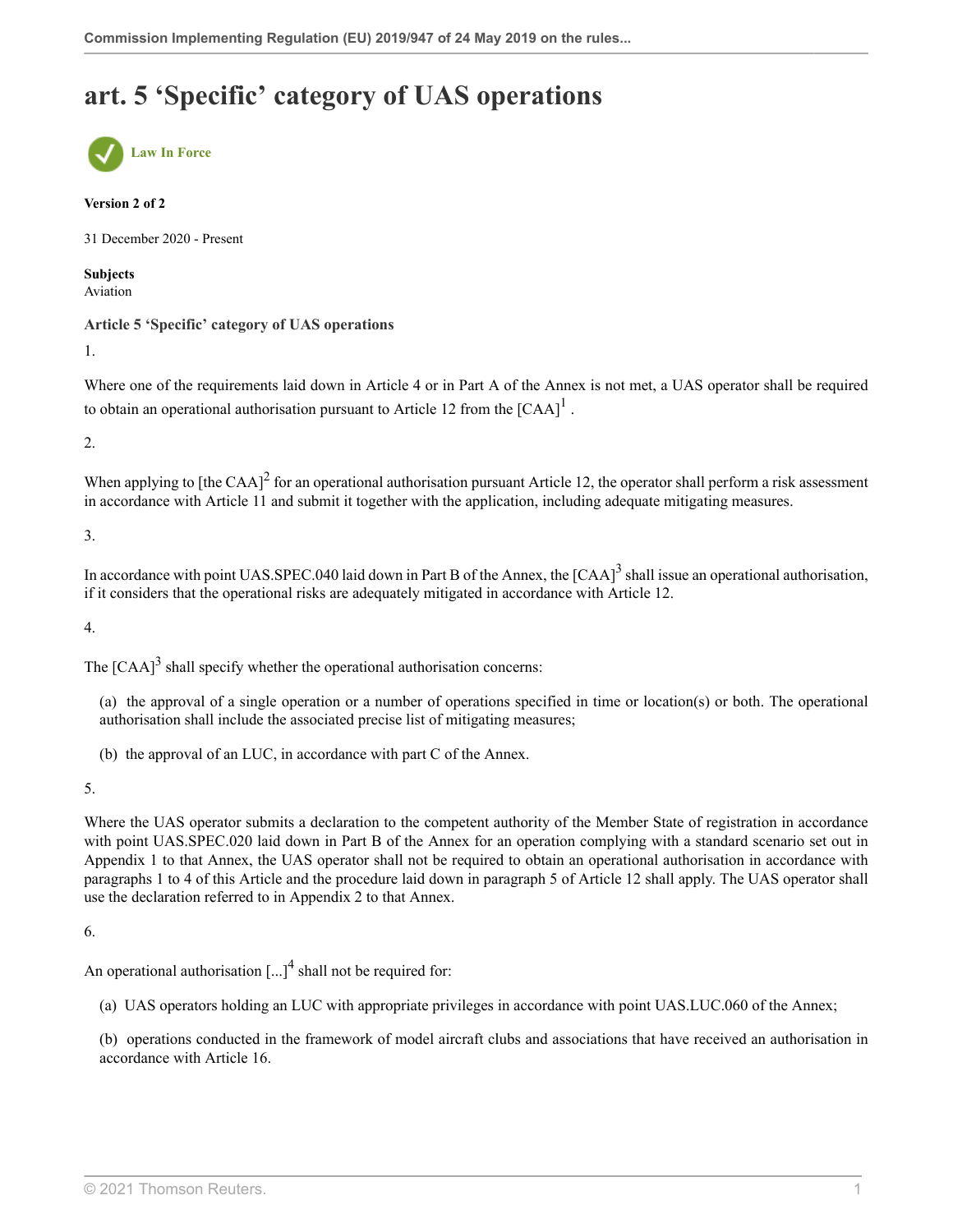### **Notes**

- <span id="page-12-0"></span>[1](#page-11-0) Words substituted by Unmanned Aircraft (Amendment) (EU Exit) Regulations 2020/1593 [reg.61\(2\)](http://uk.westlaw.com/Document/I3042C66042D211EB9399B753ED3F9B92/View/FullText.html?originationContext=document&transitionType=DocumentItem&vr=3.0&rs=PLUK1.0&contextData=(sc.Search)) (December 31, 2020: shall come into force on IP completion day)
- <span id="page-12-1"></span>[2](#page-11-1) Words substituted by Unmanned Aircraft (Amendment) (EU Exit) Regulations 2020/1593 [reg.61\(3\)](http://uk.westlaw.com/Document/I3042C66042D211EB9399B753ED3F9B92/View/FullText.html?originationContext=document&transitionType=DocumentItem&vr=3.0&rs=PLUK1.0&contextData=(sc.Search)) (December 31, 2020: shall come into force on IP completion day)
- <span id="page-12-2"></span>[3](#page-11-2) Words substituted by Unmanned Aircraft (Amendment) (EU Exit) Regulations 2020/1593 [reg.61\(4\)](http://uk.westlaw.com/Document/I3042C66042D211EB9399B753ED3F9B92/View/FullText.html?originationContext=document&transitionType=DocumentItem&vr=3.0&rs=PLUK1.0&contextData=(sc.Search)) (December 31, 2020: shall come into force on IP completion day)
- <span id="page-12-3"></span>[4](#page-11-3) Words repealed by Unmanned Aircraft (Amendment) (EU Exit) Regulations 2020/1593 [reg.61\(5\)](http://uk.westlaw.com/Document/I3042C66042D211EB9399B753ED3F9B92/View/FullText.html?originationContext=document&transitionType=DocumentItem&vr=3.0&rs=PLUK1.0&contextData=(sc.Search)) (December 31, 2020: shall come into force on IP completion day)

*Enacting Terms > art. 5 'Specific' category of UAS operations*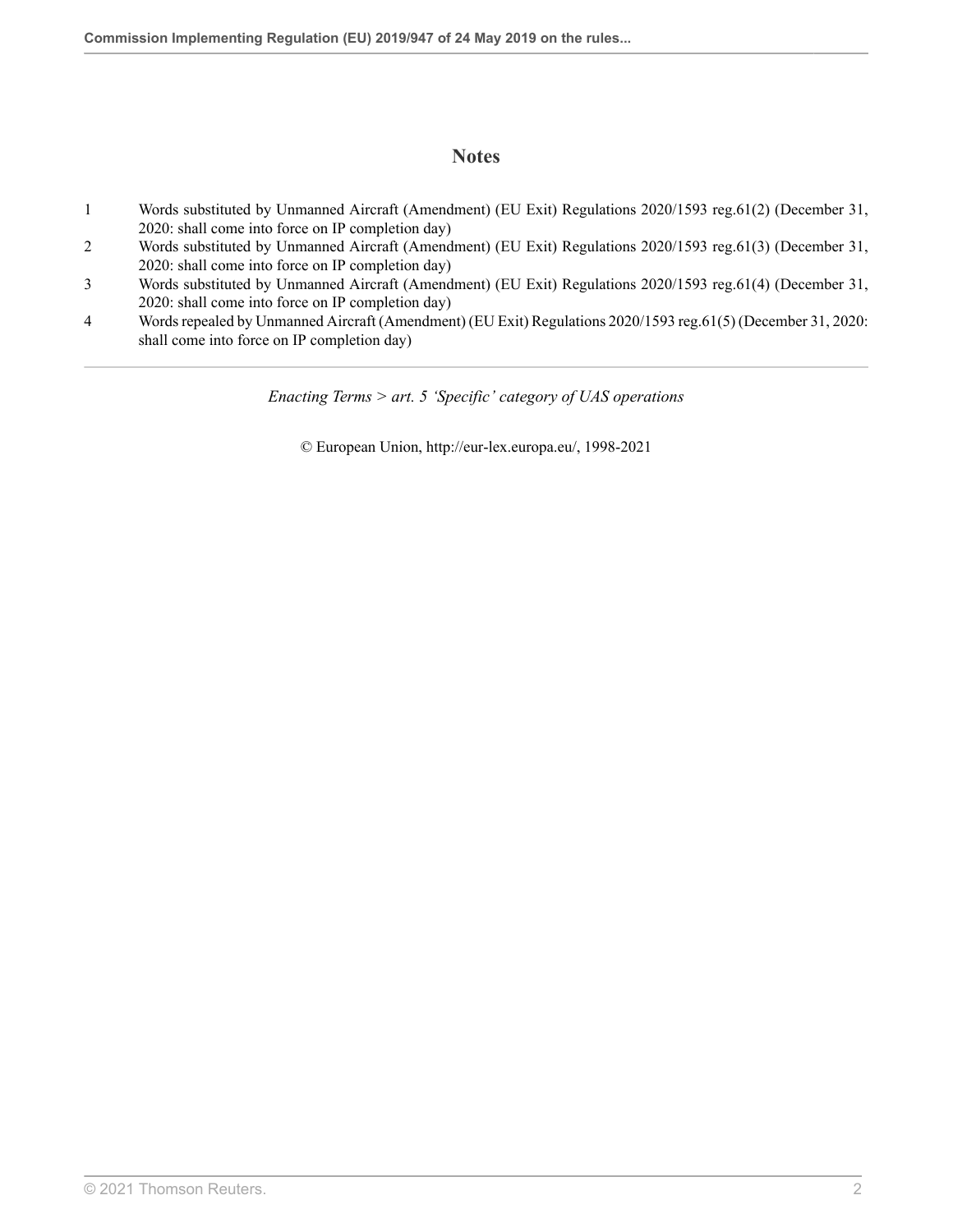# **art. 6 'Certified' category of UAS operations**



#### **Version 2 of 2**

31 December 2020 - Present

**Subjects** Aviation

#### **Article 6 'Certified' category of UAS operations**

1.

Operations shall be classified as UAS operations in the 'certified' category only where the following requirements are met:

(a) the UAS is certified pursuant to points (a), (b) and (c) of paragraph 1 of Article 40 of Delegated Regulation (EU) 2019/945; and

- (b) the operation is conducted in any of the following conditions:
	- i. over assemblies of people;
	- ii. involves the transport of people;
	- iii. involves the carriage of dangerous goods, that may result in high risk for third parties in case of accident.

2.

In addition, UAS operations shall be classified as UAS operations in the 'certified' category where the  $[CAA]$ <sup>[1](#page-13-0)</sup>, based on the risk assessment provided for in Article 11, considers that the risk of the operation cannot be adequately mitigated without the certification of the UAS and of the UAS operator and, where applicable, without the licensing of the remote pilot.

### <span id="page-13-1"></span>**Notes**

<span id="page-13-0"></span>[1](#page-13-1) Words substituted by Unmanned Aircraft (Amendment) (EU Exit) Regulations 2020/1593 [reg.62](http://uk.westlaw.com/Document/IFE94887042D011EB9399B753ED3F9B92/View/FullText.html?originationContext=document&transitionType=DocumentItem&vr=3.0&rs=PLUK1.0&contextData=(sc.Search)) (December 31, 2020: shall come into force on IP completion day)

*Enacting Terms > art. 6 'Certified' category of UAS operations*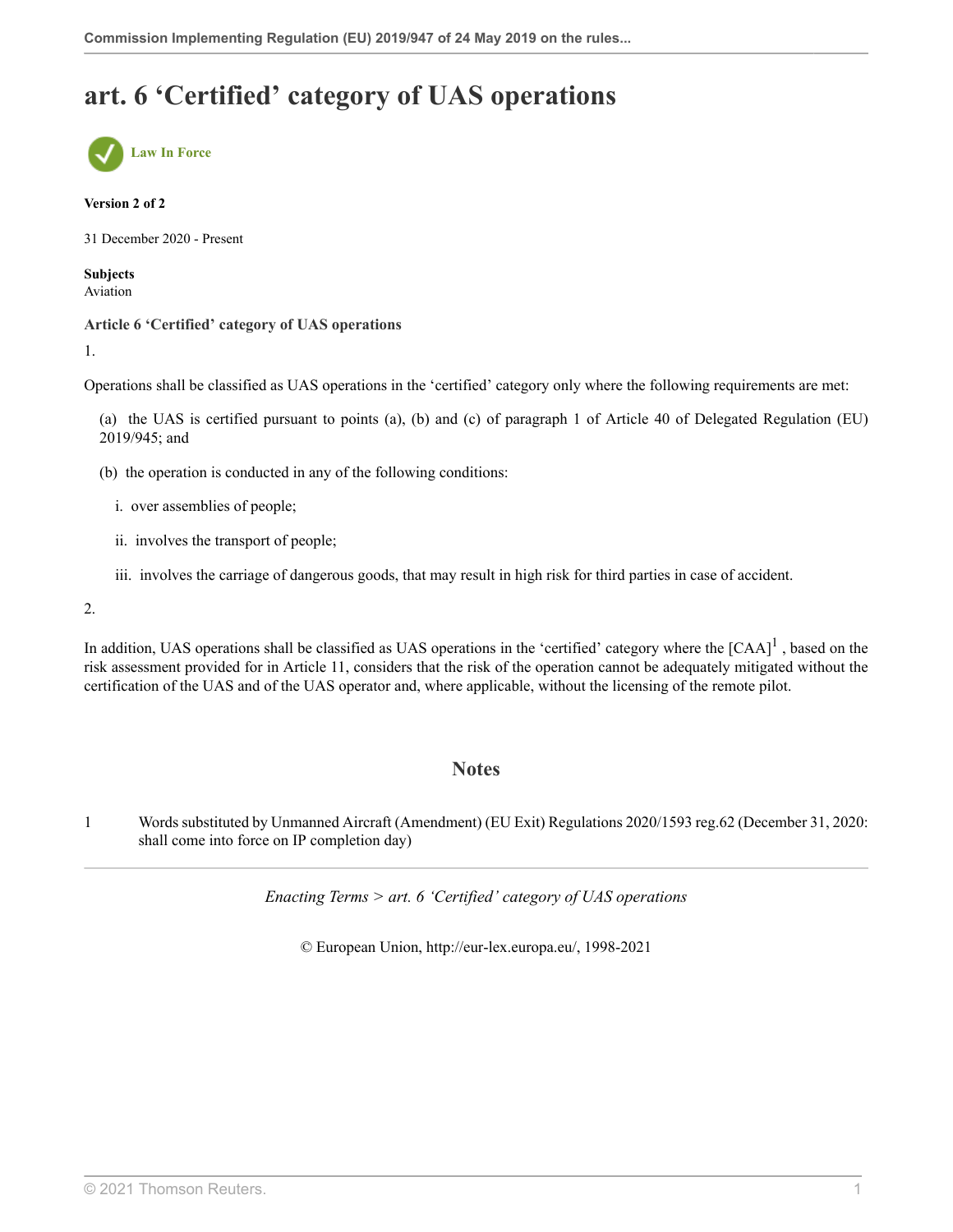# **art. 7 Rules and procedures for the operation of UAS**



#### **Version 2 of 2**

31 December 2020 - Present

**Subjects** Aviation

**Article 7 Rules and procedures for the operation of UAS**

1.

UAS operations in the 'open' category shall comply with the operational limitations set out in Part A of the Annex.

2.

UAS operations in the 'specific' category shall comply with the operational limitations set out in the operational authorisation as referred to in Article [1](#page-14-0)2 or the authorisation as referred to in Article 16 [...]<sup>1</sup>.

This paragraph shall not apply where the UAS operator holds an LUC with appropriate privileges.

UAS operations in the 'specific' category shall be subject to the applicable operational requirements laid down in Commission Implementing Regulation (EU) No  $923/2012^2$  $923/2012^2$  $923/2012^2$ .

3.

UAS operations in the 'certified' category shall be subject to the applicable operational requirements laid down in Implementing Regulation (EU) No 92[3](#page-14-2)/2012 and Commission Regulations (EU) No 965/2012<sup>3</sup> and (EU) No 1332/2011<sup>[4](#page-14-3)</sup>.

### <span id="page-14-7"></span><span id="page-14-6"></span><span id="page-14-5"></span><span id="page-14-4"></span>**Notes**

- <span id="page-14-0"></span>[1](#page-14-4) Words repealed by Unmanned Aircraft (Amendment) (EU Exit) Regulations 2020/1593 [reg.63](http://uk.westlaw.com/Document/I1DA3EDE042D211EB9399B753ED3F9B92/View/FullText.html?originationContext=document&transitionType=DocumentItem&vr=3.0&rs=PLUK1.0&contextData=(sc.Search)) (December 31, 2020: shall come into force on IP completion day)
- <span id="page-14-1"></span>[2](#page-14-5) Commission Implementing Regulation (EU) No 923/2012 of 26 September 2012 laying down the common rules of the air and operational provisions regarding services and procedures in air navigation and amending Implementing Regulation (EU) No 1035/2011 and Regulations (EC) No 1265/2007, (EC) No 1794/2006, (EC) No 730/2006, (EC) No 1033/2006 and (EU) No 255/2010 (OJ L 281, 13.10.2012, p. 1).
- <span id="page-14-2"></span>[3](#page-14-6) Commission Regulation (EU) No 965/2012 of 5 October 2012 laying down technical requirements and administrative procedures related to air operations pursuant to Regulation (EC) No 216/2008 of the European Parliament and of the Council (OJ L 296, 25.10.2012, p. 1).
- <span id="page-14-3"></span>[4](#page-14-7) Commission Regulation (EU) No 1332/2011 of 16 December 2011 laying down common airspace usage requirements and operating procedures for airborne collision avoidance (OJ L 336, 20.12.2011, p. 20).

*Enacting Terms > art. 7 Rules and procedures for the operation of UAS*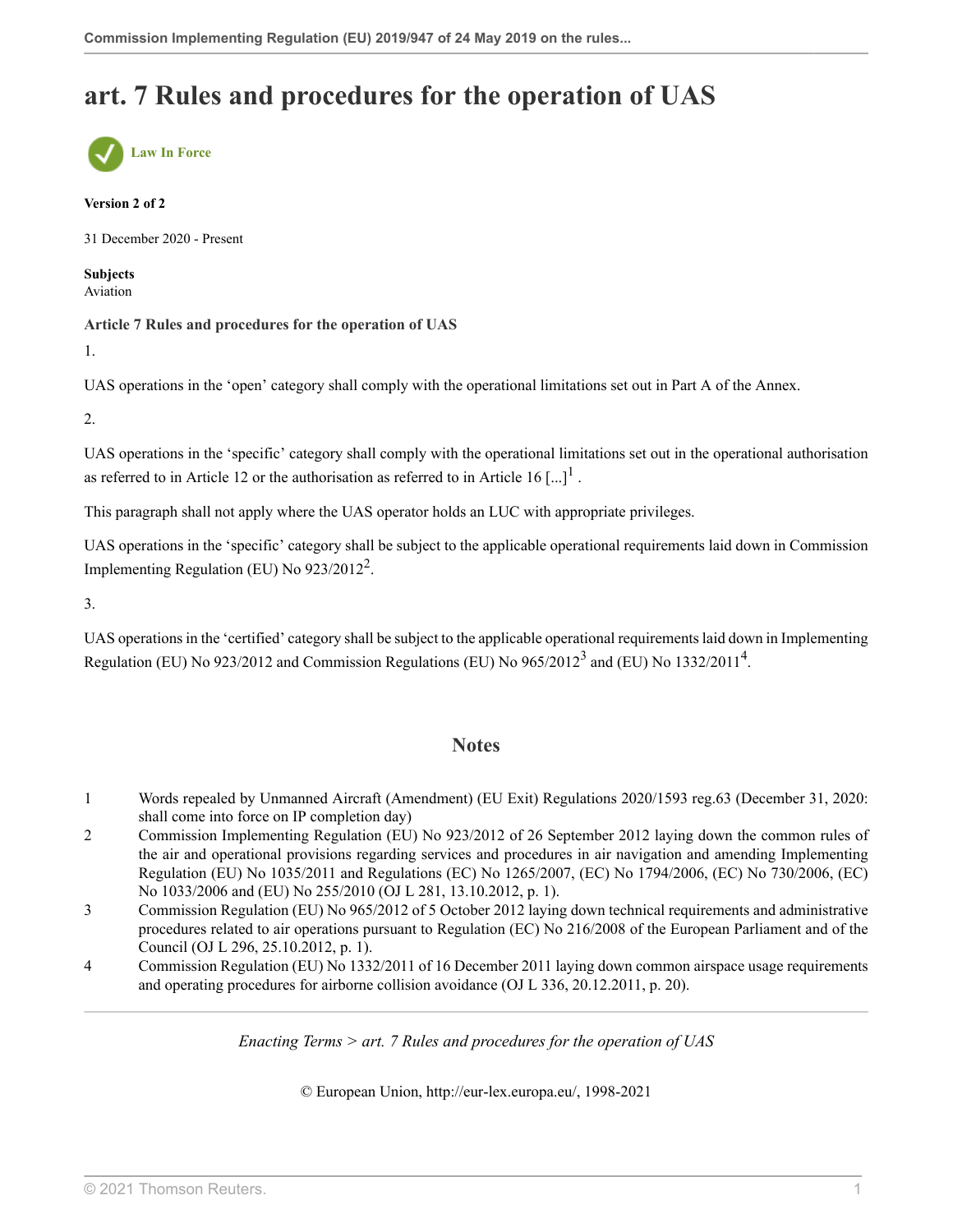# **art. 8 Rules and procedures for the competency of remote pilots**



#### **Version 2 of 2**

31 December 2020 - Present

#### **Subjects** Aviation

**Article 8 Rules and procedures for the competency of remote pilots**

1.

Remote pilots operating UAS in the 'open' category shall comply with the competency requirements set in Part A of the Annex.

2.

Remote pilots operating UAS in the 'specific' category shall comply with the competency requirements set out in the operational authorisation by the  $[CAA]^1$  $[CAA]^1$ [...]<sup>[2](#page-15-1)</sup> as defined by the LUC and shall have at least the following competencies:

<span id="page-15-3"></span><span id="page-15-2"></span>(a) ability to apply operational procedures (normal, contingency and emergency procedures, flight planning, pre-flight and post-flight inspections);

- (b) ability to manage aeronautical communication;
- (c) manage the unmanned aircraft flight path and automation;
- (d) leadership, teamwork and self-management;
- (e) problem solving and decision-making;
- (f) situational awareness;
- (g) workload management;
- (h) coordination or handover, as applicable.

3.

Remote pilots operating in the framework of model aircraft clubs or associations shall comply with the minimum competency requirements defined in the authorisation granted in accordance with Article 16.

### **Notes**

- <span id="page-15-0"></span>[1](#page-15-2) Words substituted by Unmanned Aircraft (Amendment) (EU Exit) Regulations 2020/1593 [reg.64\(a\)](http://uk.westlaw.com/Document/IF834577042D111EB9399B753ED3F9B92/View/FullText.html?originationContext=document&transitionType=DocumentItem&vr=3.0&rs=PLUK1.0&contextData=(sc.Search)) (December 31, 2020: shall come into force on IP completion day)
- <span id="page-15-1"></span>[2](#page-15-3) Words repealed by Unmanned Aircraft (Amendment) (EU Exit) Regulations 2020/1593 [reg.64\(b\)](http://uk.westlaw.com/Document/IF834577042D111EB9399B753ED3F9B92/View/FullText.html?originationContext=document&transitionType=DocumentItem&vr=3.0&rs=PLUK1.0&contextData=(sc.Search)) (December 31, 2020: shall come into force on IP completion day)

*Enacting Terms > art. 8 Rules and procedures for the competency of remote pilots*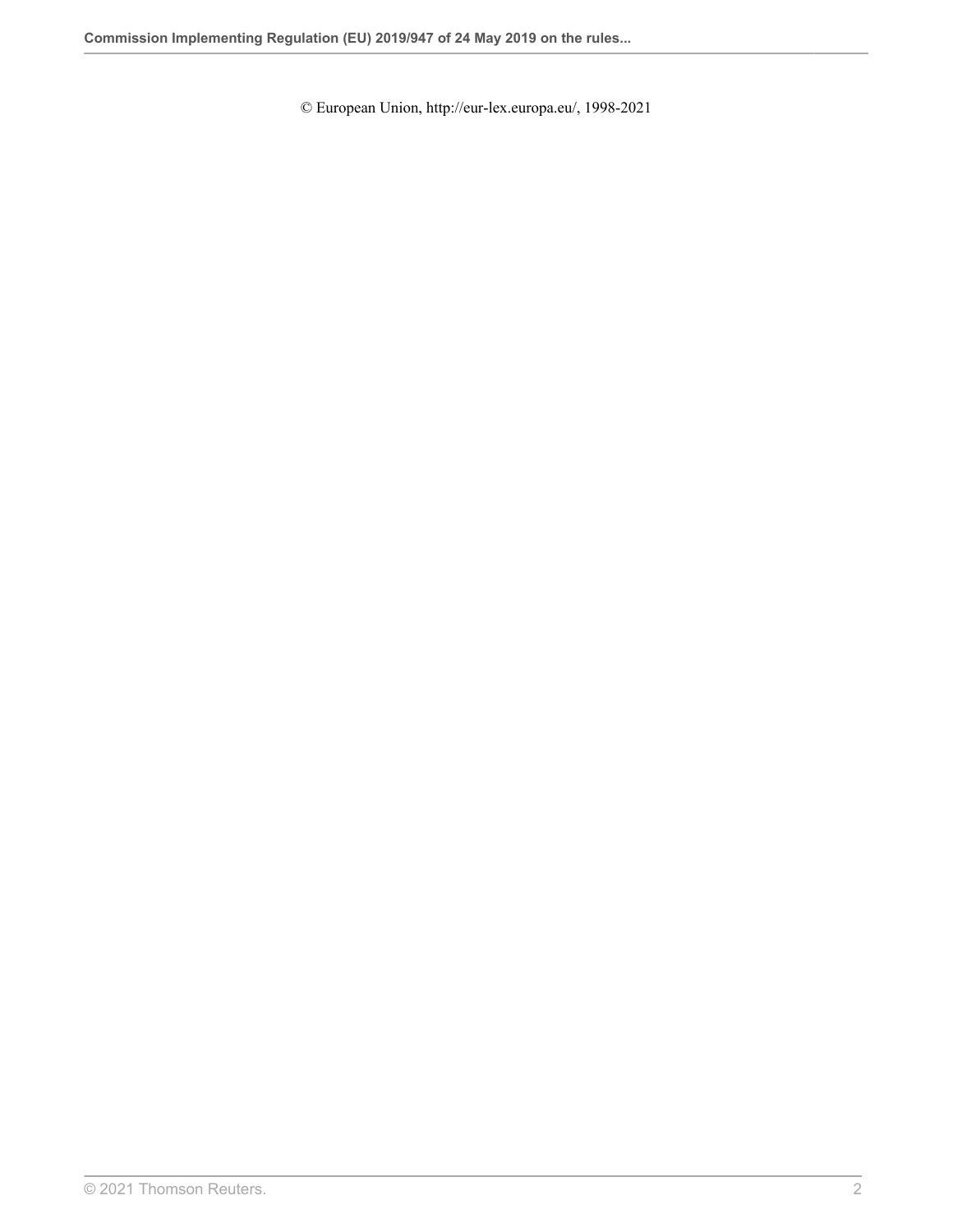# **art. 9 Minimum age for remote pilots**



**Version 3 of 3**

28 January 2021 - Present

<span id="page-17-1"></span>**Subjects** Aviation  $\left[...\right]^{1}$  $\left[...\right]^{1}$  $\left[...\right]^{1}$ 

### **Notes**

<span id="page-17-0"></span>[1](#page-17-1) Repealed by Aviation Safety (Amendment) Regulations 2021/10 [reg.3\(a\)](http://uk.westlaw.com/Document/IE5069A70523D11EBB02597D7573F1600/View/FullText.html?originationContext=document&transitionType=DocumentItem&vr=3.0&rs=PLUK1.0&contextData=(sc.Search)) (January 28, 2021)

*Enacting Terms > art. 9 Minimum age for remote pilots*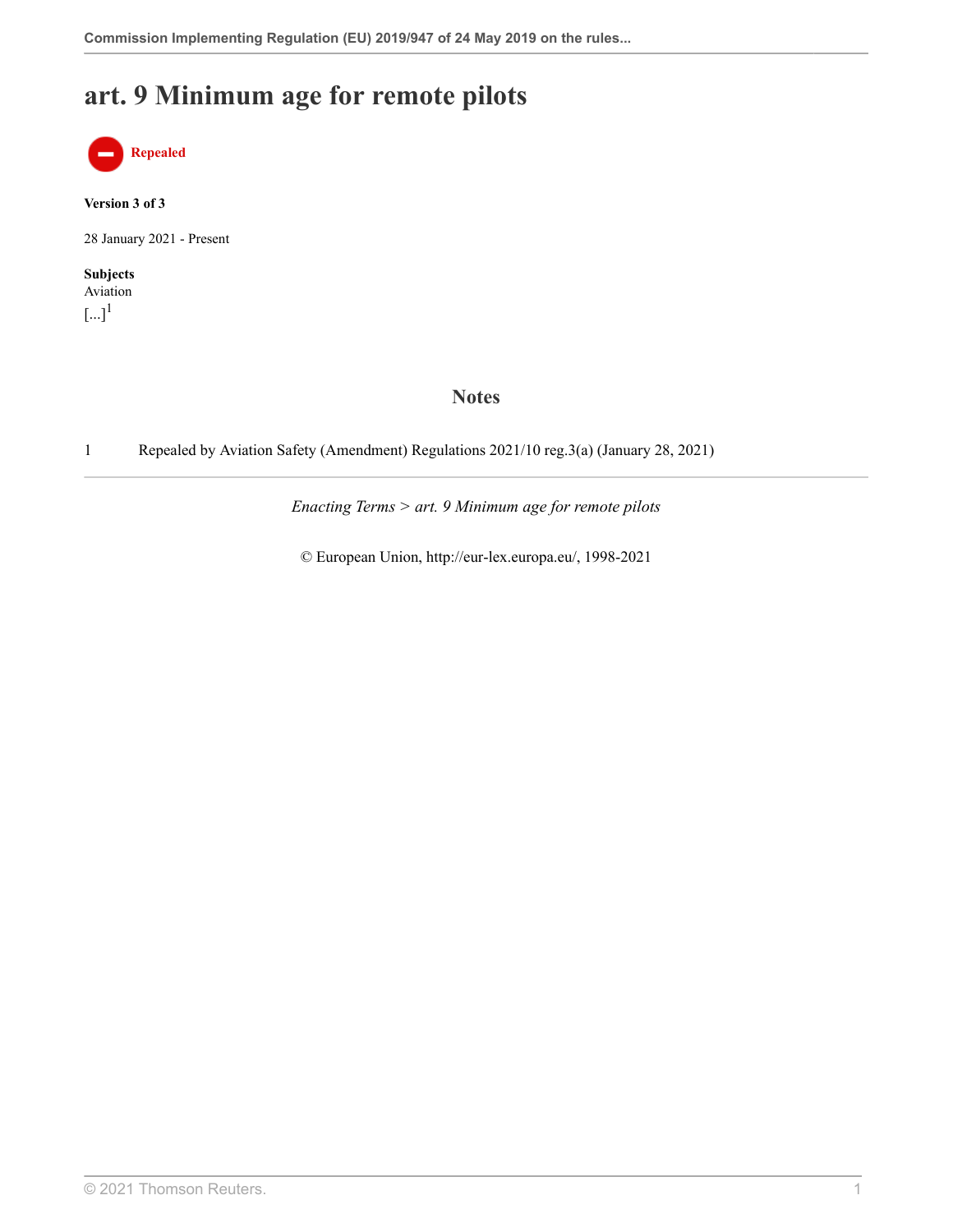# **art. 9A Regulations**



**Version 2 of 2**

28 January 2021 - Present

<span id="page-18-1"></span>**Subjects** Aviation  $\left[...\right]^{1}$  $\left[...\right]^{1}$  $\left[...\right]^{1}$ 

### **Notes**

<span id="page-18-0"></span>[1](#page-18-1) Repealed by Aviation Safety (Amendment) Regulations 2021/10 [reg.3\(b\)](http://uk.westlaw.com/Document/IE5069A70523D11EBB02597D7573F1600/View/FullText.html?originationContext=document&transitionType=DocumentItem&vr=3.0&rs=PLUK1.0&contextData=(sc.Search)) (January 28, 2021)

*Enacting Terms > art. 9A Regulations*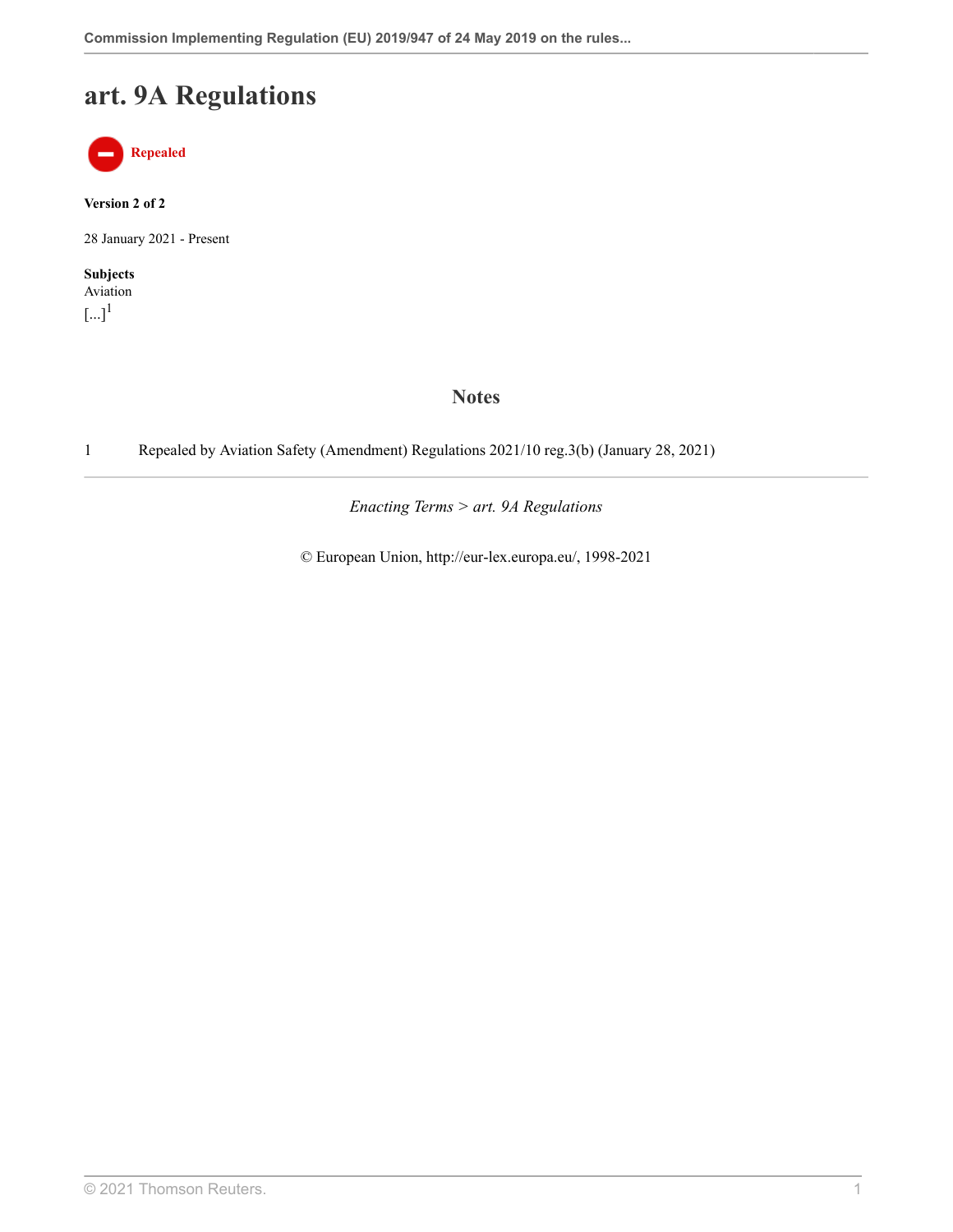# **art. 10 Rules and procedures for the airworthiness of UAS**



**Version 1 of 1**

Date not available - Present

**Subjects** Aviation

**Article 10 Rules and procedures for the airworthiness of UAS**

Unless privately-built, or used for operations referred to in Article 16, or meeting the conditions defined in Article 20, UAS used in operations set out in this Regulation shall comply with the technical requirements and rules and procedures for the airworthiness defined in the delegated acts adopted pursuant to Article 58 of Regulation (EU) 2018/1139.

*Enacting Terms > art. 10 Rules and procedures for the airworthiness of UAS*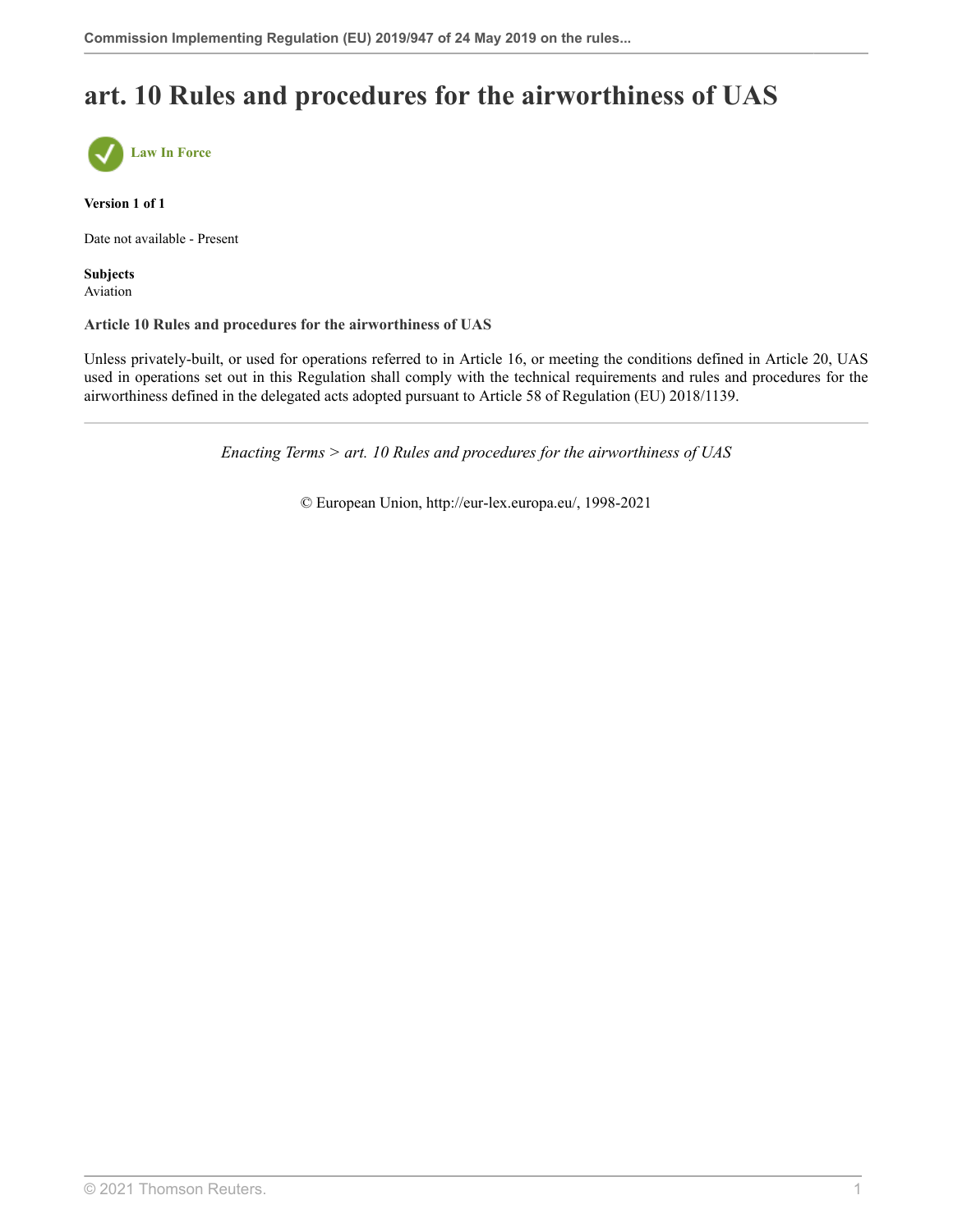## **art. 11 Rules for conducting an operational risk assessment**



#### **Version 2 of 2**

31 December 2020 - Present

**Subjects** Aviation

**Article 11 Rules for conducting an operational risk assessment**

1.

An operational risk assessment shall:

- (a) describe the characteristics of the UAS operation;
- (b) propose adequate operational safety objectives;
- (c) identify the risks of the operation on the ground and in the air considering all of the below:
	- i. the extent to which third parties or property on the ground could be endangered by the activity;
	- ii. the complexity, performance and operational characteristics of the unmanned aircraft involved;
	- iii. the purpose of the flight, the type of UAS, the probability of collision with other aircraft and class of airspace used;

iv. the type, scale, and complexity of the UAS operation or activity, including, where relevant, the size and type of the traffic handled by the responsible organisation or person;

v. the extent to which the persons affected by the risks involved in the UAS operation are able to assess and exercise control over those risks.

- (d) identify a range of possible risk mitigating measures;
- (e) determine the necessary level of robustness of the selected mitigating measures in such a way that the operation can be conducted safely.

#### 2.

The description of the UAS operation shall include at least the following:

(a) the nature of the activities performed;

(b) the operational environment and geographical area for the intended operation, in particular overflown population, orography, types of airspace, airspace volume where the operation will take place and which airspace volume is kept as necessary risk buffers, including the operational requirements for geographical zones;

(c) the complexity of the operation, in particular which planning and execution, personnel competencies, experience and composition, required technical means are planned to conduct the operation;

(d) the technical features of the UAS, including its performance in view of the conditions of the planned operation and, where applicable, its registration number;

(e) the competence of the personnel for conducting the operation including their composition, role, responsibilities, training and recent experience.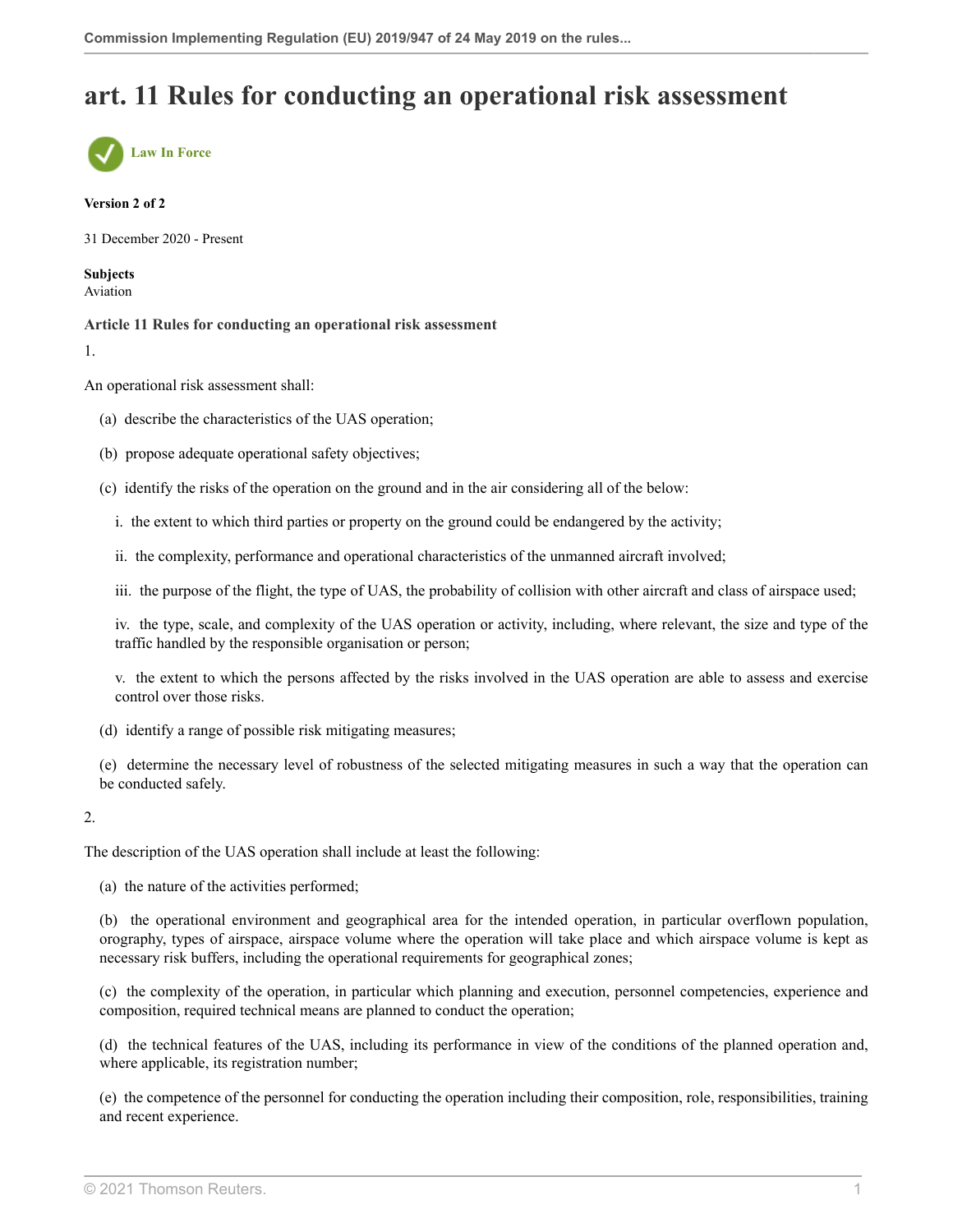3.

The assessment shall propose a target level of safety, which shall be equivalent to the safety level in manned aviation, in view of the specific characteristics of UAS operation.

4.

The identification of the risks shall include the determination of all of the below:

(a) the unmitigated ground risk of the operation taking into account the type of operation and the conditions under which the operation takes place, including at least the following criteria:

- i. VLOS or BVLOS;
- ii. population density of the overflown areas;
- iii. flying over an assembly of people;
- iv. the dimension characteristics of the unmanned aircraft;

(b) the unmitigated air risk of the operation taking into account all of the below:

i. the exact airspace volume where the operation will take place, extended by a volume of airspace necessary for contingency procedures;

- ii. the class of the airspace;
- iii. the impact on other air traffic and air traffic management (ATM) and in particular:

— the altitude of the operation;

- controlled versus uncontrolled airspace;
- aerodrome versus non-aerodrome environment;
- airspace over urban versus rural environment;
- separation from other traffic.

5.

The identification of the possible mitigation measures necessary to meet the proposed target level of safety shall consider the following possibilities:

- (a) containment measures for people on the ground;
- (b) strategic operational limitations to the UAS operation, in particular:
	- i. restricting the geographical volumes where the operation takes place;
	- ii. restricting the duration or schedule of the time slot in which the operation takes place;
- <span id="page-21-0"></span>(c) strategic mitigation by  $\left[\ldots\right]^1$  $\left[\ldots\right]^1$  flight rules or  $\left[\ldots\right]^1$  airspace structure and services;
- (d) capability to cope with possible adverse operating conditions;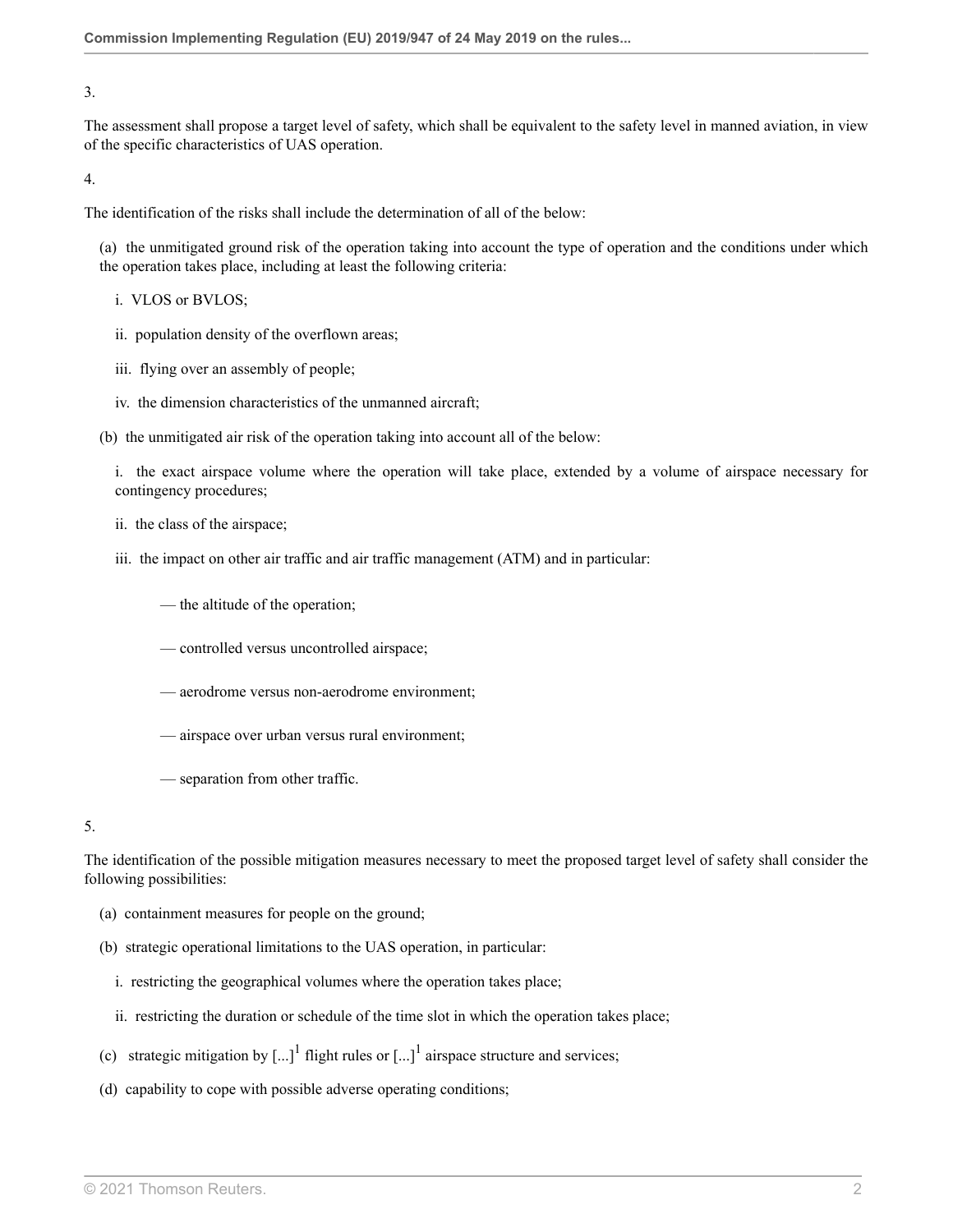(e) organisation factors such as operational and maintenance procedures elaborated by the UAS operator and maintenance procedures compliant with the manufacturer's user manual;

- (f) the level of competency and expertise of the personnel involved in the safety of the flight;
- (g) the risk of human error in the application of the operational procedures;
- (h) the design features and performance of the UAS in particular:
	- i. the availability of means to mitigate risks of collision;
	- ii. the availability of systems limiting the energy at impact or the frangibility of the unmanned aircraft;
	- iii. the design of the UAS to recognised standards and the fail-safe design.

6.

The robustness of the proposed mitigating measures shall be assessed in order to determine whether they are commensurate with the safety objectives and risks of the intended operation, particularly to make sure that every stage of the operation is safe.

### **Notes**

<span id="page-22-0"></span>[1](#page-21-0) Word repealed by Unmanned Aircraft (Amendment) (EU Exit) Regulations 2020/1593 [reg.67](http://uk.westlaw.com/Document/I5DB26D1042CF11EB9399B753ED3F9B92/View/FullText.html?originationContext=document&transitionType=DocumentItem&vr=3.0&rs=PLUK1.0&contextData=(sc.Search)) (December 31, 2020: shall come into force on IP completion day)

*Enacting Terms > art. 11 Rules for conducting an operational risk assessment*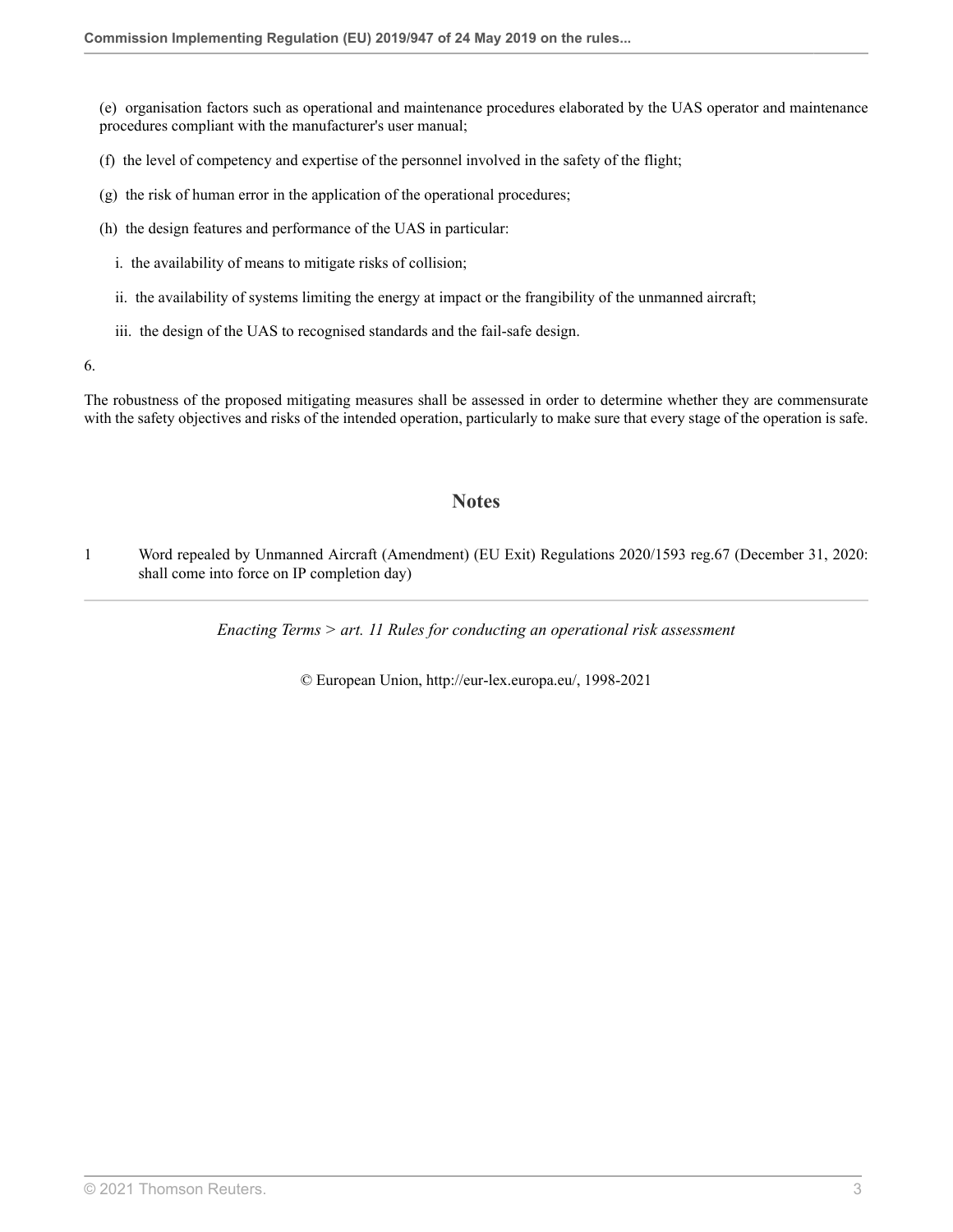# **art. 12 Authorising operations in the 'specific' category**



#### **Version 2 of 2**

31 December 2020 - Present

**Subjects** Aviation

**Article 12 Authorising operations in the 'specific' category**

1.

<span id="page-23-0"></span>The  $[CAA]$ <sup>[1](#page-24-0)</sup> shall evaluate the risk assessment and the robustness of the mitigating measures that the UAS operator proposes to keep the UAS operation safe in all phases of flight.

2.

<span id="page-23-1"></span>The  $[CAA]^2$  $[CAA]^2$  shall grant an operational authorisation when the evaluation concludes that:

(a) the operational safety objectives take account of the risks of the operation;

(b) the combination of mitigation measures concerning the operational conditions to perform the operations, the competence of the personnel involved and the technical features of the unmanned aircraft, are adequate and sufficiently robust to keep the operation safe in view of the identified ground and air risks;

<span id="page-23-3"></span><span id="page-23-2"></span>(c) the UAS operator has provided a statement confirming that the intended operation complies with any applicable  $\left[...\right]^3$  $\left[...\right]^3$  rules relating to it, in particular, with regard to privacy, data protection, liability, insurance, security and environmental protection.

3.

When the operation is not deemed sufficiently safe, the  $[CAA]$ <sup>[4](#page-24-3)</sup> shall inform the applicant accordingly, giving reasons for its refusal to issue the operational authorisation.

4.

The operational authorisation granted by the  $[{\rm CAA}]^5$  $[{\rm CAA}]^5$  shall detail:

- <span id="page-23-4"></span>(a) the scope of the authorisation;
- (b) the 'specific' conditions that shall apply:
	- i. to the UAS operation and the operational limitations;
	- ii. to the required competency of the UAS operator and, where applicable, of the remote pilots;
	- iii. to the technical features of the UAS, including the certification of the UAS, if applicable;
- (c) the following information:
	- i. the registration number of the UAS operator and the technical features of the UAS;
	- ii. a reference to the operational risk assessment developed by the UAS operator;
	- iii. the operational limitations and conditions of the operation;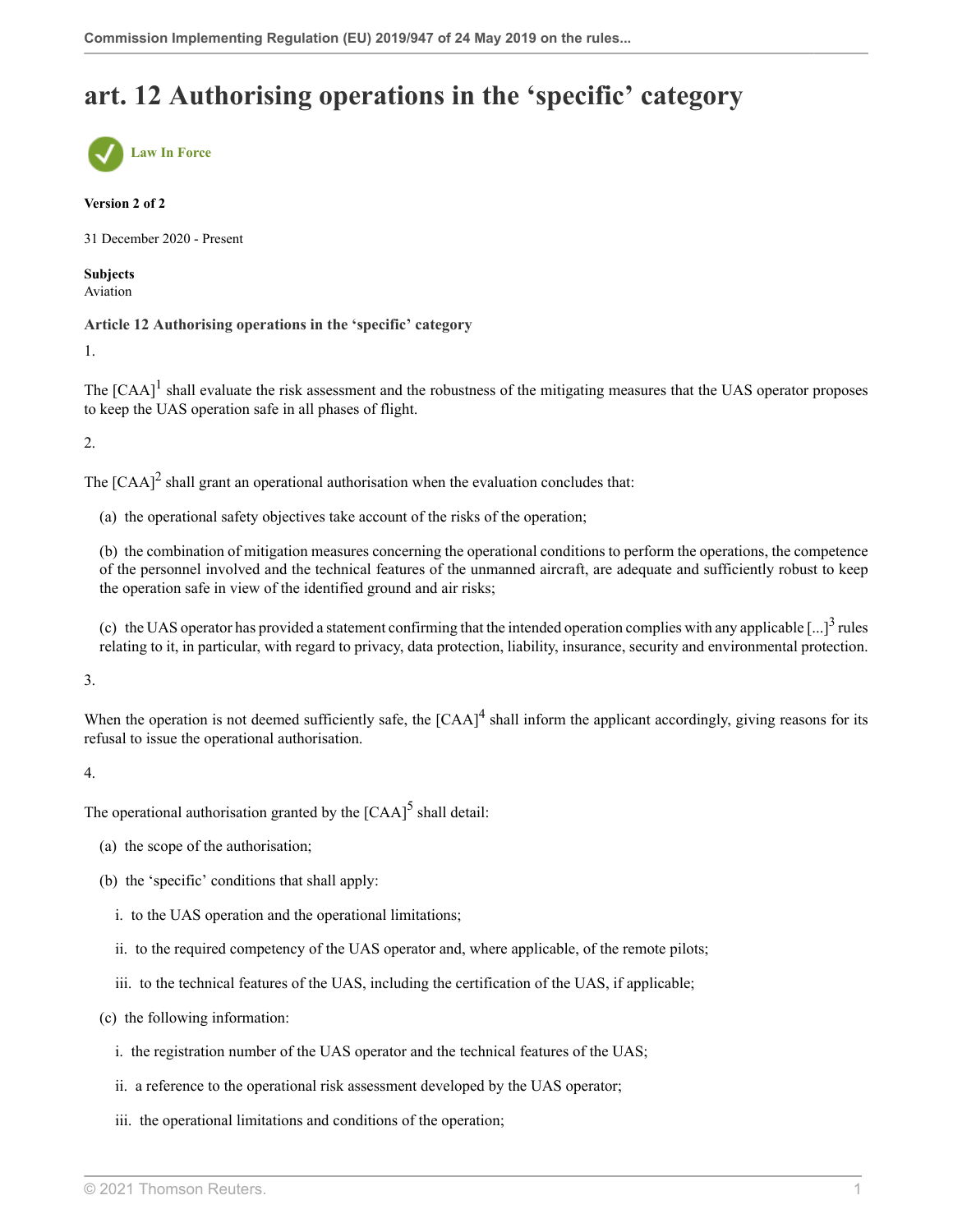iv. the mitigation measures that the UAS operator has to apply;

v. the location(s) where the operation is authorised to take place  $\left[...\right]^6$  $\left[...\right]^6$ ;

vi. all documents and records relevant for the type of operation and the type of events that should be reported in addition to those defined in Regulation (EU) No 3[7](#page-24-6)6/2014 of the European Parliament and of the Council<sup>7</sup>.

<span id="page-24-10"></span> $\left[...\right]^{8}$  $\left[...\right]^{8}$  $\left[...\right]^{8}$ 

### <span id="page-24-9"></span><span id="page-24-8"></span>**Notes**

- <span id="page-24-0"></span>[1](#page-23-0) Words substituted by Unmanned Aircraft (Amendment) (EU Exit) Regulations 2020/1593 [reg.68\(2\)](http://uk.westlaw.com/Document/IF7E3B48042D311EB9399B753ED3F9B92/View/FullText.html?originationContext=document&transitionType=DocumentItem&vr=3.0&rs=PLUK1.0&contextData=(sc.Search)) (December 31, 2020: shall come into force on IP completion day)
- <span id="page-24-1"></span>[2](#page-23-1) Words substituted by Unmanned Aircraft (Amendment) (EU Exit) Regulations 2020/1593 [reg.68\(3\)\(a\)](http://uk.westlaw.com/Document/IF7E3B48042D311EB9399B753ED3F9B92/View/FullText.html?originationContext=document&transitionType=DocumentItem&vr=3.0&rs=PLUK1.0&contextData=(sc.Search)) (December 31, 2020: shall come into force on IP completion day)
- <span id="page-24-2"></span>[3](#page-23-2) Words repealed by Unmanned Aircraft (Amendment) (EU Exit) Regulations 2020/1593 [reg.68\(3\)\(b\)](http://uk.westlaw.com/Document/IF7E3B48042D311EB9399B753ED3F9B92/View/FullText.html?originationContext=document&transitionType=DocumentItem&vr=3.0&rs=PLUK1.0&contextData=(sc.Search)) (December 31, 2020: shall come into force on IP completion day)
- <span id="page-24-3"></span>[4](#page-23-3) Words substituted by Unmanned Aircraft (Amendment) (EU Exit) Regulations 2020/1593 [reg.68\(4\)](http://uk.westlaw.com/Document/IF7E3B48042D311EB9399B753ED3F9B92/View/FullText.html?originationContext=document&transitionType=DocumentItem&vr=3.0&rs=PLUK1.0&contextData=(sc.Search)) (December 31, 2020: shall come into force on IP completion day)
- <span id="page-24-4"></span>[5](#page-23-4) Words substituted by Unmanned Aircraft (Amendment) (EU Exit) Regulations 2020/1593 [reg.68\(5\)\(a\)](http://uk.westlaw.com/Document/IF7E3B48042D311EB9399B753ED3F9B92/View/FullText.html?originationContext=document&transitionType=DocumentItem&vr=3.0&rs=PLUK1.0&contextData=(sc.Search)) (December 31, 2020: shall come into force on IP completion day)
- <span id="page-24-5"></span>[6](#page-24-8) Words repealed by Unmanned Aircraft (Amendment) (EU Exit) Regulations 2020/1593 [reg.68\(5\)\(b\)](http://uk.westlaw.com/Document/IF7E3B48042D311EB9399B753ED3F9B92/View/FullText.html?originationContext=document&transitionType=DocumentItem&vr=3.0&rs=PLUK1.0&contextData=(sc.Search)) (December 31, 2020: shall come into force on IP completion day)
- <span id="page-24-6"></span>[7](#page-24-9) Regulation (EU) No 376/2014 of the European Parliament and of the Council of 3 April 2014 on the reporting, analysis and follow-up of occurrences in civil aviation, amending Regulation (EU) No 996/2010 of the European Parliament and of the Council and repealing Directive 2003/42/EC of the European Parliament and of the Council and Commission Regulations (EC) No 1321/2007 and (EC) No 1330/2007 (OJ L 122, 24.4.2014, p. 18).
- <span id="page-24-7"></span>[8](#page-24-10) Repealed by Unmanned Aircraft (Amendment) (EU Exit) Regulations 2020/1593 [reg.68\(6\)](http://uk.westlaw.com/Document/IF7E3B48042D311EB9399B753ED3F9B92/View/FullText.html?originationContext=document&transitionType=DocumentItem&vr=3.0&rs=PLUK1.0&contextData=(sc.Search)) (December 31, 2020: shall come into force on IP completion day)

*Enacting Terms > art. 12 Authorising operations in the 'specific' category*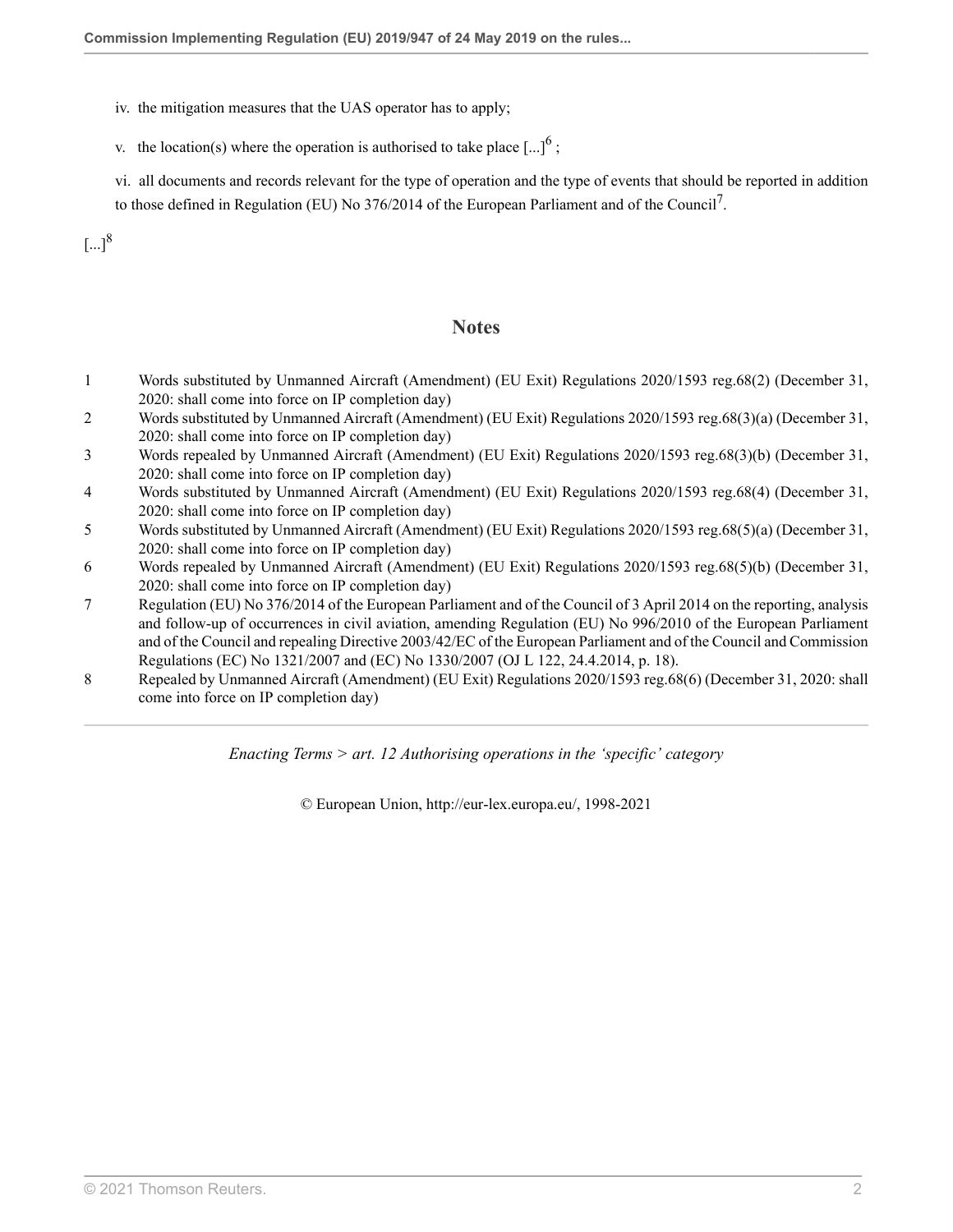## **art. 13 Cross-border operations or operations outside the state of registration**

**Repealed**

**Version 2 of 2**

31 December 2020 - Present

<span id="page-25-1"></span>**Subjects** Aviation  $\left[...\right]^{1}$  $\left[...\right]^{1}$  $\left[...\right]^{1}$ 

## **Notes**

<span id="page-25-0"></span>[1](#page-25-1) Repealed by Unmanned Aircraft (Amendment) (EU Exit) Regulations 2020/1593 [reg.69](http://uk.westlaw.com/Document/IE12DC9F042CF11EB9399B753ED3F9B92/View/FullText.html?originationContext=document&transitionType=DocumentItem&vr=3.0&rs=PLUK1.0&contextData=(sc.Search)) (December 31, 2020: shall come into force on IP completion day)

*Enacting Terms > art. 13 Cross-border operations or operations outside the state of registration*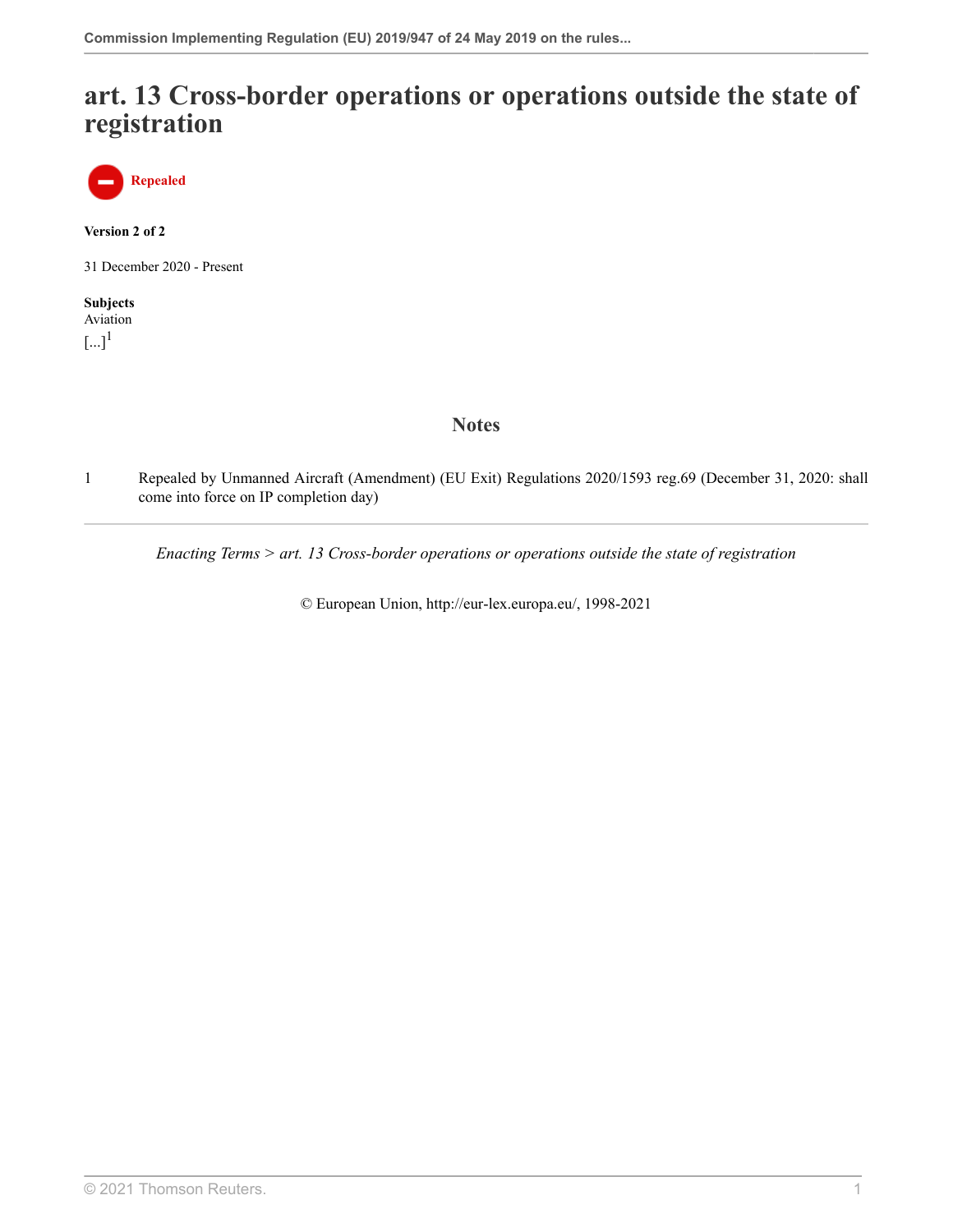# **art. 14 Registration of UAS operators and certified UAS**



#### **Version 3 of 3**

20 November 2021 - Present

**Subjects** Aviation

**Article 14 Registration of UAS operators and certified UAS**

1.

<span id="page-26-0"></span>[The CAA] $<sup>1</sup>$  $<sup>1</sup>$  $<sup>1</sup>$  shall establish and maintain accurate registration systems for UAS whose design is subject to certification and for</sup> UAS operators whose operation may present a risk to safety, security, privacy, and protection of personal data or environment.

2.

The registration systems for UAS operators shall provide the fields for introducing and exchanging the following information:

- (a) the full name and the date of birth for natural persons and the name and their identification number for legal persons;
- (b) the address of UAS operators;
- (c) their email address and telephone number;
- <span id="page-26-1"></span>(d) an insurance policy number for UAS if required by [an enactment]<sup>[2](#page-27-1)</sup>;

(e) the confirmation by legal persons of the following statement: 'All personnel directly involved in the operations are competent to perform their tasks, and the UAS will be operated only by remote pilots with the appropriate level of competency';

<span id="page-26-2"></span>(f) operational authorisations and LUCs held  $\left[...\right]^3$  $\left[...\right]^3$ .

#### 3.

The registration systems for unmanned aircraft whose design is subject to certification shall provide the fields for introducing and exchanging the following information:

- (a) manufacturer's name;
- (b) manufacturer's designation of the unmanned aircraft;
- (c) unmanned aircraft's serial number;

(d) full name, address, email address and telephone number of the natural or legal person under whose name the unmanned aircraft is registered.

<span id="page-26-3"></span> $\left[...\right]^{4}5.$  $\left[...\right]^{4}5.$  $\left[...\right]^{4}5.$ 

[Subject to paragraph [5](#page-28-0)A,  $\int$ <sup>5</sup>UAS operators shall register themselves:

- <span id="page-26-4"></span>(a) when operating within the 'open' category any of the following unmanned aircraft:
	- i. with a MTOM of 250 g or more, or, which in the case of an impact can transfer to a human kinetic energy above 80 Joules;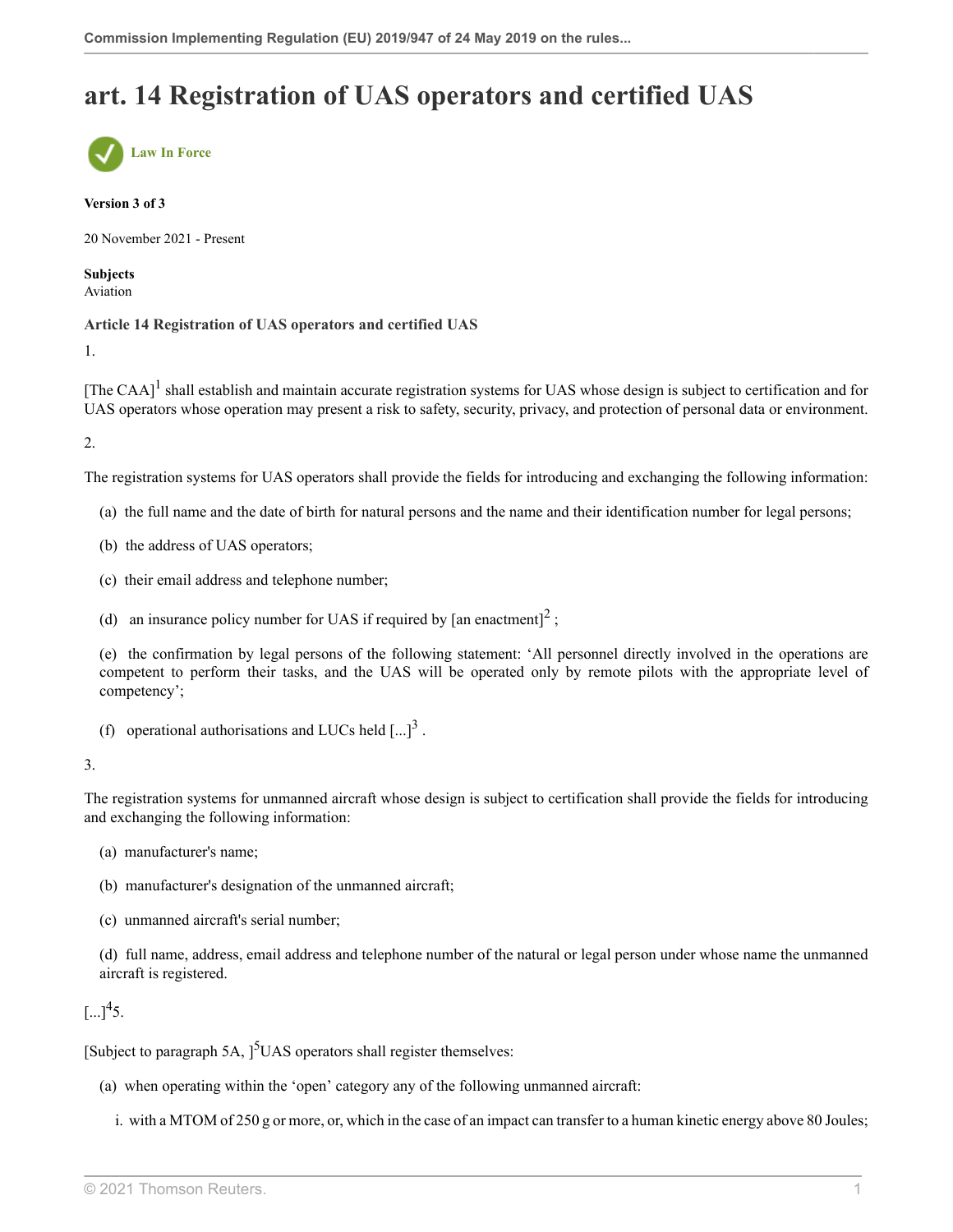<span id="page-27-4"></span>ii. that is equipped with a sensor able to capture personal data, unless it complies with [the Toys (Safety) Regulations  $2011]^{6}$  $2011]^{6}$  $2011]^{6}$ .

(b) when operating within the 'specific' category an unmanned aircraft of any mass.

[5A.

Paragraph 5 does not apply to UAS operations performed with a small control line model aircraft:

(a) in the 'open' category;

<span id="page-27-6"></span>(b) in the 'specific' category in accordance with an authorisation received under [Article 16](http://uk.westlaw.com/Document/I0603BB700F6A11EBA80DA04397049A1D/View/FullText.html?originationContext=document&transitionType=DocumentItem&vr=3.0&rs=PLUK1.0&contextData=(sc.Search)).

<span id="page-27-5"></span> $]^{7}6.$  $]^{7}6.$  $]^{7}6.$ 

UAS operators shall register themselves [with the CAA]<sup>[8](#page-28-3)</sup> and ensure that their registration information is accurate. [...]<sup>[9](#page-28-4)</sup>

<span id="page-27-8"></span>[The CAA] $^{10}$  $^{10}$  $^{10}$  shall issue a unique digital registration number for UAS operators and for the UAS that require registration, allowing their individual identification.

<span id="page-27-9"></span> $\left[ \ldots \right]^{11}$  $\left[ \ldots \right]^{11}$  $\left[ \ldots \right]^{11}$ 7.

The owner of an unmanned aircraft whose design is subject to certification shall register the unmanned aircraft.

The nationality and registration mark of an unmanned aircraft shall be established in line with ICAO Annex 7.  $\left[...\right]^{12}$  $\left[...\right]^{12}$  $\left[...\right]^{12}$ 

8.

The UAS operators shall display their registration number on every unmanned aircraft meeting the conditions described in paragraph 5.

#### 9.

In addition to the data defined in point (2) [the CAA] $^{13}$  $^{13}$  $^{13}$  may collect additional identity information from the UAS operators.

[10.

In this Article, *"small control line model aircraft"* means a fixed-wing unmanned aircraft having a MTOM of not more than 7.5 kg and which is flown within limits imposed by a restraining device of not more than 25 metres in length which attaches the aircraft to the surface or to a person on the surface.

<span id="page-27-12"></span> $]^{14}$  $]^{14}$  $]^{14}$ 

### <span id="page-27-11"></span><span id="page-27-10"></span><span id="page-27-7"></span>**Notes**

- <span id="page-27-0"></span>[1](#page-26-0) Words substituted by Unmanned Aircraft (Amendment) (EU Exit) Regulations 2020/1593 [reg.70\(2\)](http://uk.westlaw.com/Document/I8EDC4AB042CE11EB9399B753ED3F9B92/View/FullText.html?originationContext=document&transitionType=DocumentItem&vr=3.0&rs=PLUK1.0&contextData=(sc.Search)) (December 31, 2020: shall come into force on IP completion day)
- <span id="page-27-1"></span>[2](#page-26-1) Words substituted by Unmanned Aircraft (Amendment) (EU Exit) Regulations 2020/1593 [reg.70\(3\)\(a\)](http://uk.westlaw.com/Document/I8EDC4AB042CE11EB9399B753ED3F9B92/View/FullText.html?originationContext=document&transitionType=DocumentItem&vr=3.0&rs=PLUK1.0&contextData=(sc.Search)) (December 31, 2020: shall come into force on IP completion day)
- <span id="page-27-2"></span>[3](#page-26-2) Words repealed by Unmanned Aircraft (Amendment) (EU Exit) Regulations 2020/1593 [reg.70\(3\)\(b\)](http://uk.westlaw.com/Document/I8EDC4AB042CE11EB9399B753ED3F9B92/View/FullText.html?originationContext=document&transitionType=DocumentItem&vr=3.0&rs=PLUK1.0&contextData=(sc.Search)) (December 31, 2020: shall come into force on IP completion day)
- <span id="page-27-3"></span>[4](#page-26-3) Repealed by Unmanned Aircraft (Amendment) (EU Exit) Regulations 2020/1593 [reg.70\(4\)](http://uk.westlaw.com/Document/I8EDC4AB042CE11EB9399B753ED3F9B92/View/FullText.html?originationContext=document&transitionType=DocumentItem&vr=3.0&rs=PLUK1.0&contextData=(sc.Search)) (December 31, 2020: shall come into force on IP completion day)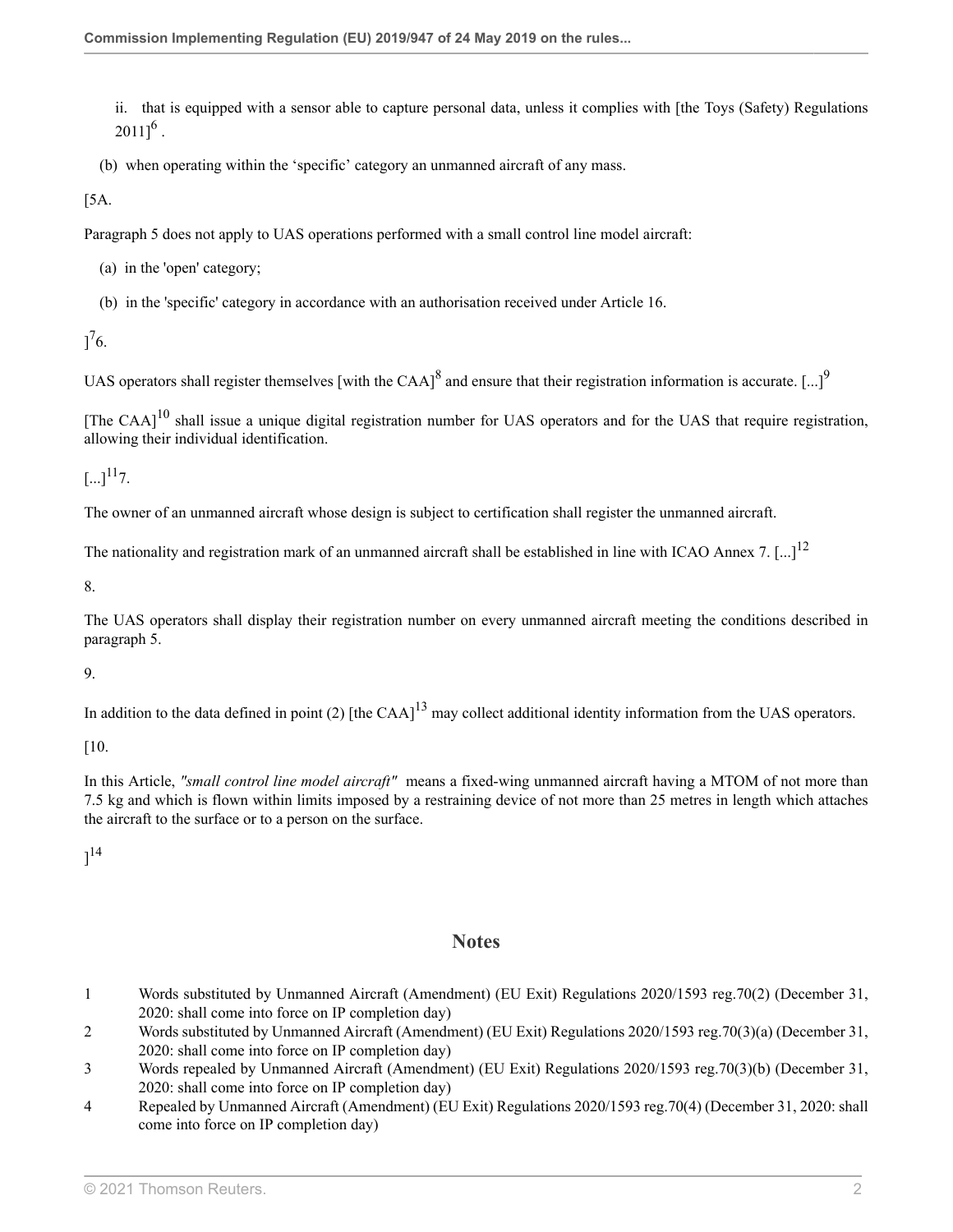## **Notes**

- <span id="page-28-0"></span>[5](#page-26-4) Words inserted by Aviation Safety (Amendment) (No. 3) Regulations 2021/1203 [Pt 3\(9\) reg.35\(1\)](http://uk.westlaw.com/Document/I4F44A8203A3511EC8C3F8DC6E4B22D01/View/FullText.html?originationContext=document&transitionType=DocumentItem&vr=3.0&rs=PLUK1.0&contextData=(sc.Search)) (November 20, 2021)
- <span id="page-28-1"></span>[6](#page-27-4) Words substituted by Unmanned Aircraft (Amendment) (EU Exit) Regulations 2020/1593 [reg.70\(5\)](http://uk.westlaw.com/Document/I8EDC4AB042CE11EB9399B753ED3F9B92/View/FullText.html?originationContext=document&transitionType=DocumentItem&vr=3.0&rs=PLUK1.0&contextData=(sc.Search)) (December 31, 2020: shall come into force on IP completion day)
- <span id="page-28-2"></span>[7](#page-27-5) Added by Aviation Safety (Amendment) (No. 3) Regulations 2021/1203 [Pt 3\(9\) reg.35\(2\)](http://uk.westlaw.com/Document/I4F44A8203A3511EC8C3F8DC6E4B22D01/View/FullText.html?originationContext=document&transitionType=DocumentItem&vr=3.0&rs=PLUK1.0&contextData=(sc.Search)) (November 20, 2021)
- <span id="page-28-3"></span>[8](#page-27-6) Words substituted by Unmanned Aircraft (Amendment) (EU Exit) Regulations 2020/1593 [reg.70\(6\)\(a\)\(i\)](http://uk.westlaw.com/Document/I8EDC4AB042CE11EB9399B753ED3F9B92/View/FullText.html?originationContext=document&transitionType=DocumentItem&vr=3.0&rs=PLUK1.0&contextData=(sc.Search)) (December 31, 2020: shall come into force on IP completion day)
- <span id="page-28-4"></span>[9](#page-27-7) Words repealed by Unmanned Aircraft (Amendment) (EU Exit) Regulations 2020/1593 [reg.70\(6\)\(a\)\(ii\)](http://uk.westlaw.com/Document/I8EDC4AB042CE11EB9399B753ED3F9B92/View/FullText.html?originationContext=document&transitionType=DocumentItem&vr=3.0&rs=PLUK1.0&contextData=(sc.Search)) (December 31, 2020: shall come into force on IP completion day)
- <span id="page-28-5"></span>[10](#page-27-8) Words substituted by Unmanned Aircraft (Amendment) (EU Exit) Regulations 2020/1593 [reg.70\(6\)\(b\)](http://uk.westlaw.com/Document/I8EDC4AB042CE11EB9399B753ED3F9B92/View/FullText.html?originationContext=document&transitionType=DocumentItem&vr=3.0&rs=PLUK1.0&contextData=(sc.Search)) (December 31, 2020: shall come into force on IP completion day)
- <span id="page-28-6"></span>[11](#page-27-9) Words repealed by Unmanned Aircraft (Amendment) (EU Exit) Regulations 2020/1593 [reg.70\(6\)\(c\)](http://uk.westlaw.com/Document/I8EDC4AB042CE11EB9399B753ED3F9B92/View/FullText.html?originationContext=document&transitionType=DocumentItem&vr=3.0&rs=PLUK1.0&contextData=(sc.Search)) (December 31, 2020: shall come into force on IP completion day)
- <span id="page-28-7"></span>[12](#page-27-10) Words repealed by Unmanned Aircraft (Amendment) (EU Exit) Regulations 2020/1593 [reg.70\(7\)](http://uk.westlaw.com/Document/I8EDC4AB042CE11EB9399B753ED3F9B92/View/FullText.html?originationContext=document&transitionType=DocumentItem&vr=3.0&rs=PLUK1.0&contextData=(sc.Search)) (December 31, 2020: shall come into force on IP completion day)
- <span id="page-28-8"></span>[13](#page-27-11) Words substituted by Unmanned Aircraft (Amendment) (EU Exit) Regulations 2020/1593 [reg.70\(8\)](http://uk.westlaw.com/Document/I8EDC4AB042CE11EB9399B753ED3F9B92/View/FullText.html?originationContext=document&transitionType=DocumentItem&vr=3.0&rs=PLUK1.0&contextData=(sc.Search)) (December 31, 2020: shall come into force on IP completion day)
- <span id="page-28-9"></span>[14](#page-27-12) Added by Aviation Safety (Amendment) (No. 3) Regulations 2021/1203 [Pt 3\(9\) reg.35\(3\)](http://uk.westlaw.com/Document/I4F44A8203A3511EC8C3F8DC6E4B22D01/View/FullText.html?originationContext=document&transitionType=DocumentItem&vr=3.0&rs=PLUK1.0&contextData=(sc.Search)) (November 20, 2021)

*Enacting Terms > art. 14 Registration of UAS operators and certified UAS*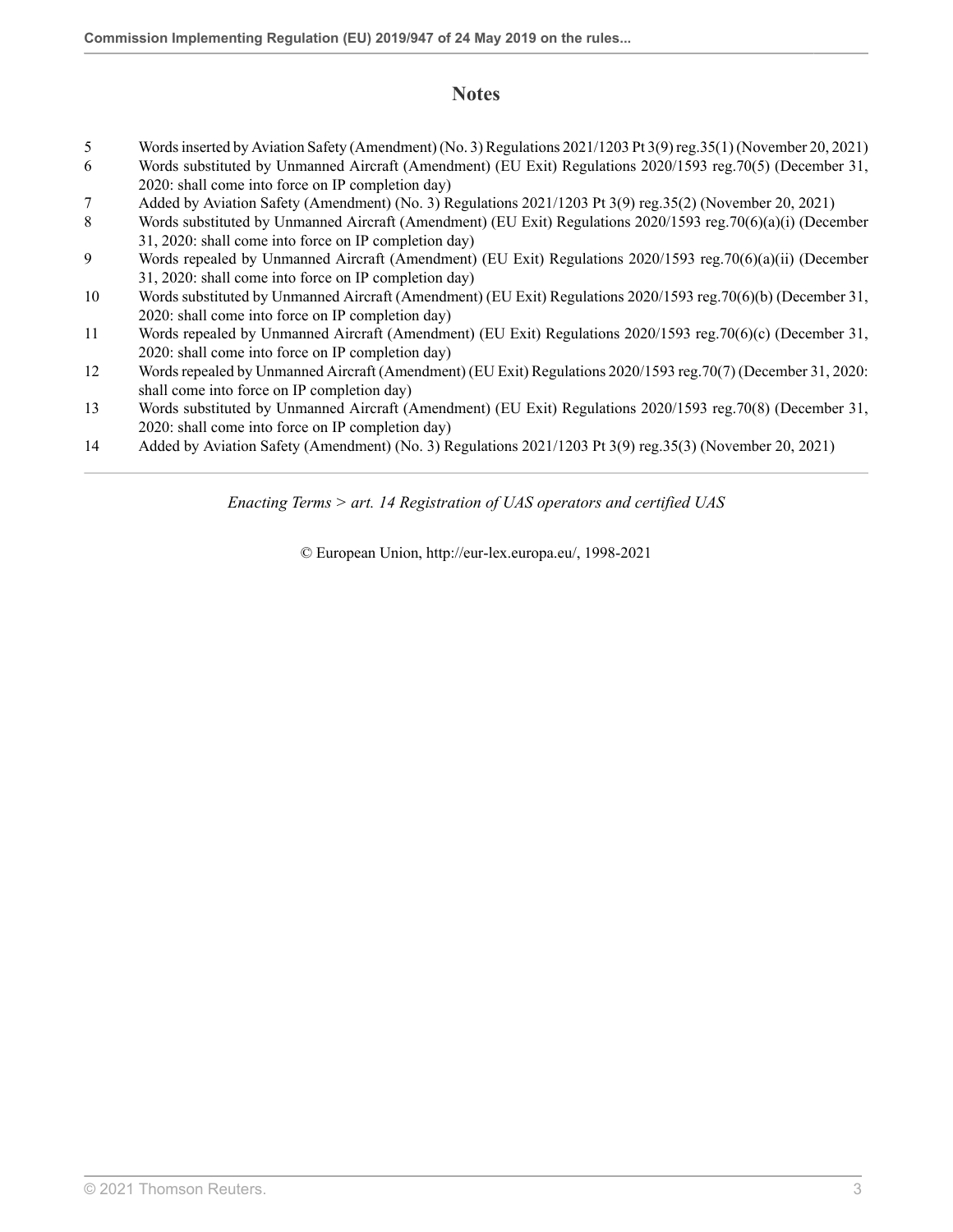# **art. 15 Operational conditions for UAS geographical zones**



#### **Version 2 of 2**

31 December 2020 - Present

**Subjects** Aviation

#### **Article 15 Operational conditions for UAS geographical zones**

1.

[The Secretary of State may make regulations for the purpose of designating UAS geographical zones for safety, security, privacy or environmental reasons. The regulations may: $]^{1}$  $]^{1}$  $]^{1}$ 

<span id="page-29-3"></span>(a) prohibit certain or all UAS operations, request particular conditions for certain or all UAS operations or require a prior flight authorisation for certain or all UAS operations;

- (b) subject UAS operations to specified environmental standards;
- (c) allow access to certain UAS classes only;

(d) allow access only to UAS equipped with certain technical features, in particular remote identification systems or geo awareness systems.

[2.

The Secretary of State may by regulations designate certain geographical zones in which UAS operations are exempt from one or more of the 'open' category requirements.

<span id="page-29-4"></span> $]^{2}3.$  $]^{2}3.$  $]^{2}3.$ 

When pursuant to paragraphs 1 or 2 Member States define UAS geographical zones, for geo awareness purposes they shall ensure that the information on the UAS geographical zones, including their period of validity, is made publicly available in a common unique digital format.

[4.

Regulations made under this Article are to be made by statutory instrument.

<span id="page-29-5"></span> $]^{3}$  $]^{3}$  $]^{3}$ 

#### **Notes**

- <span id="page-29-0"></span>[1](#page-29-3) Words substituted by Unmanned Aircraft (Amendment) (EU Exit) Regulations 2020/1593 [reg.71\(2\)](http://uk.westlaw.com/Document/I952BA41042D311EB9399B753ED3F9B92/View/FullText.html?originationContext=document&transitionType=DocumentItem&vr=3.0&rs=PLUK1.0&contextData=(sc.Search)) (December 31, 2020: shall come into force on IP completion day)
- <span id="page-29-1"></span>[2](#page-29-4) Substituted by Unmanned Aircraft (Amendment) (EU Exit) Regulations 2020/1593 [reg.71\(3\)](http://uk.westlaw.com/Document/I952BA41042D311EB9399B753ED3F9B92/View/FullText.html?originationContext=document&transitionType=DocumentItem&vr=3.0&rs=PLUK1.0&contextData=(sc.Search)) (December 31, 2020: shall come into force on IP completion day)
- <span id="page-29-2"></span>[3](#page-29-5) Added by Unmanned Aircraft (Amendment) (EU Exit) Regulations 2020/1593 [reg.71\(4\)](http://uk.westlaw.com/Document/I952BA41042D311EB9399B753ED3F9B92/View/FullText.html?originationContext=document&transitionType=DocumentItem&vr=3.0&rs=PLUK1.0&contextData=(sc.Search)) (December 31, 2020: shall come into force on IP completion day)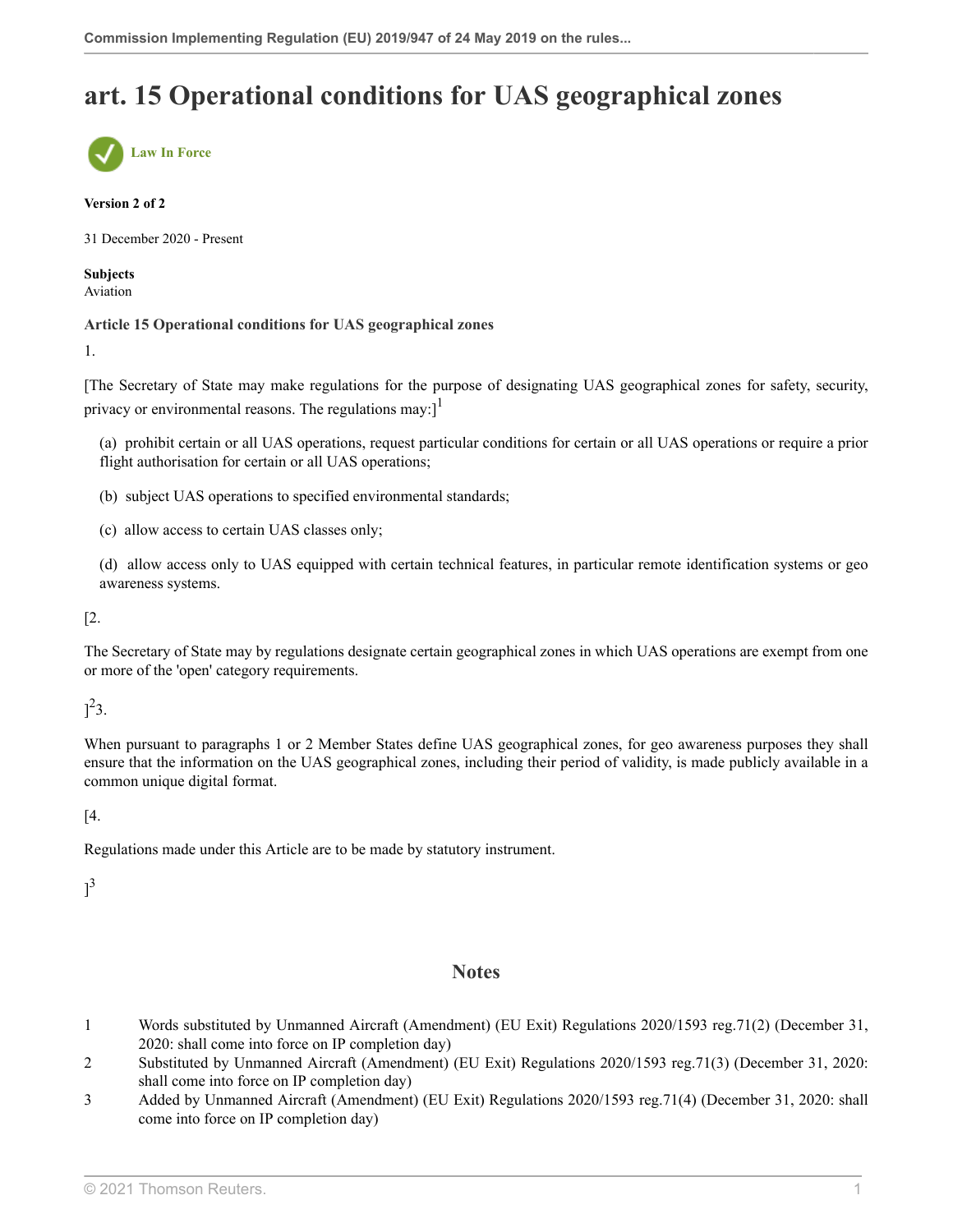*Enacting Terms > art. 15 Operational conditions for UAS geographical zones*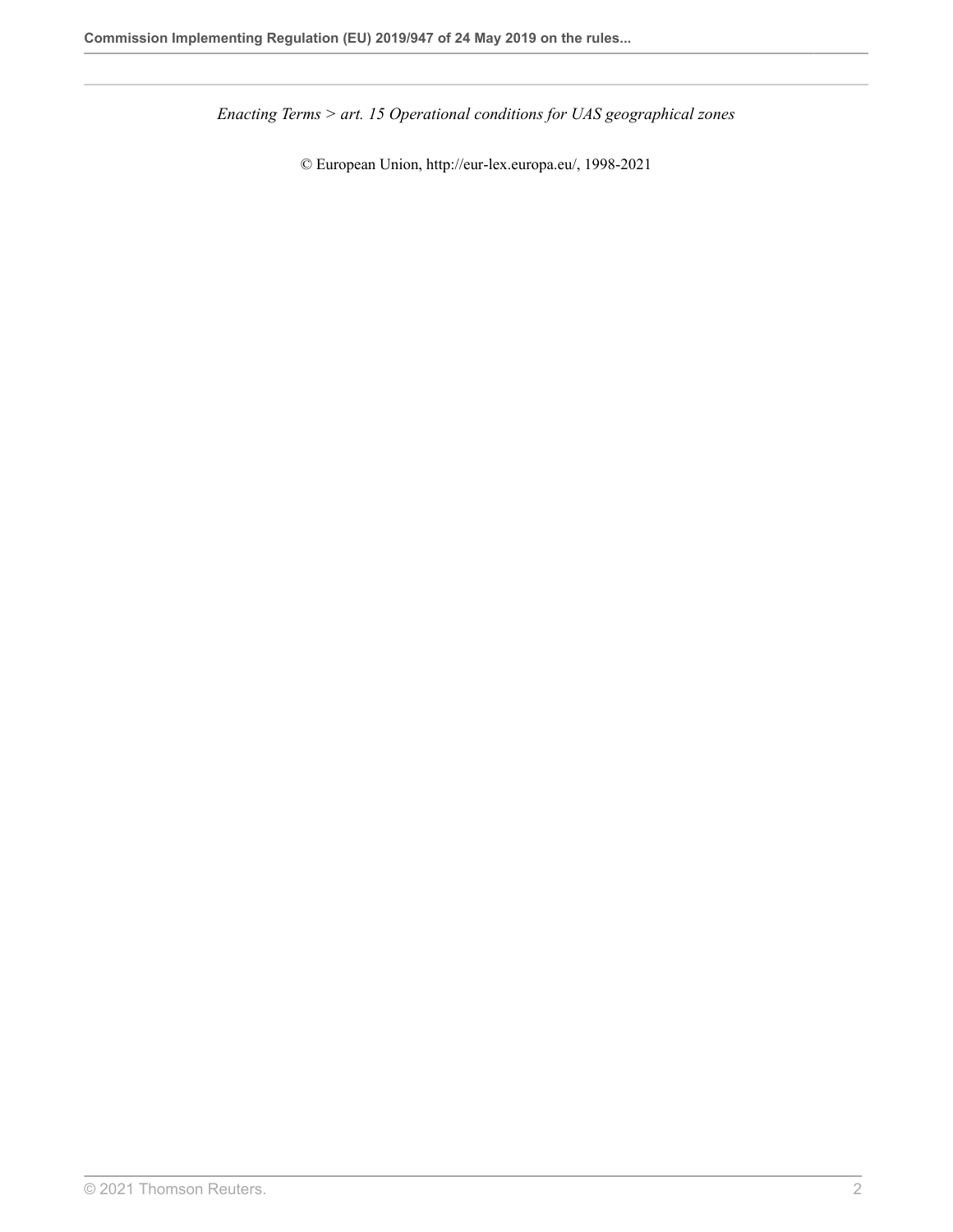## **art. 16 UAS operations in the framework of model aircraft clubs and associations**



**Version 2 of 2**

31 December 2020 - Present

**Subjects** Aviation

**Article 16 UAS operations in the framework of model aircraft clubs and associations**

1.

<span id="page-31-0"></span>Upon request by a model aircraft club or association, the  $[CAA]$ <sup>[1](#page-32-0)</sup> may issue an authorisation for UAS operations in the framework of model aircraft clubs and associations.

2.

The authorisation referred to in paragraph 1 shall be issued in accordance with any of the following:

<span id="page-31-1"></span> $[...]^2$  $[...]^2$ 

(b) established procedures, organisational structure and management system of the model aircraft club or association, ensuring that:

<span id="page-31-2"></span>i. remote pilots operating in the framework of model aircraft clubs or associations are informed of the conditions and limitations defined in the authorisation issued by the  $[{\rm CAA}]^3$  $[{\rm CAA}]^3$ ;

ii. remote pilots operating in the framework of model aircraft clubs or associations are assisted in achieving the minimum competency required to operate the UAS safely and in accordance with the conditions and limitations defined in the authorisation;

iii. the model aircraft club or association takes appropriate action when informed that a remote pilot operating in the framework of model aircraft clubs or associations does not comply with the conditions and limitations defined in the authorisation, and, if necessary, inform the  $[CAA]$ <sup>[3](#page-32-2)</sup>;

<span id="page-31-3"></span>iv. the model aircraft club or association provides, upon request from the  ${[CAA]}^3$  ${[CAA]}^3$ , documentation required for oversight and monitoring purposes.

3.

The authorisation referred to in paragraph 1 shall specify the conditions under which operations in the framework of the model aircraft clubs or associations may be conducted  $\left[...\right]^4$  $\left[...\right]^4$ .

4.

<span id="page-31-4"></span>[The CAA may, after consultation with the Secretary of State,]<sup>[5](#page-32-4)</sup> enable model aircraft clubs and associations to register their members into the registration systems established in accordance with Article 14 on their behalf. If this is not the case, the members of model aircraft clubs and associations shall register themselves in accordance with Article 14.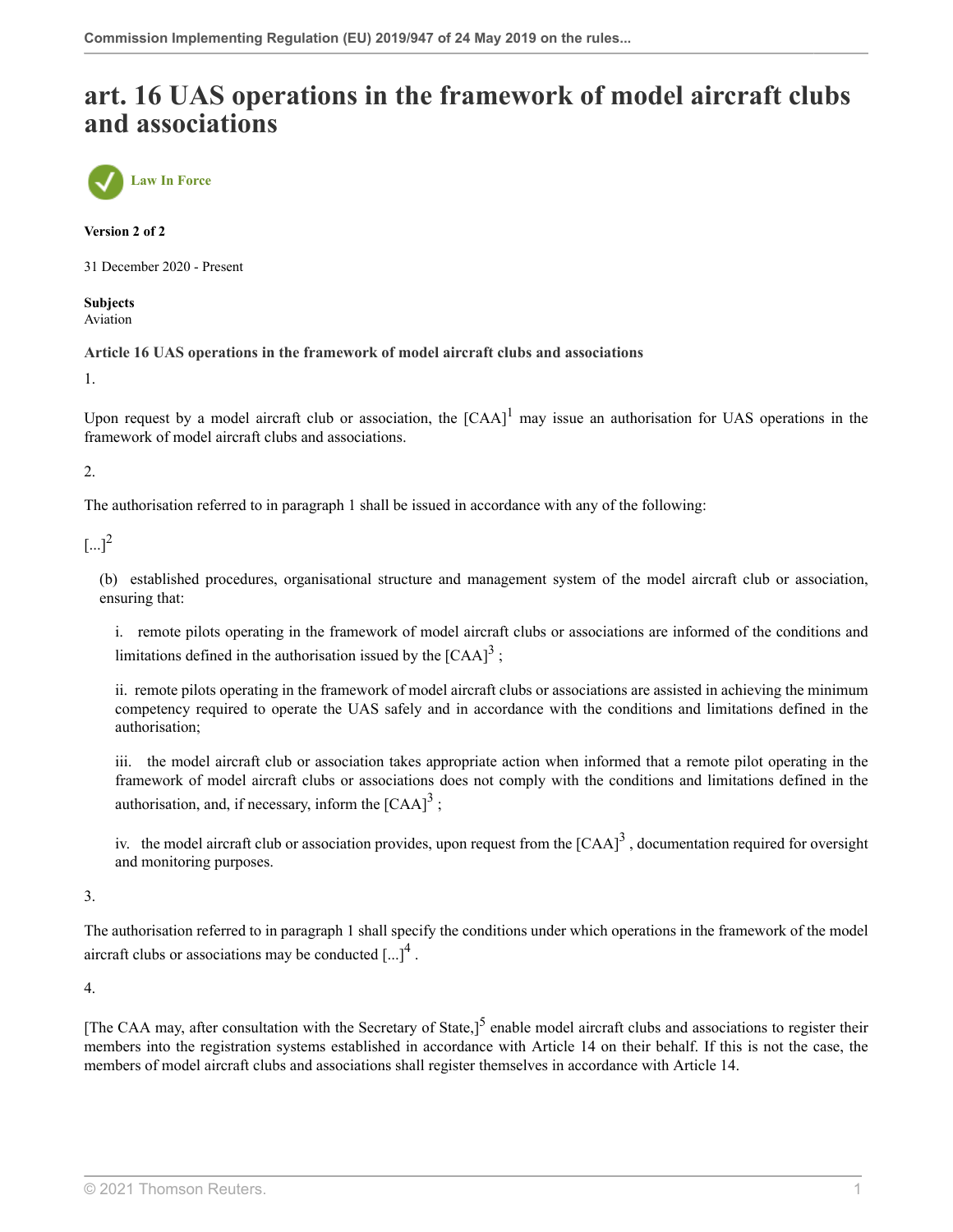## **Notes**

- <span id="page-32-0"></span>[1](#page-31-0) Words substituted by Unmanned Aircraft (Amendment) (EU Exit) Regulations 2020/1593 [reg.72\(2\)](http://uk.westlaw.com/Document/IBC6A71B042D211EB9399B753ED3F9B92/View/FullText.html?originationContext=document&transitionType=DocumentItem&vr=3.0&rs=PLUK1.0&contextData=(sc.Search)) (December 31, 2020: shall come into force on IP completion day)
- <span id="page-32-1"></span>[2](#page-31-1) Repealed by Unmanned Aircraft (Amendment) (EU Exit) Regulations 2020/1593 [reg.72\(3\)\(a\)](http://uk.westlaw.com/Document/IBC6A71B042D211EB9399B753ED3F9B92/View/FullText.html?originationContext=document&transitionType=DocumentItem&vr=3.0&rs=PLUK1.0&contextData=(sc.Search)) (December 31, 2020: shall come into force on IP completion day)
- <span id="page-32-2"></span>[3](#page-31-2) Words substituted by Unmanned Aircraft (Amendment) (EU Exit) Regulations 2020/1593 [reg.72\(3\)\(b\)](http://uk.westlaw.com/Document/IBC6A71B042D211EB9399B753ED3F9B92/View/FullText.html?originationContext=document&transitionType=DocumentItem&vr=3.0&rs=PLUK1.0&contextData=(sc.Search)) (December 31, 2020: shall come into force on IP completion day)
- <span id="page-32-3"></span>[4](#page-31-3) Words repealed by Unmanned Aircraft (Amendment) (EU Exit) Regulations 2020/1593 [reg.72\(4\)](http://uk.westlaw.com/Document/IBC6A71B042D211EB9399B753ED3F9B92/View/FullText.html?originationContext=document&transitionType=DocumentItem&vr=3.0&rs=PLUK1.0&contextData=(sc.Search)) (December 31, 2020: shall come into force on IP completion day)
- <span id="page-32-4"></span>[5](#page-31-4) Words substituted by Unmanned Aircraft (Amendment) (EU Exit) Regulations 2020/1593 [reg.72\(5\)](http://uk.westlaw.com/Document/IBC6A71B042D211EB9399B753ED3F9B92/View/FullText.html?originationContext=document&transitionType=DocumentItem&vr=3.0&rs=PLUK1.0&contextData=(sc.Search)) (December 31, 2020: shall come into force on IP completion day)

*Enacting Terms > art. 16 UAS operations in the framework of model aircraft clubs and associations*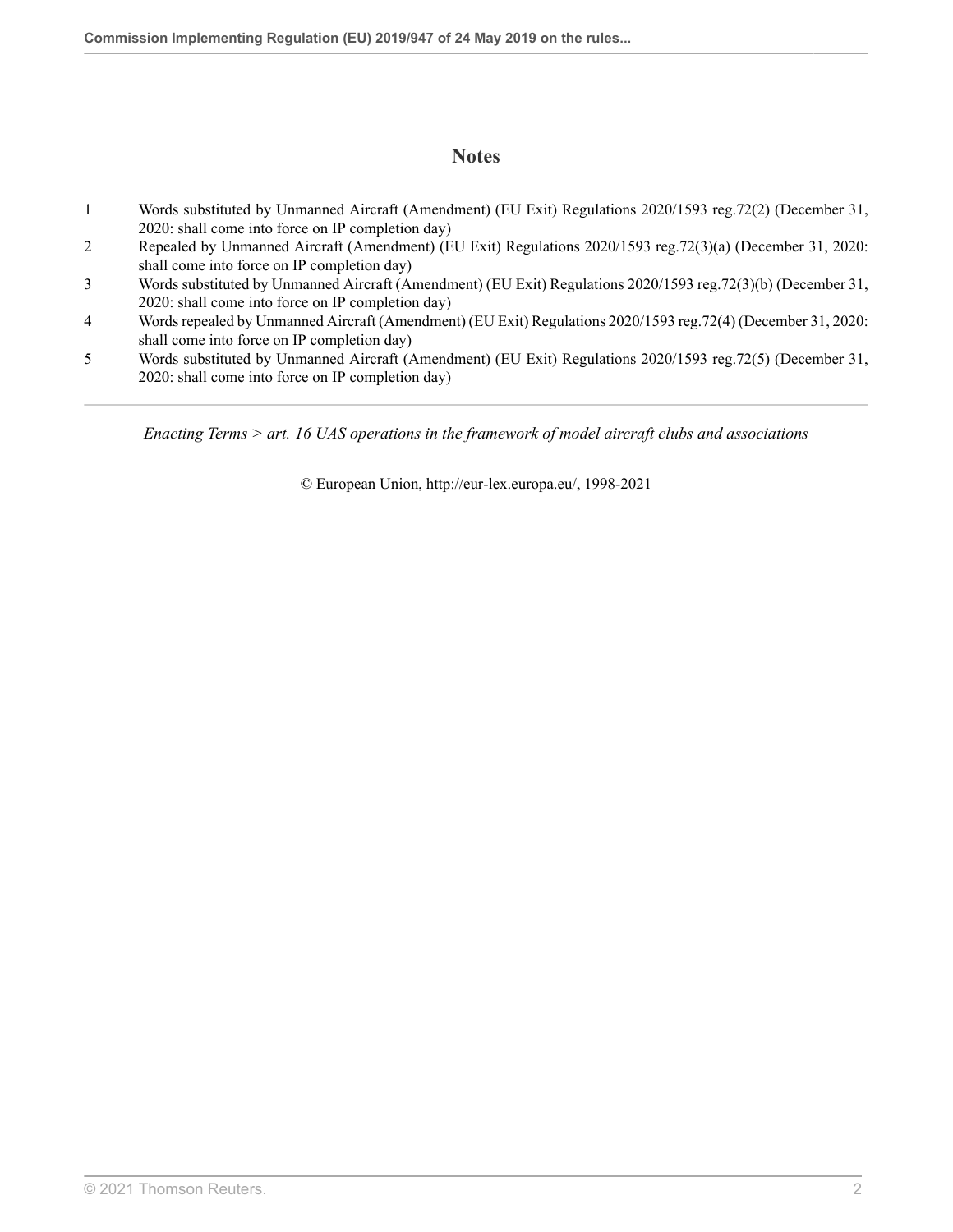# **art. 17 Designation of the competent authority**



#### **Version 2 of 2**

31 December 2020 - Present

#### <span id="page-33-1"></span>**Subjects** Aviation  $\left[...\right]^{1}$  $\left[...\right]^{1}$  $\left[...\right]^{1}$

**Notes**

<span id="page-33-0"></span>[1](#page-33-1) Repealed by Unmanned Aircraft (Amendment) (EU Exit) Regulations 2020/1593 [reg.73](http://uk.westlaw.com/Document/IBF1D5CB042D211EB9399B753ED3F9B92/View/FullText.html?originationContext=document&transitionType=DocumentItem&vr=3.0&rs=PLUK1.0&contextData=(sc.Search)) (December 31, 2020: shall come into force on IP completion day)

*Enacting Terms > art. 17 Designation of the competent authority*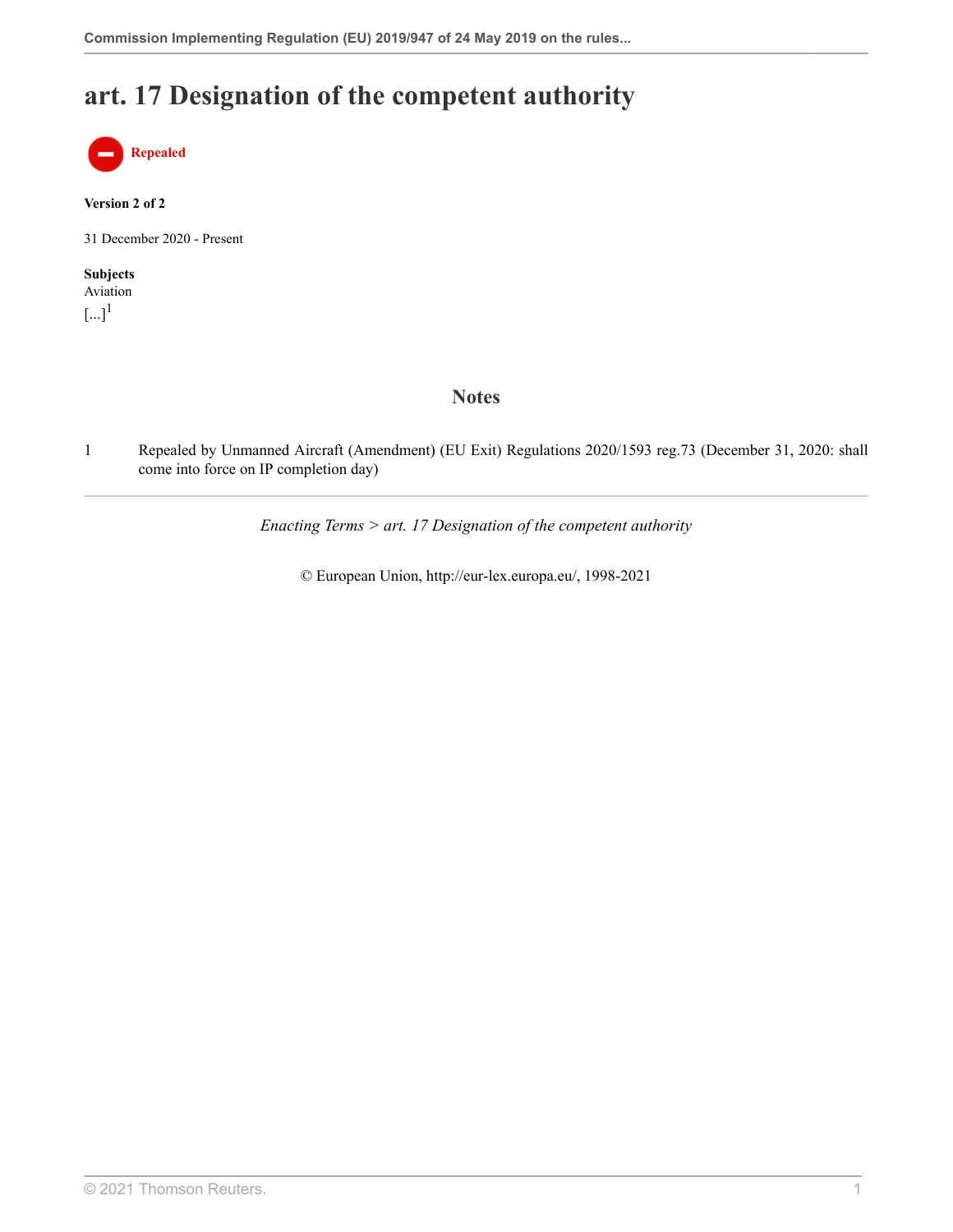# **art. 18 Responsibilities of the CAA**



#### **Version 2 of 2**

31 December 2020 - Present

**Subjects** Aviation

<span id="page-34-0"></span>**Article 18 [Responsibilities of the CAA] [1](#page-35-0)**

<span id="page-34-1"></span>The  $[CAA]^2$  $[CAA]^2$  shall be responsible for:

(a) enforcing this Regulation;

(b) issuing, suspending or revoking certificates of UAS operators and licenses of remote pilots operating within the 'certified' category of UAS operations;

(c) issuing remote pilots with a proof of completion of an online theoretical knowledge examination according to points UAS.OPEN.020 and UAS.OPEN.040 of the Annex and issuing, amending, suspending, limiting or revoking certificates of competency of remote pilots according to point UAS.OPEN.030 of the Annex;

<span id="page-34-2"></span>(d) issuing, amending, suspending, limiting or revoking operational authorisations and LUCs  $\left[...\right]^3$  $\left[...\right]^3$ , which are required to carry out UAS operations in the 'specific' category of UAS operations;

<span id="page-34-3"></span>(e) keeping documents, records and reports concerning UAS operational authorisations,  $\left[...\right]^4$  $\left[...\right]^4$  certificates of competency of the remote pilots and LUCs;

## <span id="page-34-4"></span> $[...]^5$  $[...]^5$

(h) developing a risk-based oversight system for:

<span id="page-34-5"></span>i. UAS operators that  $\left[...\right]^6$  $\left[...\right]^6$  hold an operational authorisation or an LUC;

<span id="page-34-8"></span><span id="page-34-7"></span><span id="page-34-6"></span>ii. model clubs and associations that hold an authorisation referred to in Article 16;

(i) for operations other than those in the 'open' category, establishing audit planning based on the risk profile, compliance level and the safety performance of UAS operators who [...]<sup>[7](#page-35-6)</sup> hold a certificate issued by the [CAA]<sup>[8](#page-35-7)</sup>;

<span id="page-34-9"></span>(j) for operations other than those in the 'open' category, carrying out inspections with regard to UAS operators who  $\left[...\right]^{9}$  $\left[...\right]^{9}$  $\left[...\right]^{9}$ hold a certificate issued by the  $[{\rm CAA}]^{10}$  $[{\rm CAA}]^{10}$  $[{\rm CAA}]^{10}$  inspecting UAS and ensuring that UAS operators and remote pilots comply with this Regulation;

(k) implementing a system to detect and examine incidents of non-compliance by UAS operators operating in the 'open' or 'specific' categories and reported in accordance with paragraph 2 of Article 19;

(l) providing UAS operators with information and guidance that promotes the safety of UAS operations;

(m) establishing and maintaining registration systems for UAS whose design is subject to certification and for UAS operators whose operation may present a risk to safety, security, privacy, and protection of personal data or the environment.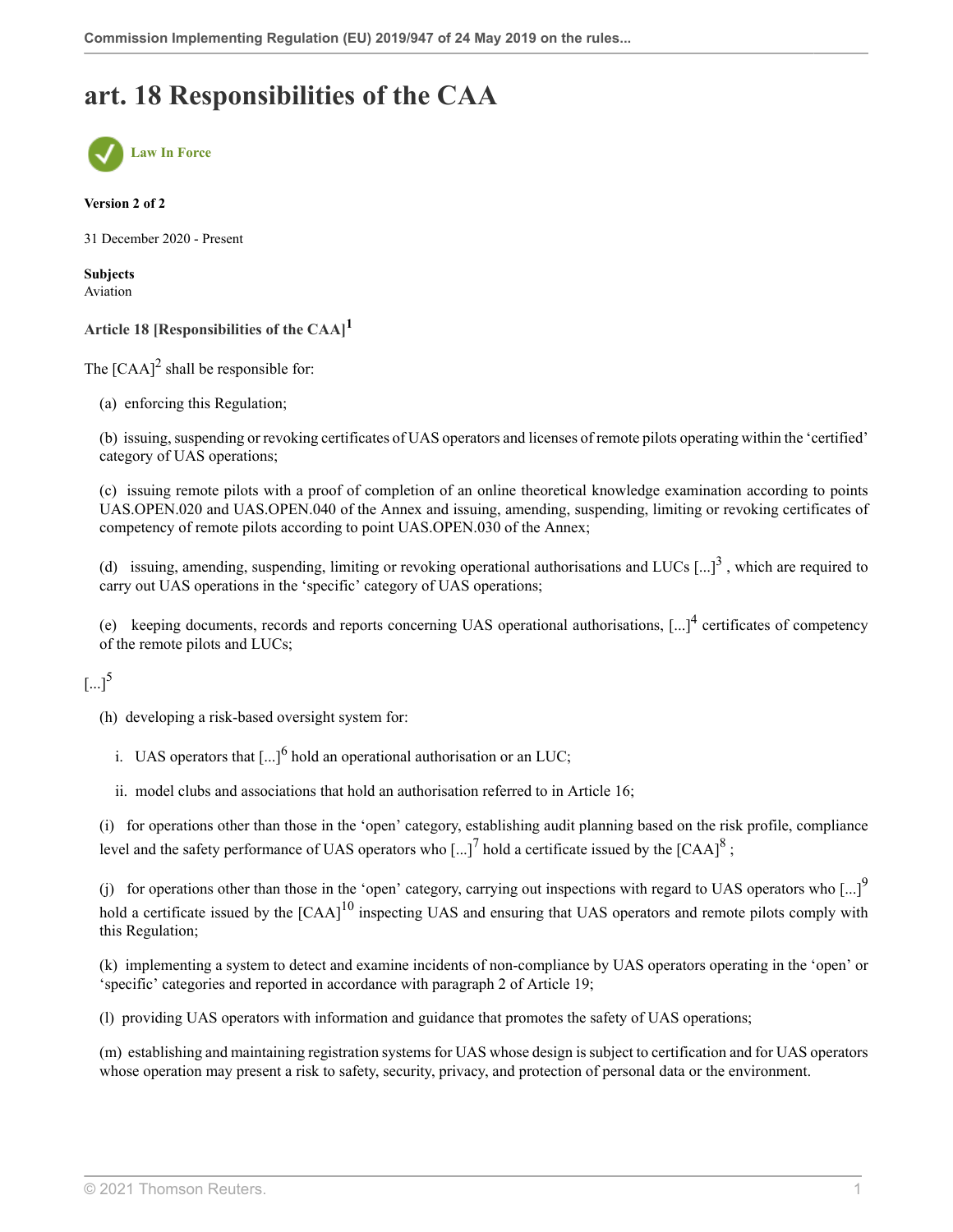## **Notes**

- <span id="page-35-0"></span>[1](#page-34-0) Heading substituted by Unmanned Aircraft (Amendment) (EU Exit) Regulations 2020/1593 [reg.74\(2\)](http://uk.westlaw.com/Document/IE9C673E042D011EB9399B753ED3F9B92/View/FullText.html?originationContext=document&transitionType=DocumentItem&vr=3.0&rs=PLUK1.0&contextData=(sc.Search)) (December 31, 2020: shall come into force on IP completion day)
- <span id="page-35-1"></span>[2](#page-34-1) Words substituted by Unmanned Aircraft (Amendment) (EU Exit) Regulations 2020/1593 [reg.74\(3\)](http://uk.westlaw.com/Document/IE9C673E042D011EB9399B753ED3F9B92/View/FullText.html?originationContext=document&transitionType=DocumentItem&vr=3.0&rs=PLUK1.0&contextData=(sc.Search)) (December 31, 2020: shall come into force on IP completion day)
- <span id="page-35-2"></span>[3](#page-34-2) Words repealed by Unmanned Aircraft (Amendment) (EU Exit) Regulations 2020/1593 [reg.74\(4\)](http://uk.westlaw.com/Document/IE9C673E042D011EB9399B753ED3F9B92/View/FullText.html?originationContext=document&transitionType=DocumentItem&vr=3.0&rs=PLUK1.0&contextData=(sc.Search)) (December 31, 2020: shall come into force on IP completion day)
- <span id="page-35-3"></span>[4](#page-34-3) Word repealed by Unmanned Aircraft (Amendment) (EU Exit) Regulations 2020/1593 [reg.74\(5\)](http://uk.westlaw.com/Document/IE9C673E042D011EB9399B753ED3F9B92/View/FullText.html?originationContext=document&transitionType=DocumentItem&vr=3.0&rs=PLUK1.0&contextData=(sc.Search)) (December 31, 2020: shall come into force on IP completion day)
- <span id="page-35-4"></span>[5](#page-34-4) Repealed by Unmanned Aircraft (Amendment) (EU Exit) Regulations 2020/1593 [reg.74\(6\)](http://uk.westlaw.com/Document/IE9C673E042D011EB9399B753ED3F9B92/View/FullText.html?originationContext=document&transitionType=DocumentItem&vr=3.0&rs=PLUK1.0&contextData=(sc.Search)) (December 31, 2020: shall come into force on IP completion day)
- <span id="page-35-5"></span>[6](#page-34-5) Words repealed by Unmanned Aircraft (Amendment) (EU Exit) Regulations 2020/1593 [reg.74\(7\)](http://uk.westlaw.com/Document/IE9C673E042D011EB9399B753ED3F9B92/View/FullText.html?originationContext=document&transitionType=DocumentItem&vr=3.0&rs=PLUK1.0&contextData=(sc.Search)) (December 31, 2020: shall come into force on IP completion day)
- <span id="page-35-6"></span>[7](#page-34-6) Words repealed by Unmanned Aircraft (Amendment) (EU Exit) Regulations 2020/1593 [reg.74\(8\)\(a\)](http://uk.westlaw.com/Document/IE9C673E042D011EB9399B753ED3F9B92/View/FullText.html?originationContext=document&transitionType=DocumentItem&vr=3.0&rs=PLUK1.0&contextData=(sc.Search)) (December 31, 2020: shall come into force on IP completion day)
- <span id="page-35-7"></span>[8](#page-34-7) Words substituted by Unmanned Aircraft (Amendment) (EU Exit) Regulations 2020/1593 [reg.74\(8\)\(b\)](http://uk.westlaw.com/Document/IE9C673E042D011EB9399B753ED3F9B92/View/FullText.html?originationContext=document&transitionType=DocumentItem&vr=3.0&rs=PLUK1.0&contextData=(sc.Search)) (December 31, 2020: shall come into force on IP completion day)
- <span id="page-35-8"></span>[9](#page-34-8) Words repealed by Unmanned Aircraft (Amendment) (EU Exit) Regulations 2020/1593 [reg.74\(9\)\(a\)](http://uk.westlaw.com/Document/IE9C673E042D011EB9399B753ED3F9B92/View/FullText.html?originationContext=document&transitionType=DocumentItem&vr=3.0&rs=PLUK1.0&contextData=(sc.Search)) (December 31, 2020: shall come into force on IP completion day)
- <span id="page-35-9"></span>[10](#page-34-9) Words substituted by Unmanned Aircraft (Amendment) (EU Exit) Regulations 2020/1593 [reg.74\(9\)\(b\)](http://uk.westlaw.com/Document/IE9C673E042D011EB9399B753ED3F9B92/View/FullText.html?originationContext=document&transitionType=DocumentItem&vr=3.0&rs=PLUK1.0&contextData=(sc.Search)) (December 31, 2020: shall come into force on IP completion day)

*Enacting Terms > art. 18 Responsibilities of the CAA*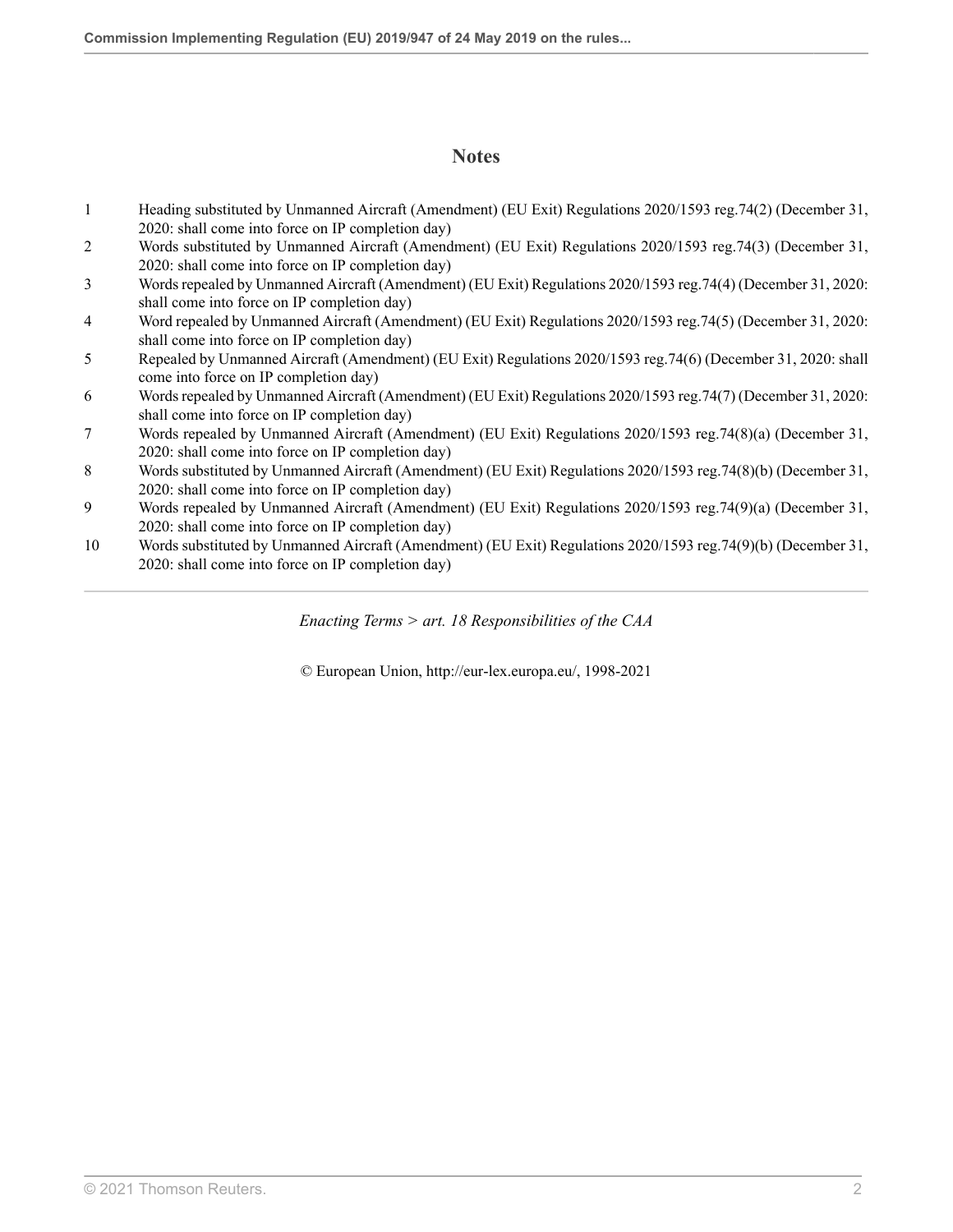## **art. 19 Safety information**



#### **Version 2 of 2**

31 December 2020 - Present

**Subjects** Aviation

#### **Article 19 Safety information**

1.

<span id="page-36-6"></span>The  $[{\rm CAA}]^1$  $[{\rm CAA}]^1$  and market surveillance and control authorities referred to in Article 36 of Delegated Regulation (EU) 2019/945 shall cooperate on safety matters and establish procedures for the efficient exchange of safety information.

2.

<span id="page-36-7"></span>Each UAS operator shall report to the  $[{\rm CAA}]^2$  $[{\rm CAA}]^2$  on any safety-related occurrence and exchange information regarding its UAS in compliance with Regulation (EU) No 376/2014.

3.

<span id="page-36-8"></span>The [CAA]<sup>[3](#page-36-2)</sup> shall collect, analyse and publish safety information concerning UAS operations [...]<sup>[4](#page-36-3)</sup>.

4.

Upon receiving any of the information referred to in paragraphs  $1$  [ or 2, the CAA]<sup>[5](#page-36-4)</sup> shall take the necessary measures to address any safety issues on the best available evidence and analysis, taking into account interdependencies between the different domains of aviation safety, and between aviation safety, cyber security and other technical domains of aviation regulation.

5.

<span id="page-36-11"></span>Where the [CAA]<sup>[6](#page-36-5)</sup> takes measures in accordance with paragraph 4, it shall immediately notify all relevant interested parties and organisations that need to comply with those measures in accordance with Regulation (EU) 2018/1139 and its implementing acts.

#### <span id="page-36-10"></span><span id="page-36-9"></span>**Notes**

- <span id="page-36-0"></span>[1](#page-36-6) Words substituted by Unmanned Aircraft (Amendment) (EU Exit) Regulations 2020/1593 [reg.75\(2\)](http://uk.westlaw.com/Document/I651FC0F042D111EB9399B753ED3F9B92/View/FullText.html?originationContext=document&transitionType=DocumentItem&vr=3.0&rs=PLUK1.0&contextData=(sc.Search)) (December 31, 2020: shall come into force on IP completion day)
- <span id="page-36-1"></span>[2](#page-36-7) Words substituted by Unmanned Aircraft (Amendment) (EU Exit) Regulations 2020/1593 [reg.75\(3\)](http://uk.westlaw.com/Document/I651FC0F042D111EB9399B753ED3F9B92/View/FullText.html?originationContext=document&transitionType=DocumentItem&vr=3.0&rs=PLUK1.0&contextData=(sc.Search)) (December 31, 2020: shall come into force on IP completion day)
- <span id="page-36-2"></span>[3](#page-36-8) Words substituted by Unmanned Aircraft (Amendment) (EU Exit) Regulations 2020/1593 [reg.75\(4\)\(a\)](http://uk.westlaw.com/Document/I651FC0F042D111EB9399B753ED3F9B92/View/FullText.html?originationContext=document&transitionType=DocumentItem&vr=3.0&rs=PLUK1.0&contextData=(sc.Search)) (December 31, 2020: shall come into force on IP completion day)
- <span id="page-36-3"></span>[4](#page-36-9) Words repealed by Unmanned Aircraft (Amendment) (EU Exit) Regulations 2020/1593 [reg.75\(4\)\(b\)](http://uk.westlaw.com/Document/I651FC0F042D111EB9399B753ED3F9B92/View/FullText.html?originationContext=document&transitionType=DocumentItem&vr=3.0&rs=PLUK1.0&contextData=(sc.Search)) (December 31, 2020: shall come into force on IP completion day)
- <span id="page-36-4"></span>[5](#page-36-10) Words substituted by Unmanned Aircraft (Amendment) (EU Exit) Regulations 2020/1593 [reg.75\(5\)](http://uk.westlaw.com/Document/I651FC0F042D111EB9399B753ED3F9B92/View/FullText.html?originationContext=document&transitionType=DocumentItem&vr=3.0&rs=PLUK1.0&contextData=(sc.Search)) (December 31, 2020: shall come into force on IP completion day)
- <span id="page-36-5"></span>[6](#page-36-11) Words substituted by Unmanned Aircraft (Amendment) (EU Exit) Regulations 2020/1593 [reg.75\(6\)](http://uk.westlaw.com/Document/I651FC0F042D111EB9399B753ED3F9B92/View/FullText.html?originationContext=document&transitionType=DocumentItem&vr=3.0&rs=PLUK1.0&contextData=(sc.Search)) (December 31, 2020: shall come into force on IP completion day)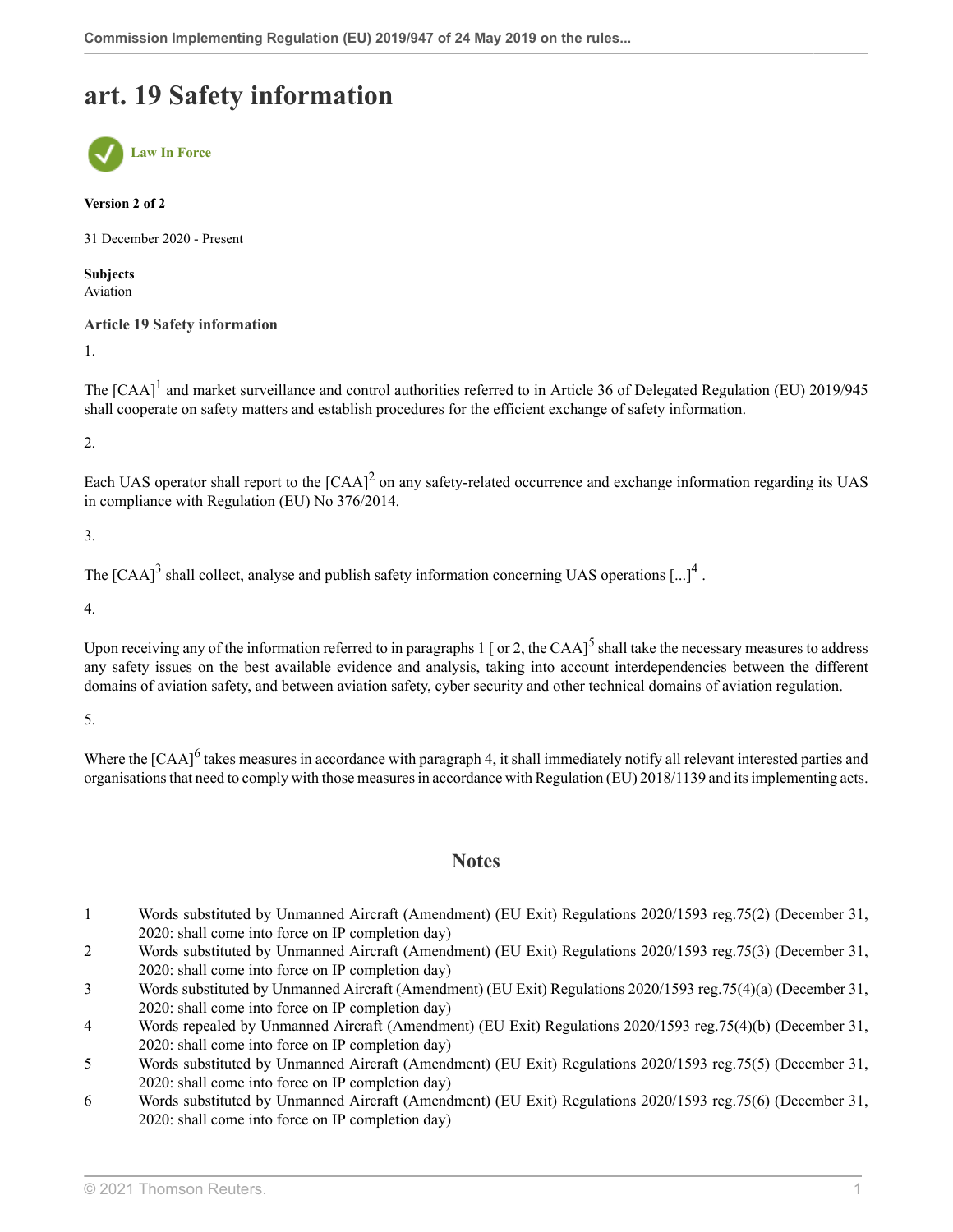*Enacting Terms > art. 19 Safety information*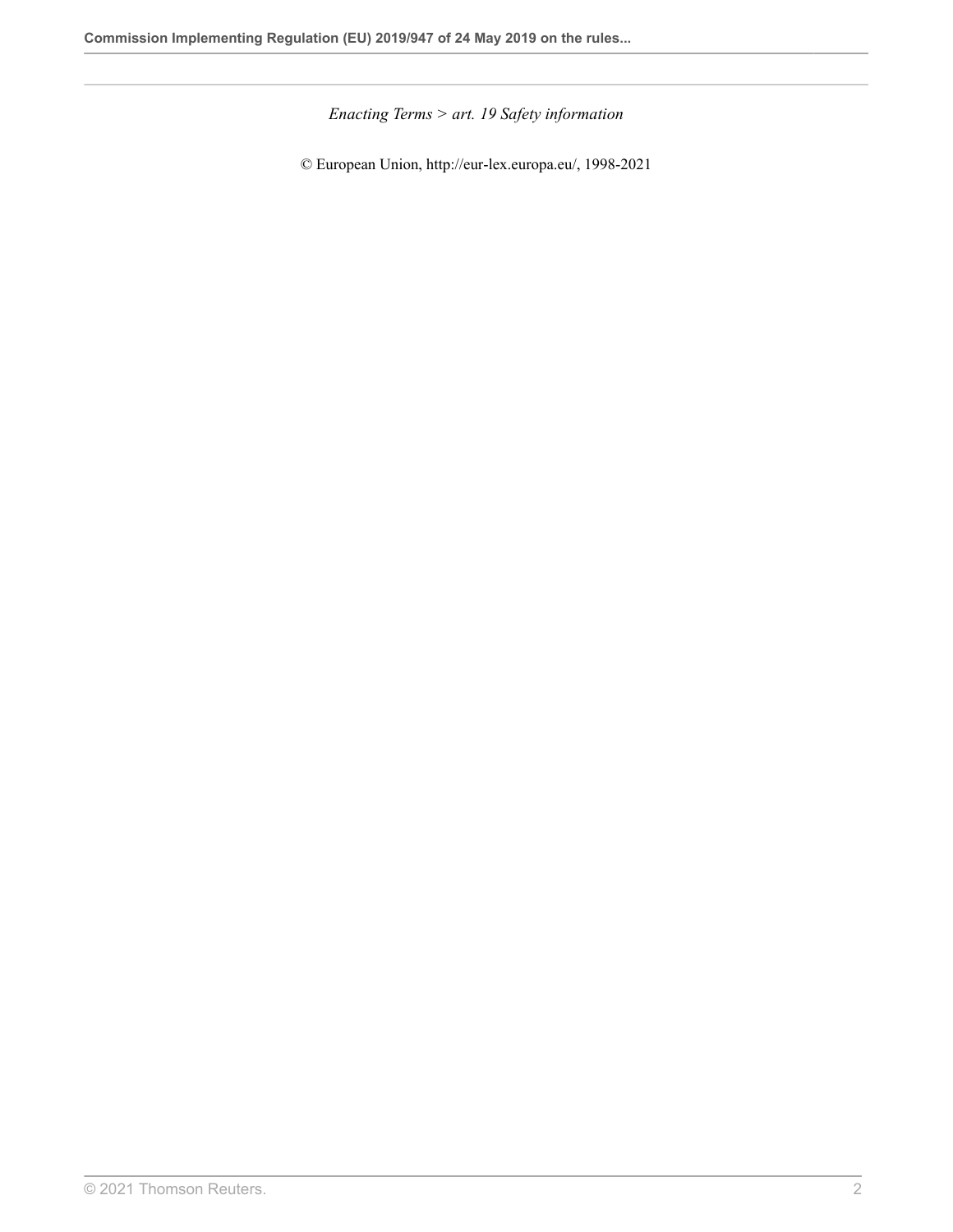## **art. 20 Particular provisions concerning the use of certain UAS in the 'open' category**



**Version 2 of 2**

31 December 2020 - Present

**Subjects** Aviation

**Article 20 Particular provisions concerning the use of certain UAS in the 'open' category**

<span id="page-38-1"></span>UAS  $\left[\ldots\right]^1$  $\left[\ldots\right]^1$  which do not comply with Delegated Regulation (EU) 2019/945 and which are not privately-built are allowed to continue to be operated under the following conditions, when they have been placed on the market before 1 January 2023:

(a) in subcategory A1 as defined in Part A of the Annex, provided that the unmanned aircraft has a maximum take-off mass of less than 250 g, including its payload;

(b) in subcategory A3 as defined in Part A of the Annex, provided that the unmanned aircraft has a maximum take-off mass of less than 25 kg, including its fuel and payload.

### **Notes**

<span id="page-38-0"></span>[1](#page-38-1) Words repealed by Unmanned Aircraft (Amendment) (EU Exit) Regulations 2020/1593 [reg.76](http://uk.westlaw.com/Document/I9E8773C042D011EB9399B753ED3F9B92/View/FullText.html?originationContext=document&transitionType=DocumentItem&vr=3.0&rs=PLUK1.0&contextData=(sc.Search)) (December 31, 2020: shall come into force on IP completion day)

*Enacting Terms > art. 20 Particular provisions concerning the use of certain UAS in the 'open' category*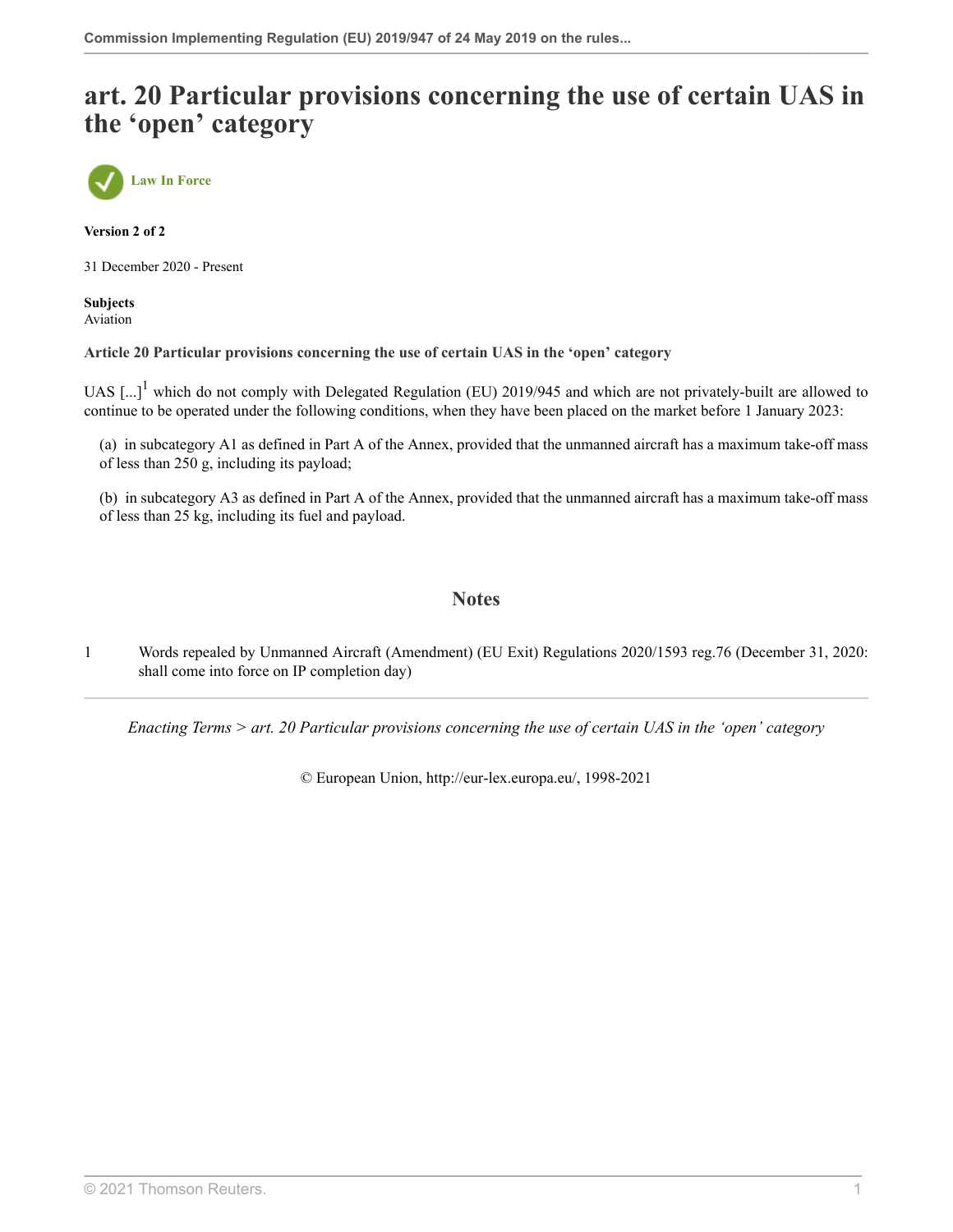# **art. 21 Adaptation of authorisations and certificates**



#### **Version 2 of 2**

31 December 2020 - Present

**Subjects** Aviation

### <span id="page-39-5"></span>**Article 21 Adaptation of authorisations [...][1](#page-39-0) and certificates**

1.

[Authorisations granted to UAS operators and certificates of remote pilot competency]<sup>[2](#page-39-1)</sup> or equivalent documentation, issued on the basis of national law, shall remain valid until 1 January 2022.

2.

<span id="page-39-8"></span>By 1 January 2022 [the CAA shall convert its]<sup>[3](#page-39-2)</sup> existing certificates of remote pilot competency and [its UAS operator authorisations] $<sup>4</sup>$  $<sup>4</sup>$  $<sup>4</sup>$ , or equivalent documentation, including those issued until that date, in accordance with this Regulation.</sup>

<span id="page-39-9"></span> $\left[...\right]^{5}$  $\left[...\right]^{5}$  $\left[...\right]^{5}$ 

#### <span id="page-39-7"></span><span id="page-39-6"></span>**Notes**

- <span id="page-39-0"></span>[1](#page-39-5) Word repealed by Unmanned Aircraft (Amendment) (EU Exit) Regulations 2020/1593 [reg.77\(2\)](http://uk.westlaw.com/Document/I14F47D1042D011EB9399B753ED3F9B92/View/FullText.html?originationContext=document&transitionType=DocumentItem&vr=3.0&rs=PLUK1.0&contextData=(sc.Search)) (December 31, 2020: shall come into force on IP completion day)
- <span id="page-39-1"></span>[2](#page-39-6) Words substituted by Unmanned Aircraft (Amendment) (EU Exit) Regulations 2020/1593 [reg.77\(3\)](http://uk.westlaw.com/Document/I14F47D1042D011EB9399B753ED3F9B92/View/FullText.html?originationContext=document&transitionType=DocumentItem&vr=3.0&rs=PLUK1.0&contextData=(sc.Search)) (December 31, 2020: shall come into force on IP completion day)
- <span id="page-39-2"></span>[3](#page-39-7) Words substituted by Unmanned Aircraft (Amendment) (EU Exit) Regulations 2020/1593 [reg.77\(4\)\(a\)](http://uk.westlaw.com/Document/I14F47D1042D011EB9399B753ED3F9B92/View/FullText.html?originationContext=document&transitionType=DocumentItem&vr=3.0&rs=PLUK1.0&contextData=(sc.Search)) (December 31, 2020: shall come into force on IP completion day)
- <span id="page-39-3"></span>[4](#page-39-8) Words substituted by Unmanned Aircraft (Amendment) (EU Exit) Regulations 2020/1593 [reg.77\(4\)\(b\)](http://uk.westlaw.com/Document/I14F47D1042D011EB9399B753ED3F9B92/View/FullText.html?originationContext=document&transitionType=DocumentItem&vr=3.0&rs=PLUK1.0&contextData=(sc.Search)) (December 31, 2020: shall come into force on IP completion day)
- <span id="page-39-4"></span>[5](#page-39-9) Repealed by Unmanned Aircraft (Amendment) (EU Exit) Regulations 2020/1593 [reg.77\(5\)](http://uk.westlaw.com/Document/I14F47D1042D011EB9399B753ED3F9B92/View/FullText.html?originationContext=document&transitionType=DocumentItem&vr=3.0&rs=PLUK1.0&contextData=(sc.Search)) (December 31, 2020: shall come into force on IP completion day)

*Enacting Terms > art. 21 Adaptation of authorisations and certificates*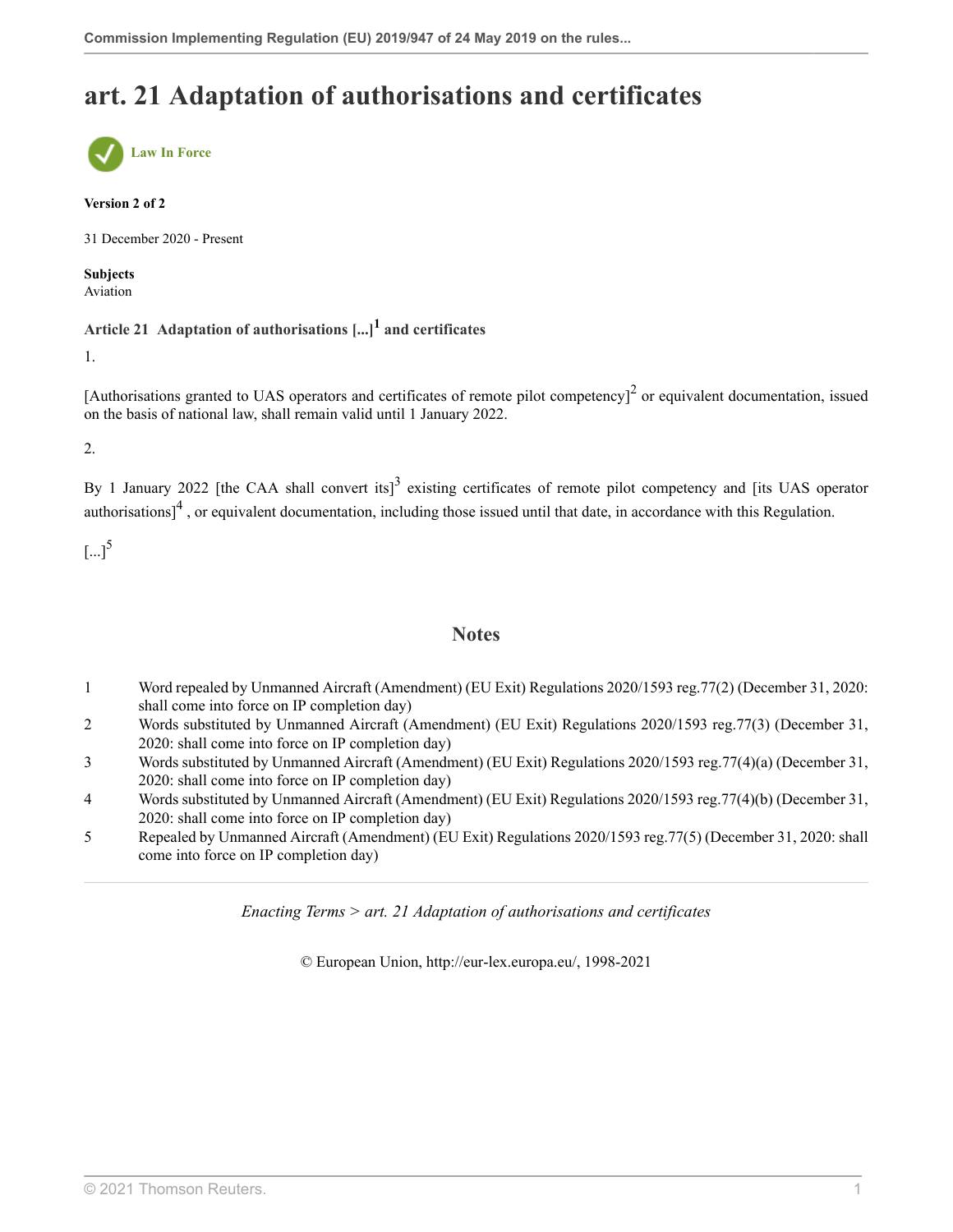## **art. 22**



**Version 2 of 2**

31 December 2020 - Present

**Subjects** Aviation

**Article 22**

Without prejudice to Article 20, the use of UAS in the 'open' category which do not comply with the requirements of Parts 1 to 5 of the Annex to Commission Delegated Regulation (EU)  $2019/945^1$  $2019/945^1$  $2019/945^1$  shall be allowed for a transitional period of 30 months starting one year after the date of entry into force of this Regulation, subject to the following conditions:

(a) unmanned aircraft with a take-off mass of less than 500 g are operated within the operational requirements set out in points UAS.OPEN.020(1) of Part A of the Annex by a remote pilot having competency level [at least equivalent to the level in point UAS.OPEN.030([2](#page-40-1)) of Part A of the Annex $]^{2}$ ;

(b) unmanned aircraft with a take-off mass of less than 2 kg is operated by keeping a minimum horizontal distance of 50 meters from people and the remote pilots have a competency level at least equivalent to the one set out in point UAS.OPEN.030(2) of Part A of the Annex;

(c) unmanned aircraft with a take-off mass of less than 25 kg is operated within the operational requirements set out in point UAS.OPEN.040(1) and (2) and the remote pilots have a competency level at least equivalent to the one set out in point UAS.OPEN.020(4)(b) of Part A of the Annex.

### <span id="page-40-3"></span><span id="page-40-2"></span>**Notes**

- <span id="page-40-0"></span>[1](#page-40-2) Commission Delegated Regulation (EU) 2019/945 of 12 March 2019 on unmanned aircraft systems and on thirdcountry operators of unmanned aircraft systems (OJ L 152, 11.6.2019, p. 1).
- <span id="page-40-1"></span>[2](#page-40-3) Words substituted by Unmanned Aircraft (Amendment) (EU Exit) Regulations 2020/1593 [reg.78](http://uk.westlaw.com/Document/I78C884D042D011EB9399B753ED3F9B92/View/FullText.html?originationContext=document&transitionType=DocumentItem&vr=3.0&rs=PLUK1.0&contextData=(sc.Search)) (December 31, 2020: shall come into force on IP completion day)

*Enacting Terms > art. 22*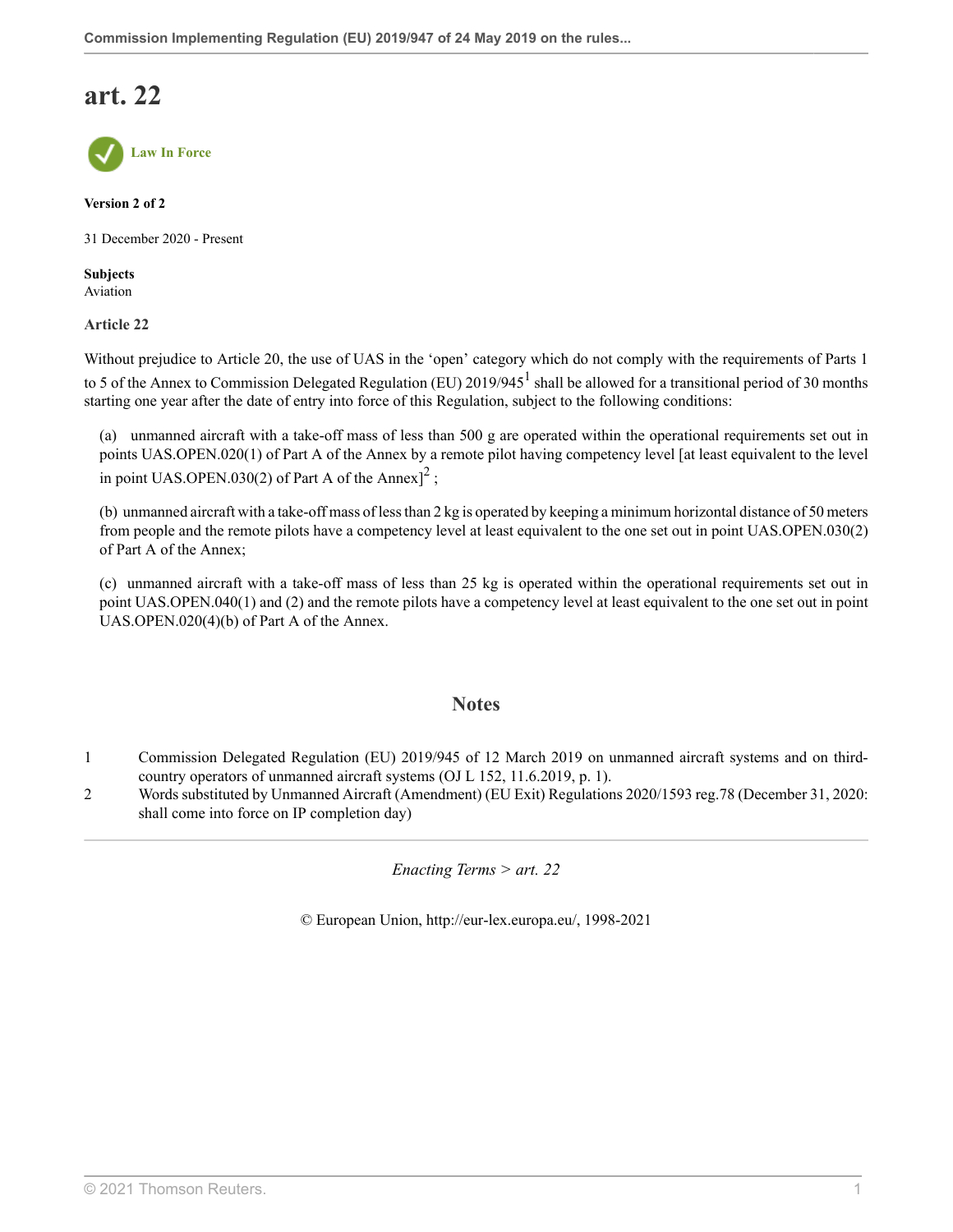## **art. 23**



#### **Version 2 of 2**

31 December 2020 - Present

**Subjects** Aviation

**Article 23**

1.

This Regulation shall enter into force on the twentieth day following that of its publication in the *Official Journal of the European Union* .

It shall apply from 31 December 2020.

2.

Paragraph 5 of Article 5 and point (1)(l) of point UAS.SPEC.050 shall apply from 2 December 2021;

3.

Point (2)(g) of point UAS.OPEN.060 shall apply from 1 July 2022.

<span id="page-41-1"></span> $\left[...\right]^{1}$  $\left[...\right]^{1}$  $\left[...\right]^{1}$ 5.

Paragraph 3 of Article 15 shall apply from 1 January 2022.

### **Notes**

<span id="page-41-0"></span>[1](#page-41-1) Repealed by Unmanned Aircraft (Amendment) (EU Exit) Regulations 2020/1593 [reg.79](http://uk.westlaw.com/Document/I8305A51042D311EB9399B753ED3F9B92/View/FullText.html?originationContext=document&transitionType=DocumentItem&vr=3.0&rs=PLUK1.0&contextData=(sc.Search)) (December 31, 2020: shall come into force on IP completion day)

*Enacting Terms > art. 23*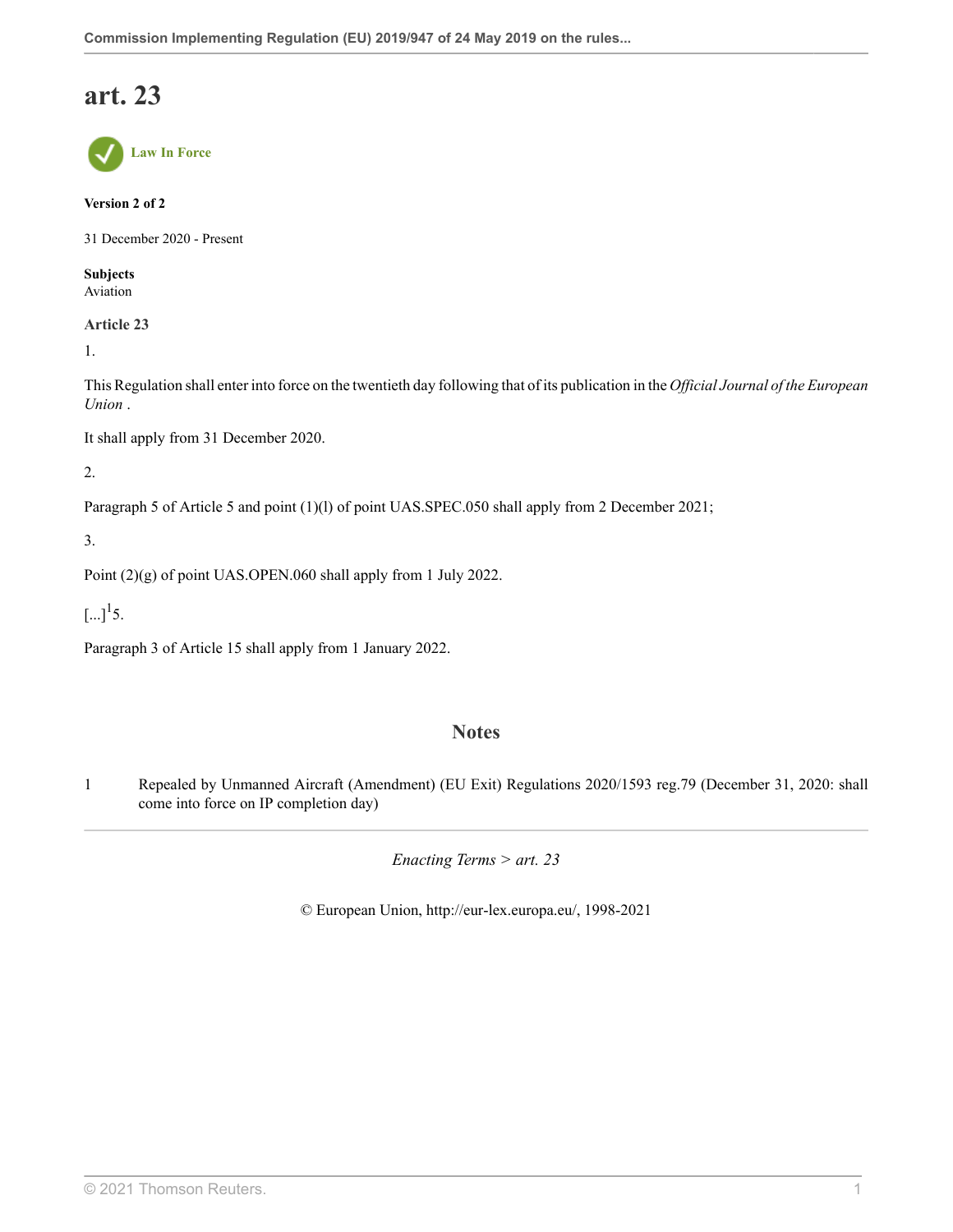## **Signatures**



#### **Version 2 of 2**

31 December 2020 - Present

<span id="page-42-1"></span>**Subjects** Aviation  $\left[...\right]^{1}$  $\left[...\right]^{1}$  $\left[...\right]^{1}$ Done at Brussels, 24 May 2019. *For the Commission The President* Jean-Claude *Juncker*

## **Notes**

<span id="page-42-0"></span>[1](#page-42-1) Words repealed by Unmanned Aircraft (Amendment) (EU Exit) Regulations 2020/1593 [reg.80](http://uk.westlaw.com/Document/I6A54A34042CE11EB9399B753ED3F9B92/View/FullText.html?originationContext=document&transitionType=DocumentItem&vr=3.0&rs=PLUK1.0&contextData=(sc.Search)) (December 31, 2020: shall come into force on IP completion day)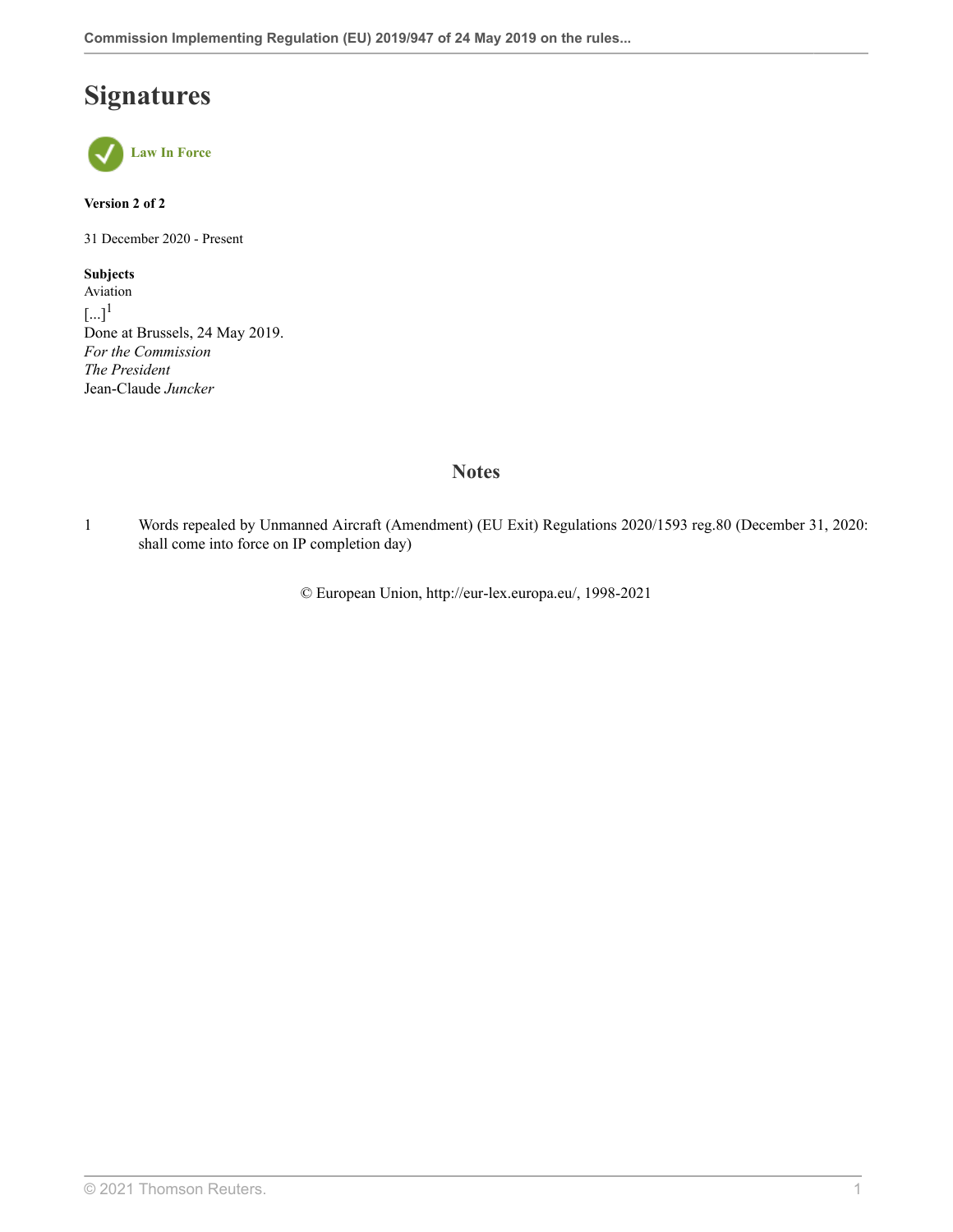

**Version 2 of 2**

31 December 2020 - Present

**Subjects** Aviation UAS.OPEN.010 General provisions

(1) The category of UAS 'open' operations is divided into three subcategories A1, A2 and A3, on the basis of operational limitations, requirements for the remote pilot and technical requirements for UAS.

(2) Where the UAS operation involves the flight of the unmanned aircraft starting from a natural elevation in the terrain or over terrain with natural elevations, the unmanned aircraft shall be maintained within 120 metres from the closest point of the surface of the earth. The measurement of distances shall be adapted accordingly to the geographical characteristics of the terrain, such as plains, hills, mountains.

(3) When flying an unmanned aircraft within a horizontal distance of 50 metres from an artificial obstacle taller than 105 metres, the maximum height of the UAS operation may be increased up to 15 metres above the height of the obstacle at the request of the entity responsible for the obstacle.

(4) By way of derogation from point (2), unmanned sailplanes with a MTOM, including payload, of less than 10 kg, may be flown at a distance in excess of 120 metres from the closest point of the surface of the earth, provided that the unmanned sailplane is not flown at a height greater than 120 metres above the remote pilot at any time.

UAS.OPEN.020 UAS operations in subcategory A1

UAS operations in subcategory A1 shall comply with all of the following conditions:

(1) for unmanned aircraft referred to in point  $(5)(d)$ , be conducted in such a way that a remote pilot of the unmanned aircraft does not overfly assemblies of people and reasonably expects that no uninvolved person will be overflown. In the event of unexpected overflight of uninvolved persons, the remote pilot shall reduce as much as possible the time during which the unmanned aircraft overflies those persons;

(2) in the case of an unmanned aircraft referred to in points  $(5)(a)$ ,  $(5)(b)$  and  $(5)(c)$ , be conducted in such a way that the remote pilot of the unmanned aircraft may overfly uninvolved persons, but shall never overfly assemblies of people;

(3) by way of derogation from point (d) of paragraph 1 of Article 4, be conducted, when the follow-me mode is active, up to a distance of 50 metres from the remote pilot;

(4) be performed by a remote pilot who:

(a) is familiar with manufacturer's instructions provided by the manufacturer of the UAS;

(b) in the case of an unmanned aircraft class C1, as defined in Part 2 of the Annex to Delegated Regulation (EU) 2019/945, has completed an online training course followed by completing successfully an online theoretical knowledge examination provided by the  $[CAA]^1$  $[CAA]^1$  achieving at least 75% of the overall marks. The examination shall comprise 40 multiple-choice questions distributed appropriately across the following subjects:

<span id="page-43-0"></span>(i) air safety;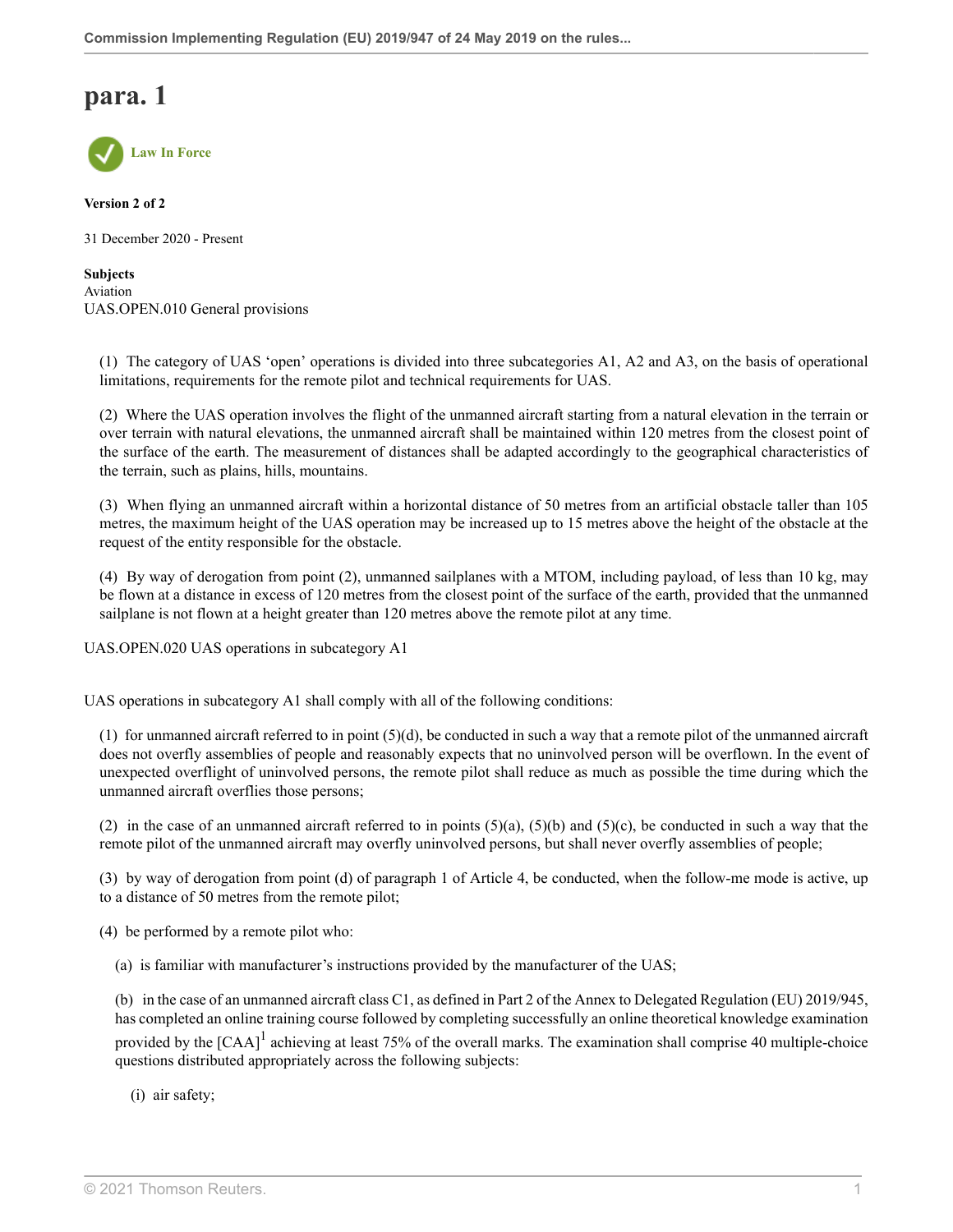- (ii) airspace restrictions;
- (iii) aviation regulation;
- (iv) human performance limitations;
- (v) operational procedures;
- (vi) UAS general knowledge;
- (vii) privacy and data protection;
- (viii) insurance;
- (ix) security.
- (5) be performed with an unmanned aircraft that:

(a) has an MTOM, including payload, of less than 250 g and a maximum operating speed of less than 19 m/s, in the case of a privately built UAS; or

(b) meets the requirements defined in point (a) of Article 20;

(c) is marked as class C0 and complies with the requirements of that class, as defined in Part 1 of the Annex to Delegated Regulation (EU) 2019/945; or

(d) is marked as class C1 and complies with the requirements of that class, as defined in Part 2 of the Annex to Delegated Regulation (EU) 2019/945 and is operated with active and updated direct remote identification system and geo-awareness function.

UAS.OPEN.030 UAS operations in subcategory A2

UAS operations in subcategory A2 shall comply with all of the following conditions:

(1) be conducted in such a way that the unmanned aircraft does not overfly uninvolved persons and the UAS operations take place at a safe horizontal distance of at least 30 metres from them; the remote pilot may reduce the horizontal safety distance down to a minimum of 5 metres from an uninvolved person when operating an unmanned aircraft with an active low speed mode function and after evaluation of the situation regarding:

- (a) weather conditions,
- (b) performance of the unmanned aircraft,
- <span id="page-44-0"></span>(c) segregation of the overflown area.

(2) be performed by a remote pilot who is familiar with manufacturer's instructions provided by the manufacturer of the UAS and holds a certificate of remote pilot competency issued by the [CAA or an entity designated by the CAA] $^2$  $^2$ . This certificate shall be obtained after complying with all of the following conditions and in the order indicated:

(a) completing an online training course and passed the online theoretical knowledge examination as referred to in point (4)(b) of point UAS.OPEN.020;

(b) completing a self-practical training in the operating conditions of the subcategory A3 set out in points (1) and (2) of point UAS.OPEN.040;

<span id="page-44-1"></span>(c) declaring the completion of the self-practical training defined in point (b) and passing an additional theoretical knowledge examination provided by the [CAA or an entity designated by the CAA] $^3$  $^3$  achieving at least 75% of the overall marks. The examination shall comprise at least 30 multiple-choice questions aimed at assessing the remote pilot's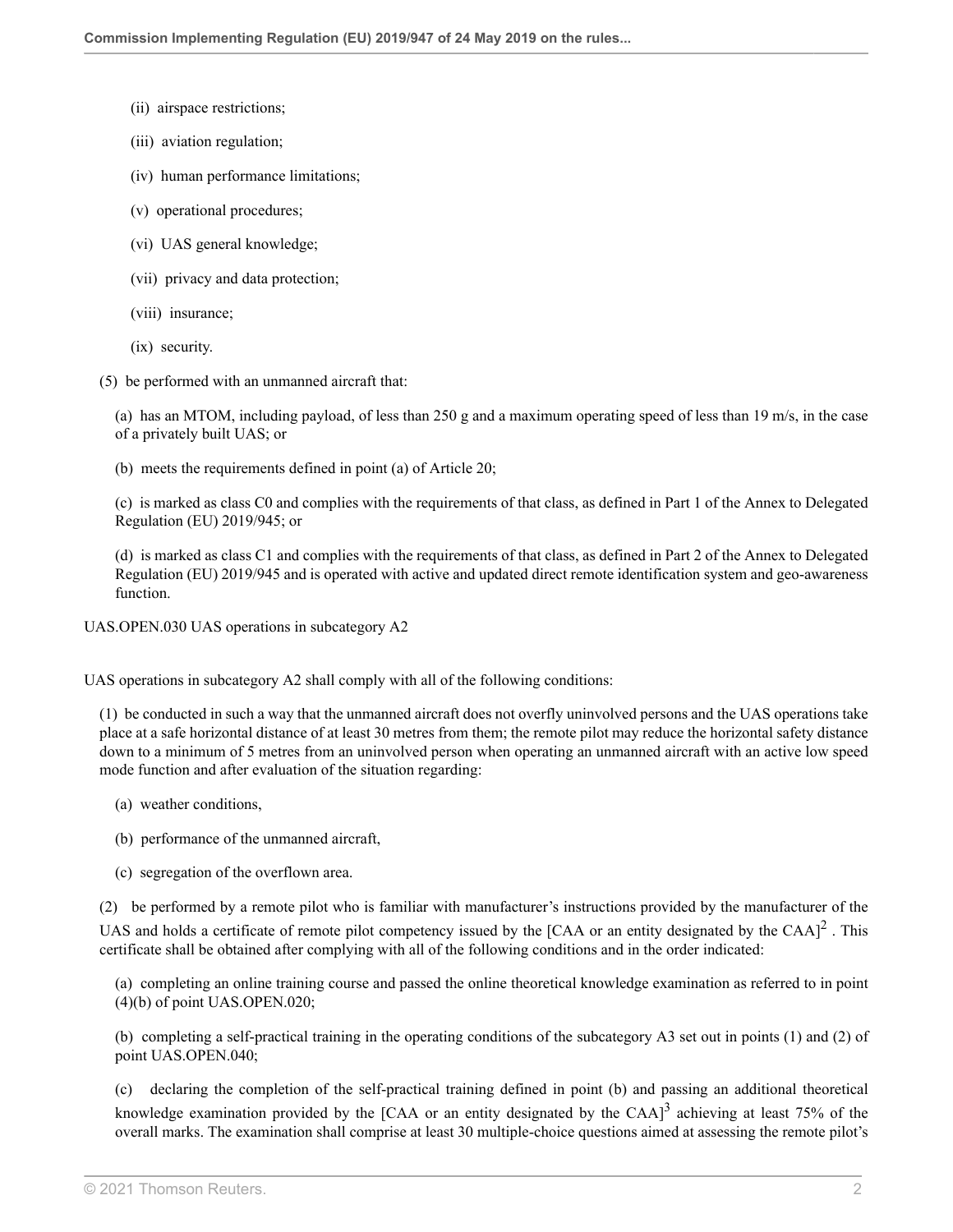knowledge of the technical and operational mitigations for ground risk, distributed appropriately across the following subjects:

- (i) meteorology;
- (ii) UAS flight performance;
- (iii) technical and operational mitigations for ground risk.

(3) be performed with an unmanned aircraft which is marked as class C2 and complies with the requirements of that class, as defined in Part 3 of the Annex to Delegated Regulation (EU) 2019/945, and is operated with active and updated direct remote identification system and geo-awareness function.

UAS.OPEN.040 UAS operations in subcategory A3

UAS operations in subcategory A3 shall comply with all of the following conditions:

(1) be conducted in an area where the remote pilot reasonably expects that no uninvolved person will be endangered within the range where the unmanned aircraft is flown during the entire time of the UAS operation;

(2) be conducted at a safe horizontal distance of at least 150 metres from residential, commercial, industrial or recreational areas;

(3) be performed by a remote pilot who is familiar with manufacturer's instructions provided by the manufacturer of the UAS and who has completed an online training course and passed an online theoretical knowledge examination as defined in point (4)(b) of point UAS.OPEN.020;

(4) be performed with an unmanned aircraft that:

(a) has an MTOM, including payload, of less than 25 kg, in the case of a privately built UAS, or

(b) meets the requirements defined in point (b) of Article 20;

(c) is marked as class C2 and complies with the requirements of that class, as defined in Part 3 of the Annex to Delegated Regulation (EU) 2019/945 and is operated with active and updated direct remote identification system and geo-awareness function or;

(d) is marked as class C3 and complies with the requirements of that class, as defined in Part 4 of the Annex to Delegated Regulation (EU) 2019/945 and is operated with active and updated direct remote identification system and geo-awareness function; or

(e) is marked as class C4 and complies with the requirements of that class, as defined in Part 5 of the Annex to Delegated Regulation (EU) 2019/945.

UAS.OPEN.050 Responsibilities of the UAS operator

The UAS operator shall comply with all of the following:

(1) develop operational procedures adapted to the type of operation and the risk involved;

(2) ensure that all operations effectively use and support the efficient use of radio spectrum in order to avoid harmful interference;

(3) designate a remote pilot for each flight;

(4) ensure that remote pilots and all other personnel performing a task in support of the operations are familiar with manufacturer's instructions provided by the manufacturer of the UAS, and: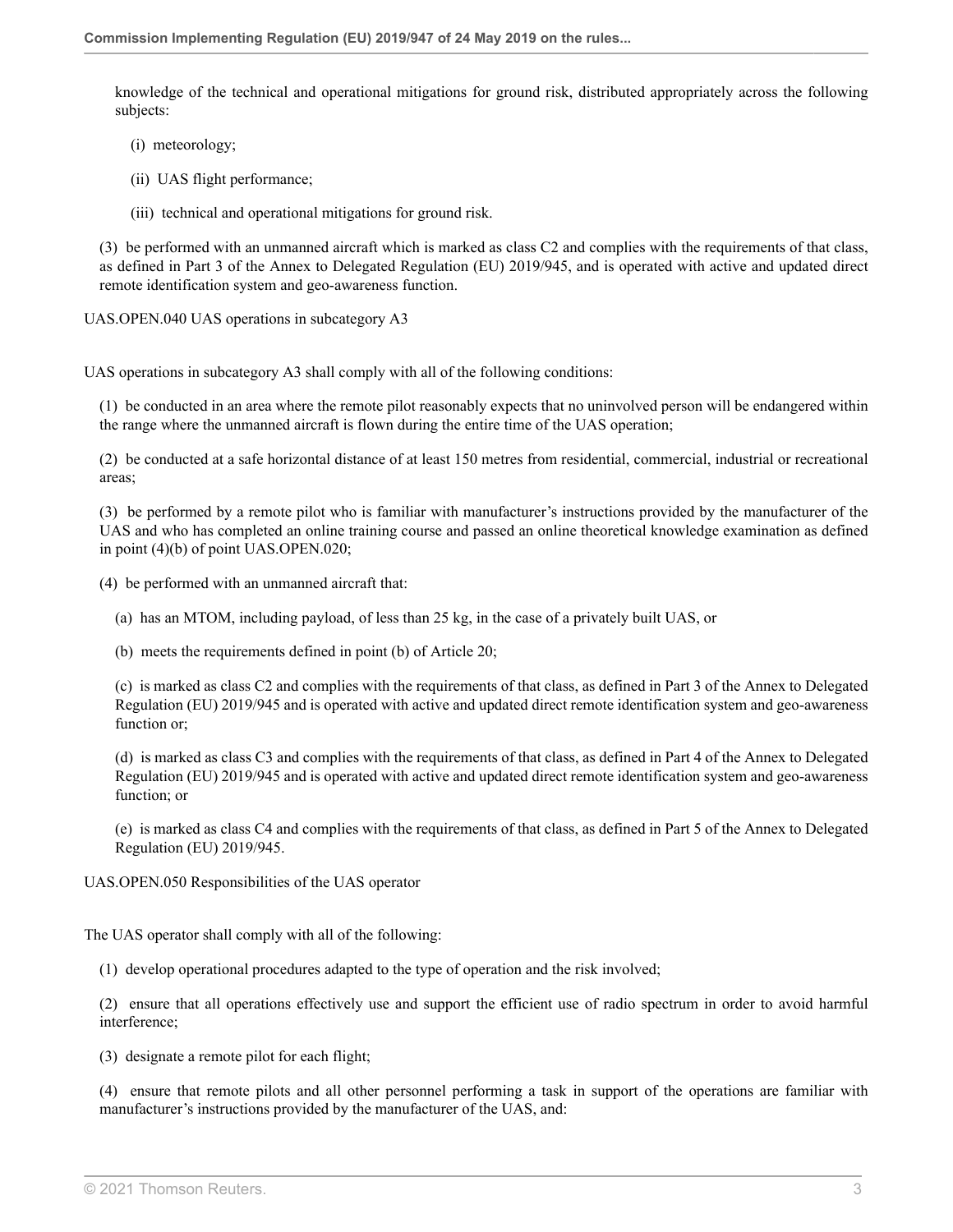(a) have appropriate competency in the subcategory of the intended UAS operations in accordance with points UAS.OPEN.020, UAS.OPEN.030 or UAS.OPEN.040 to perform their tasks or, for personnel other than the remote pilot, have completed an on-the-job-training course developed by the operator;

(b) are fully familiar with the UAS operator's procedures;

<span id="page-46-0"></span>(c) are provided with the information relevant to the intended UAS operation concerning any geographical zones [designated by the Secretary of State] $4$  in accordance with Article 15;

(5) update the information into the geo-awareness system when applicable according to the intended location of operation;

(6) in the case of an operation with an unmanned aircraft of one of the classes defined in Parts 1 to 5 of the Annex of Delegated Regulation (EU) 2019/945, ensure that the UAS is:

<span id="page-46-1"></span>(a) accompanied by the corresponding  $\left[...\right]^5$  $\left[...\right]^5$  declaration of conformity, including the reference to the appropriate class; and

(b) the related class identification label is affixed to the unmanned aircraft.

(7) Ensure in the case of an UAS operation in subcategory A2 or A3, that all involved persons present in the area of the operation have been informed of the risks and have explicitly agreed to participate.

UAS.OPEN.060 Responsibilities of the remote pilot

(1) Before starting an UAS operation, the remote pilot shall:

(a) have the appropriate competency in the subcategory of the intended UAS operations in accordance with points UAS.OPEN.020, UAS.OPEN.030 or UAS.OPEN.040 to perform its task and carry a proof of competency while operating the UAS, except when operating an unmanned aircraft referred to in points (5)(a), (5)(b) or (5)(c) of point UAS.OPEN.020;

<span id="page-46-2"></span>(b) obtain updated information relevant to the intended UAS operation about any geographical zone [designated by the Secretary of State] $<sup>6</sup>$  $<sup>6</sup>$  $<sup>6</sup>$  in accordance with Article 15;</sup>

(c) observe the operating environment, check the presence of obstacles and, unless operating in subcategory A1 with an unmanned aircraft referred to in points  $(5)(a)$ ,  $(5)(b)$  or  $(5)(c)$  of point UAS.OPEN.020, check the presence of any uninvolved person;

(d) ensure that the UAS is in a condition to safely complete the intended flight, and if applicable, check if the direct remote identification is active and up-to-date;

(e) if the UAS is fitted with an additional payload, verify that its mass does not exceed neither the MTOM defined by the manufacturer or the MTOM limit of its class.

(2) During the flight, the remote pilot shall:

(a) not perform duties under the influence of psychoactive substances or alcohol or when it is unfit to perform its tasks due to injury, fatigue, medication, sickness or other causes;

(b) keep the unmanned aircraft in VLOS and maintain a thorough visual scan of the airspace surrounding the unmanned aircraft in order to avoid any risk of collision with any manned aircraft. The remote pilot shall discontinue the flight if the operation poses a risk to other aircraft, people, animals, environment or property;

<span id="page-46-3"></span>(c) comply with the operational limitations in geographical zones  $\left[\frac{\text{designated}}{\text{image}}\right]^7$  $\left[\frac{\text{designated}}{\text{image}}\right]^7$  in accordance with Article 15;

(d) have the ability to maintain control of the unmanned aircraft, except in the case of a lost link or when operating a free-flight unmanned aircraft;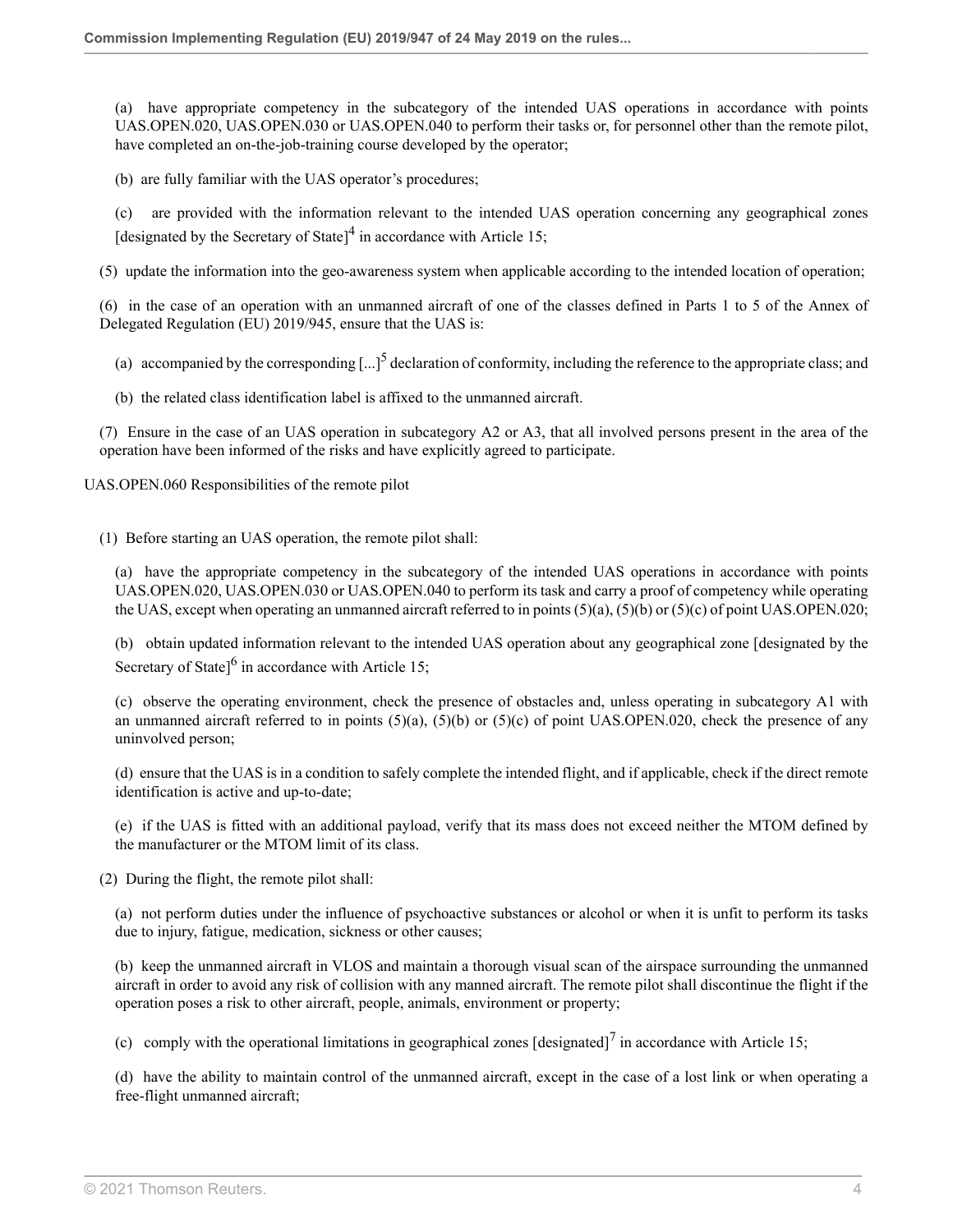(e) operate the UAS in accordance with manufacturer's instructions provided by the manufacturer, including any applicable limitations;

(f) comply with the operator's procedures when available;

(g) when operating at night, ensure that a green flashing light on the unmanned aircraft is activated.

(3) During the flight, remote pilots and UAS operators shall not fly close to or inside areas where an emergency response effort is ongoing unless they have permission to do so from the responsible emergency response services.

(4) For the purposes of point (2)(b), remote pilots may be assisted by an unmanned aircraft observer. In such case, clear and effective communication shall be established between the remote pilot and the unmanned aircraft observer.

UAS.OPEN.070 Duration and validity of the remote pilot online theoretical competency and certificates of remote pilot competency

(1) The remote pilot online theoretical competency, required by points (4)(b) of point UAS.OPEN.020 and point (3) of point UAS.OPEN.040, and the certificate of remote pilot competency, required by point (2) of point UAS.OPEN.030, shall be valid for five years.

(2) The revalidation of the remote pilot online theoretical competency and of the certificate of remote pilot competency is, within its validity period, subject to:

(a) a demonstration of competencies respectively in accordance with point (4)(b) of point UAS.OPEN.020 or point (2) of point UAS.OPEN.030; or

<span id="page-47-8"></span>(b) the completion of a refresher training addressing respectively the theoretical knowledge subjects as defined in point (4)(b) of point UAS.OPEN.020 or point (2) of point UAS.OPEN.030 provided by the [CAA or an entity designated by the  $\text{CAA}$ <sup>[8](#page-47-7)</sup>.

(3) In order to revalidate the remote pilot online theoretical competency or the certificate of remote pilot competency upon its expiration, the remote pilot shall comply with point (2)(a).

#### **Notes**

- <span id="page-47-0"></span>[1](#page-43-0) Words substituted in point UAS.OPEN.020(4)(b) by Unmanned Aircraft (Amendment) (EU Exit) Regulations 2020/1593 [reg.81\(2\)](http://uk.westlaw.com/Document/I96D1138042CF11EB9399B753ED3F9B92/View/FullText.html?originationContext=document&transitionType=DocumentItem&vr=3.0&rs=PLUK1.0&contextData=(sc.Search)) (December 31, 2020: shall come into force on IP completion day)
- <span id="page-47-1"></span>[2](#page-44-0) Words substituted in point UAS.OPEN.030(2) by Unmanned Aircraft (Amendment) (EU Exit) Regulations 2020/1593 [reg.81\(3\)\(a\)](http://uk.westlaw.com/Document/I96D1138042CF11EB9399B753ED3F9B92/View/FullText.html?originationContext=document&transitionType=DocumentItem&vr=3.0&rs=PLUK1.0&contextData=(sc.Search)) (December 31, 2020: shall come into force on IP completion day)
- <span id="page-47-2"></span>[3](#page-44-1) Words substituted in point UAS.OPEN.030(2)(c) by Unmanned Aircraft (Amendment) (EU Exit) Regulations 2020/1593 [reg.81\(3\)\(b\)](http://uk.westlaw.com/Document/I96D1138042CF11EB9399B753ED3F9B92/View/FullText.html?originationContext=document&transitionType=DocumentItem&vr=3.0&rs=PLUK1.0&contextData=(sc.Search)) (December 31, 2020: shall come into force on IP completion day)
- <span id="page-47-3"></span>[4](#page-46-0) Words substituted in point UAS.OPEN.050(4)(c) by Unmanned Aircraft (Amendment) (EU Exit) Regulations 2020/1593 [reg.81\(4\)\(a\)](http://uk.westlaw.com/Document/I96D1138042CF11EB9399B753ED3F9B92/View/FullText.html?originationContext=document&transitionType=DocumentItem&vr=3.0&rs=PLUK1.0&contextData=(sc.Search)) (December 31, 2020: shall come into force on IP completion day)
- <span id="page-47-4"></span>[5](#page-46-1) Word repealed in point UAS.OPEN.050(6)(a) by Unmanned Aircraft (Amendment) (EU Exit) Regulations 2020/1593 [reg.81\(4\)\(b\)](http://uk.westlaw.com/Document/I96D1138042CF11EB9399B753ED3F9B92/View/FullText.html?originationContext=document&transitionType=DocumentItem&vr=3.0&rs=PLUK1.0&contextData=(sc.Search)) (December 31, 2020: shall come into force on IP completion day)
- <span id="page-47-5"></span>[6](#page-46-2) Words substituted in point UAS.OPEN.060(1)(b) by Unmanned Aircraft (Amendment) (EU Exit) Regulations 2020/1593 [reg.81\(5\)\(a\)](http://uk.westlaw.com/Document/I96D1138042CF11EB9399B753ED3F9B92/View/FullText.html?originationContext=document&transitionType=DocumentItem&vr=3.0&rs=PLUK1.0&contextData=(sc.Search)) (December 31, 2020: shall come into force on IP completion day)
- <span id="page-47-6"></span>[7](#page-46-3) Word substituted in point UAS.OPEN.060(2)(c) by Unmanned Aircraft (Amendment) (EU Exit) Regulations 2020/1593 [reg.81\(5\)\(b\)](http://uk.westlaw.com/Document/I96D1138042CF11EB9399B753ED3F9B92/View/FullText.html?originationContext=document&transitionType=DocumentItem&vr=3.0&rs=PLUK1.0&contextData=(sc.Search)) (December 31, 2020: shall come into force on IP completion day)
- <span id="page-47-7"></span>[8](#page-47-8) Words substituted in point UAS.OPEN.070(2)(b) by Unmanned Aircraft (Amendment) (EU Exit) Regulations 2020/1593 [reg.81\(6\)](http://uk.westlaw.com/Document/I96D1138042CF11EB9399B753ED3F9B92/View/FullText.html?originationContext=document&transitionType=DocumentItem&vr=3.0&rs=PLUK1.0&contextData=(sc.Search)) (December 31, 2020: shall come into force on IP completion day)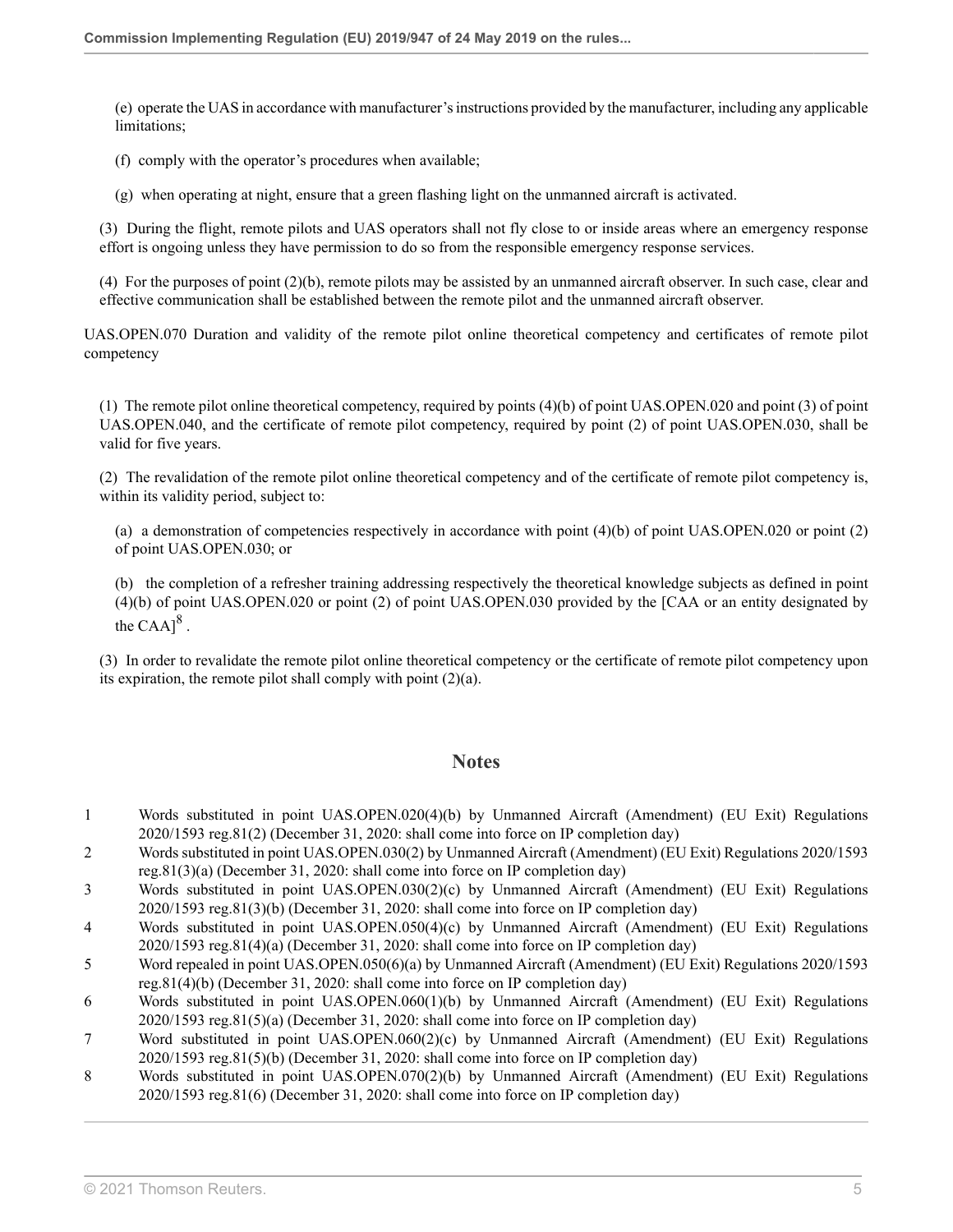*Annex I UAS OPERATIONS IN THE OPEN AND SPECIFIC CATEGORIES > Annex partA UAS OPERATIONS IN THE OPEN CATEGORY > para. 1*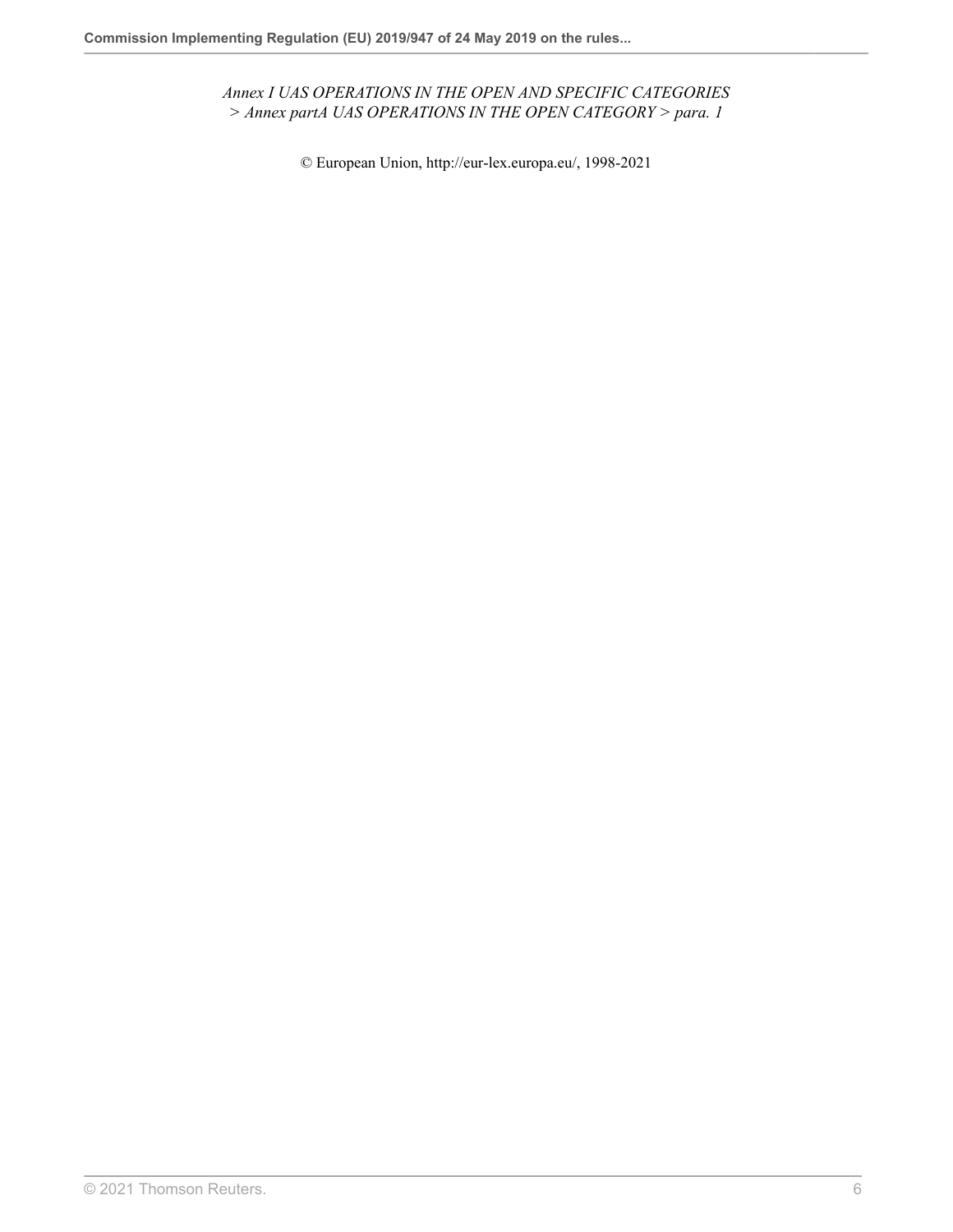

#### **Version 2 of 2**

31 December 2020 - Present

**Subjects** Aviation UAS.SPEC.010 General provisions

<span id="page-49-1"></span><span id="page-49-0"></span>The UAS operator shall provide the  $[CAA]$ <sup>[1](#page-53-0)</sup> with an operational risk assessment for the intended operation in accordance with Article 11  $\left[...\right]^2$  $\left[...\right]^2$  unless the operator holds a light UAS operator certificate (LUC) with the appropriate privileges, in accordance with Part C of this Annex. The UAS operator shall regularly evaluate the adequacy of the mitigation measures taken and update them where necessary.

<span id="page-49-2"></span> $[...]^3$  $[...]^3$ 

UAS.SPEC.030 Application for an operational authorisation  $\lceil$ 

(1) Before starting an UAS operation in the 'specific' category the UAS operator shall obtain an operational authorisation from the CAA except where the UAS operator holds an LUC with the appropriate privileges, in accordance with Part C of this Annex.

<span id="page-49-3"></span> $]^{4}$  $]^{4}$  $]^{4}$ 

(2) The UAS operator shall submit an application for an updated operational authorisation if there are any significant changes to the operation or to the mitigation measures listed in the operational authorisation.

(3) The application for an operational authorisation shall be based on the risk assessment referred to in Article 11 and shall include in addition the following information:

- (a) the registration number of the UAS operator;
- (b) the name of the accountable manager or the name of the UAS operator in the case of a natural person;
- (c) the operational risk assessment;

<span id="page-49-4"></span>(d) the list of mitigation measures proposed by the UAS operator, with sufficient information for the  $[CAA]$ <sup>[5](#page-53-4)</sup> to assess the adequacy of the mitigation means to address the risks;

(e) an operations manual when required by the risk and complexity of the operation;

<span id="page-49-5"></span>(f) a confirmation that an appropriate insurance cover will be in place at the start of the UAS operations, if required by [an enactment] $<sup>6</sup>$  $<sup>6</sup>$  $<sup>6</sup>$ .</sup>

UAS.SPEC.040 Issuing of an operational authorisation

(1) When receiving an application in accordance with point UAS.SPEC.030, the  $[CAA]<sup>7</sup>$  $[CAA]<sup>7</sup>$  $[CAA]<sup>7</sup>$  shall issue, without undue delay, an operational authorisation in accordance with Article 12 when it concludes that the operation meets the following conditions:

<span id="page-49-6"></span>(a) all information in accordance with point (3) of point UAS.SPEC.030 is provided;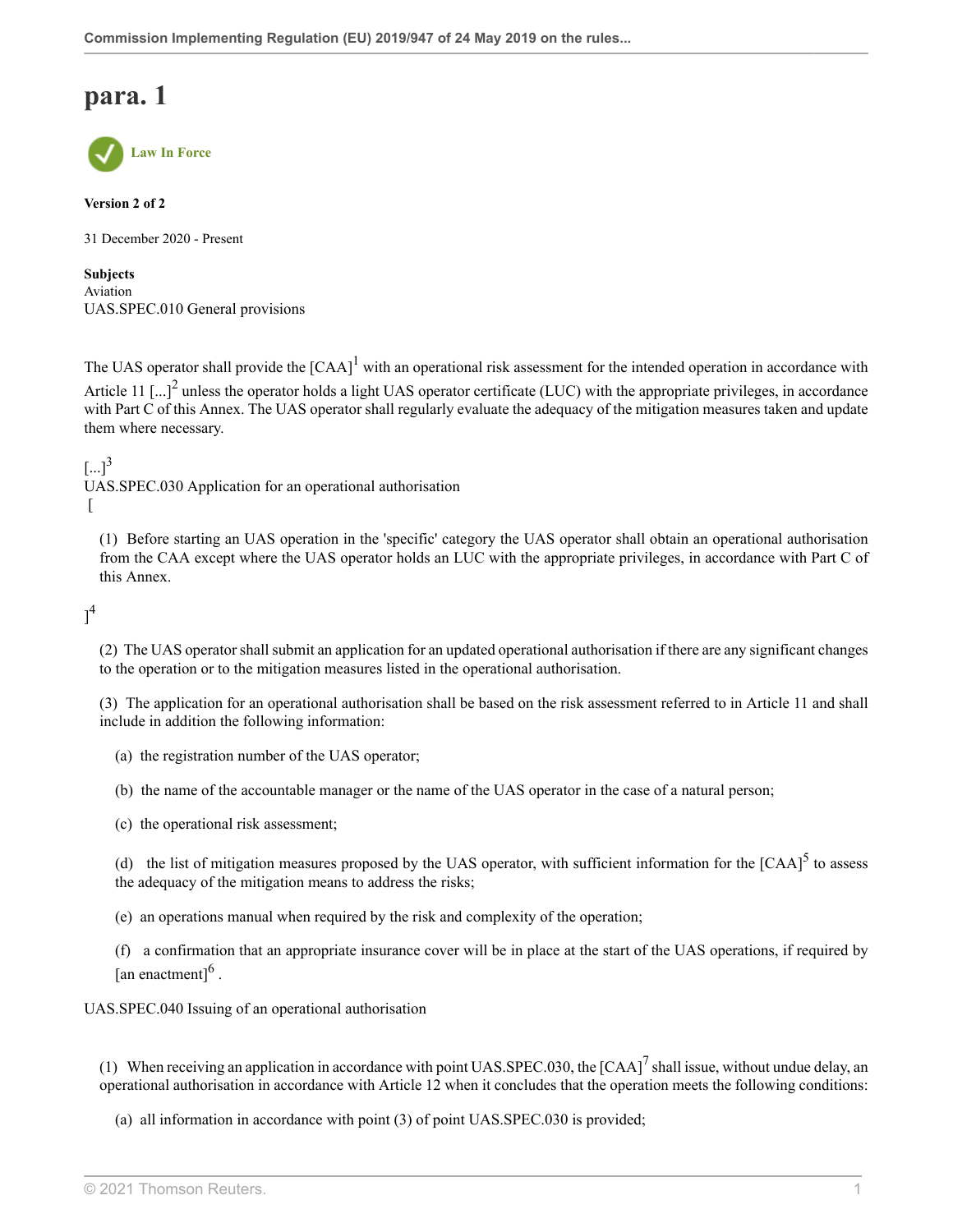(b) a procedure is in place for coordination with the relevant service provider for the airspace if the entire operation, or part of it, is to be conducted in controlled airspace.

(2) The  $[CAA]^7$  $[CAA]^7$  shall specify in the operational authorisation the exact scope of the authorisation in accordance with Article 12.

UAS.SPEC.050 Responsibilities of the UAS operator

(1) The UAS operator shall comply with all of the following:

(a) establish procedures and limitations adapted to the type of the intended operation and the risk involved, including:

(i) operational procedures to ensure the safety of the operations;

(ii) procedures to ensure that security requirements applicable to the area of operations are complied with in the intended operation;

(iii) measures to protect against unlawful interference and unauthorised access;

<span id="page-50-0"></span>(iv) procedures to ensure that all operations are in respect of Regulation (EU) 2016/679 on the protection of natural persons with regard to the processing of personal data and on the free movement of such data. In particular it shall carry out a data protection impact assessment, when required by the [Information Commissioner's Office]<sup>[8](#page-53-7)</sup> in application of Article 35 of Regulation (EU) 2016/679;

(v) guidelines for its remote pilots to plan UAS operations in a manner that minimises nuisances, including noise and other emissions-related nuisances, to people and animals.

(b) designate a remote pilot for each flight or, in the case of autonomous operations, ensure that during all phases of the flight, responsibilities and tasks especially those defined in points (2) and (3) of point UAS.SPEC.060 are properly allocated in accordance with the procedures established pursuant to point (a);

(c) ensure that all operations effectively use and support the efficient use of radio spectrum in order to avoid harmful interference;

(d) ensure that before conducting operations, remote pilots comply with all of the following conditions:

(i) have the competency to perform their tasks in line with the applicable training identified by the operational authorisation or, if point UAS.SPEC.020 applies, by the conditions and limitations defined in the appropriate standard scenario listed in Appendix 1 or as defined by the LUC;

(ii) follow remote pilot training which shall be competency based and include the competencies set out in paragraph 2 of Article 8:

<span id="page-50-1"></span>(iii) follow remote pilot training, as defined in the operational authorisation, for operations requiring such authorisation, it shall be conducted in cooperation with an entity designated by the  $[CAA]^9$  $[CAA]^9$ ;

<span id="page-50-2"></span> $\left[ ... \right]^{10}$  $\left[ ... \right]^{10}$  $\left[ ... \right]^{10}$ 

(v) have been informed about the UAS operator's operations manual, if required by the risk assessment and procedures established in accordance with point (a);

<span id="page-50-3"></span>(vi) obtain updated information relevant to the intended operation about any geographical zones [designated] $^{11}$  $^{11}$  $^{11}$  in accordance with Article 15;

(e) ensure that personnel in charge of duties essential to the UAS operation, other than the remote pilot itself, comply with all of the following conditions: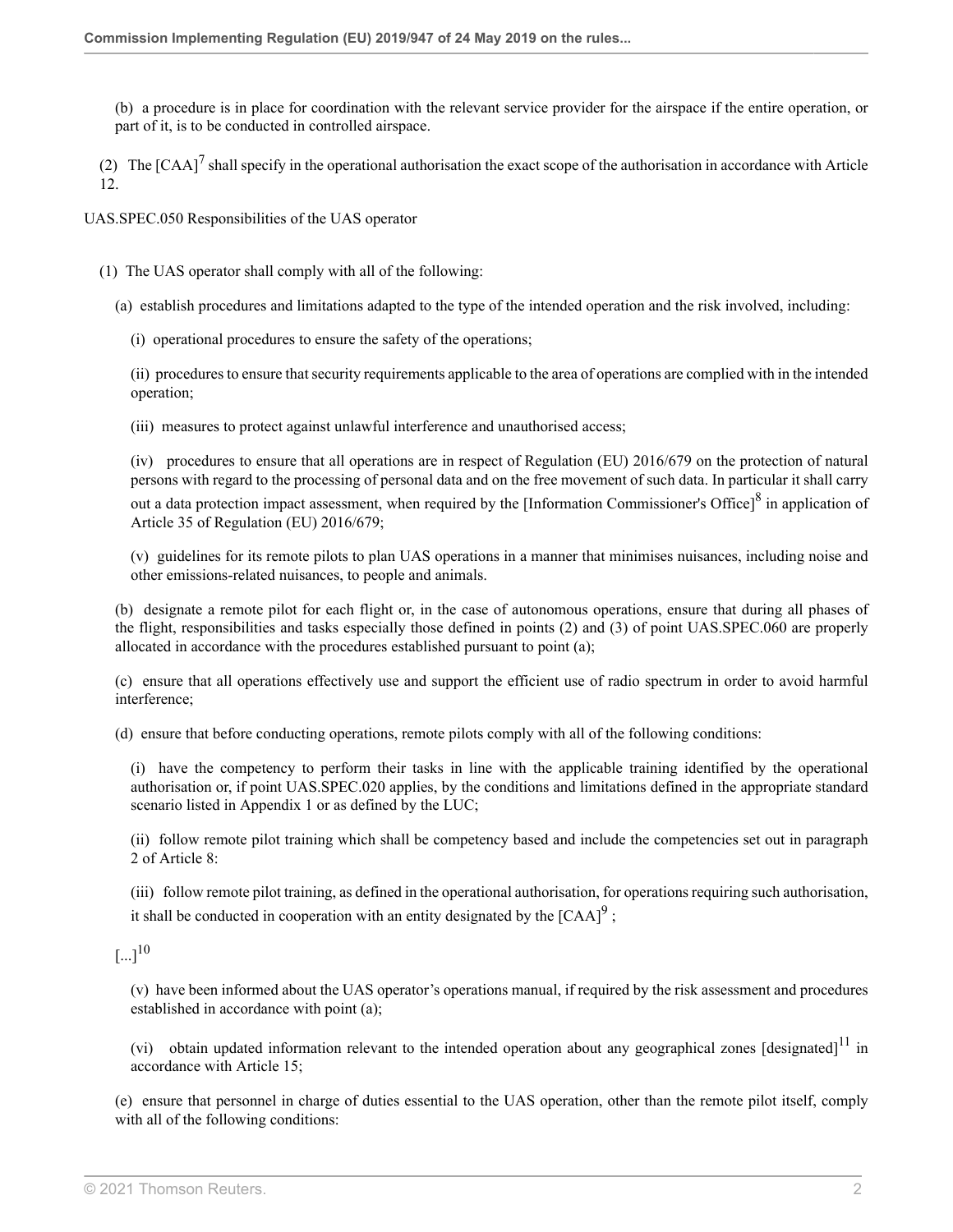(i) have completed the on-the-job-training developed by the operator;

(ii) have been informed about the UAS operator's operations manual, if required by the risk assessment, and about the procedures established in accordance with point (a);

<span id="page-51-1"></span><span id="page-51-0"></span>(iii) have obtained updated information relevant to the intended operation about any geographical zones [designated] $<sup>12</sup>$  $<sup>12</sup>$  $<sup>12</sup>$ </sup> in accordance with Article 15;

(f) carry out each operation within the limitations, conditions, and mitigation measures  $\lceil ... \rceil$ <sup>[13](#page-53-12)</sup> specified in the operational authorisation;

(g) keep and maintain an up-to-date record of:

(i) all the relevant qualifications and training courses completed by the remote pilot and the other personnel in charge of duties essential to the UAS operation and by the maintenance staff, for at least 3 years after those persons have ceased employment with the organisation or have changed their position in the organisation;

(ii) the maintenance activities conducted on the UAS for a minimum of 3 years;

<span id="page-51-2"></span>(iii) the information on UAS operations, including any unusual technical or operational occurrences and other data as required  $\left[\ldots\right]^{14}$  $\left[\ldots\right]^{14}$  $\left[\ldots\right]^{14}$  by the operational authorisation for a minimum of 3 years;

(h) use UAS which, as a minimum, are designed in such a manner that a possible failure will not lead the UAS to fly outside the operation volume or to cause a fatality. In addition, Man Machine interfaces shall be such to minimise the risk of pilot error and shall not cause unreasonable fatigue;

(i) maintain the UAS in a suitable condition for safe operation by:

(i) as a minimum, defining maintenance instructions and employing an adequately trained and qualified maintenance staff; and

(ii) complying with point UAS.SPEC.100, if required;

(iii) using an unmanned aircraft which is designed to minimise noise and other emissions, taking into account the type of the intended operations and geographical areas where the aircraft noise and other emissions are of concern.

(j) establish and keep an up-to-date list of the designated remote pilots for each flight;

(k) establish and keep an up-to-date list of the maintenance staff employed by the operator to carry out maintenance activities; and

(l) ensure that each individual unmanned aircraft is installed with:

(i) at least one green flashing light for the purpose of visibility of the unmanned aircraft at night, and

(ii) an active and up-to-date remote identification system.

UAS.SPEC.060 Responsibilities of the remote pilot

(1) The remote pilot shall:

(a) not perform duties under the influence of psychoactive substances or alcohol or when it is unfit to perform its tasks due to injury, fatigue, medication, sickness or other causes;

<span id="page-51-3"></span>(b) have the appropriate remote pilot competency as defined in the operational authorisation  $\left[...\right]^{15}$  $\left[...\right]^{15}$  $\left[...\right]^{15}$  or as defined by the LUC and carry a proof of competency while operating the UAS.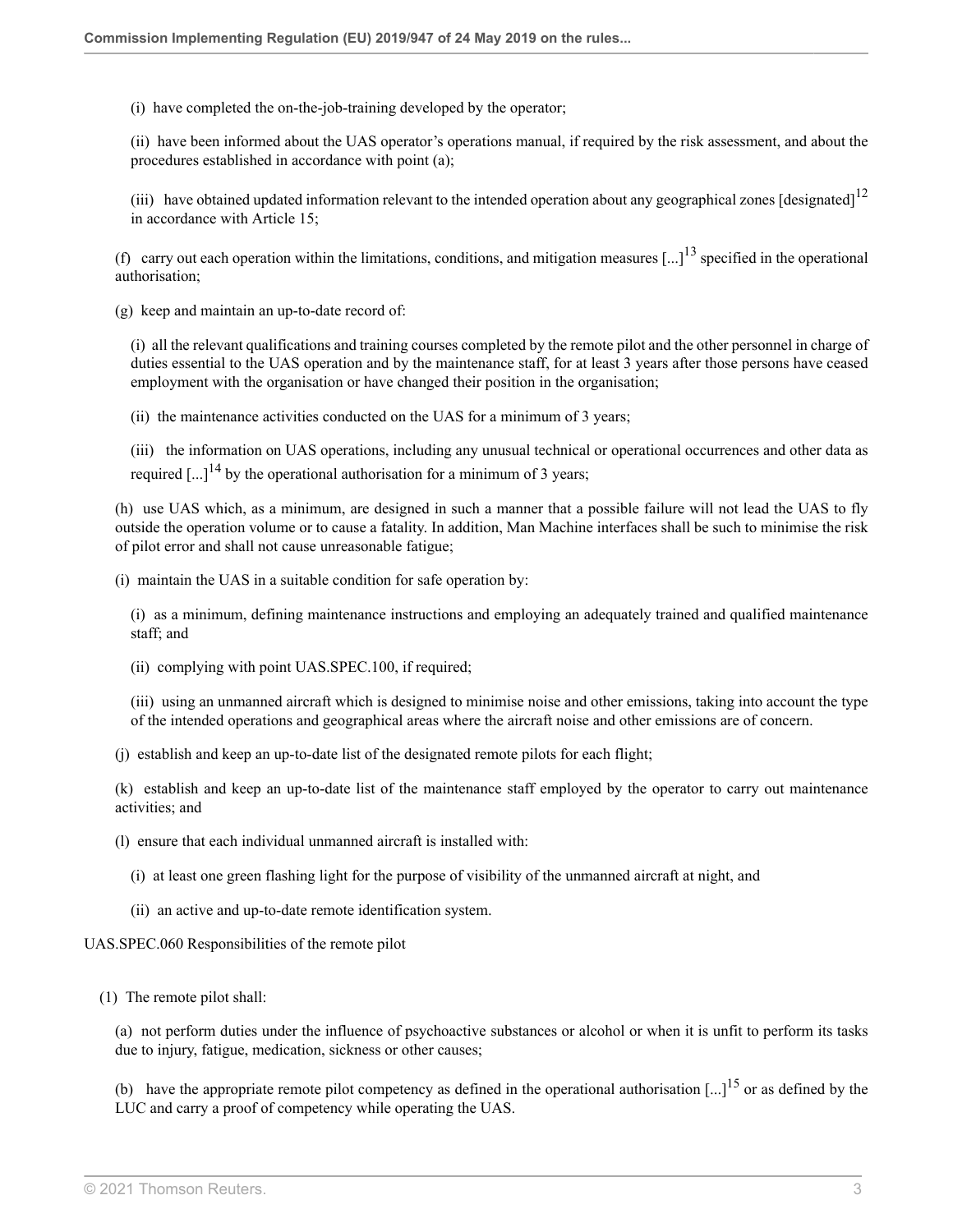(c) be familiar with manufacturer's instructions provided by the manufacturer of the UAS.

(2) Before starting an UAS operation, the remote pilot shall comply with all of the following:

<span id="page-52-0"></span>(a) obtain updated information relevant to the intended operation about any geographical zones [designated] $^{16}$  $^{16}$  $^{16}$  in accordance with Article 15;

<span id="page-52-1"></span>(b) ensure that the operating environment is compatible with the authorised  $\left[... \right]^{17}$  $\left[... \right]^{17}$  $\left[... \right]^{17}$  limitations and conditions:

(c) ensure that the UAS is in a safe condition to complete the intended flight safely, and if applicable, check if the direct remote identification is active and up-to-date;

<span id="page-52-2"></span>(d) ensure that the information about the operation has been made available to the relevant air traffic service (ATS) unit, other airspace users and relevant stakeholders, as required by the operational authorisation or by the conditions [designated by the Secretary of State]<sup>[18](#page-53-17)</sup> for the geographical zone of operation in accordance with Article 15.

(3) During the flight, the remote pilot shall:

<span id="page-52-3"></span>(a) comply with the authorised  $\left[ \ldots \right]^{19}$  $\left[ \ldots \right]^{19}$  $\left[ \ldots \right]^{19}$  limitations and conditions;

(b) avoid any risk of collision with any manned aircraft and discontinue a flight when continuing it may pose a risk to other aircraft, people, animals, environment or property;

<span id="page-52-4"></span>(c) comply with the operational limitations in geographical zones [designated]<sup>[20](#page-53-19)</sup> in accordance with Article 15;

(d) comply with the operator's procedures;

(e) not fly close to or inside areas where an emergency response effort is ongoing unless they have permission to do so from the responsible emergency response services.

UAS.SPEC.070 Transferability of an operational authorisation

An operational authorisation is not transferable.

UAS.SPEC.080 Duration and validity of an operational authorisation

<span id="page-52-5"></span>(1) The  $[CAA]^2$  shall specify the duration of the operational authorisation in the authorisation itself.

(2) Notwithstanding point (1), the operational authorisation remains valid as long as the UAS operator remains compliant with the relevant requirements of this Regulation and with the conditions defined in the operational authorisation.

(3) Upon revocation or surrender of the operational authorisation the UAS operator shall provide an acknowledgment in digital format that must be returned to the  $[{\rm CAA}]^{21}$  $[{\rm CAA}]^{21}$  $[{\rm CAA}]^{21}$  without delay.

<span id="page-52-6"></span> $\left[ ... \right]^{22}$  $\left[ ... \right]^{22}$  $\left[ ... \right]^{22}$ UAS.SPEC.090 Access

<span id="page-52-8"></span><span id="page-52-7"></span>For the purpose of demonstrating compliance with this Regulation, an UAS operator shall grant to any person, that is duly authorised by the  $[CAA]^{23}$  $[CAA]^{23}$  $[CAA]^{23}$ , an access to any facility, UAS, document, records, data, procedures or to any other material relevant to its activity, which is subject to operational authorisation  $\left[\ldots\right]^{24}$  $\left[\ldots\right]^{24}$  $\left[\ldots\right]^{24}$ , regardless of whether or not its activity is contracted or subcontracted to another organisation.

UAS.SPEC.100 Use of certified equipment and certified unmanned aircraft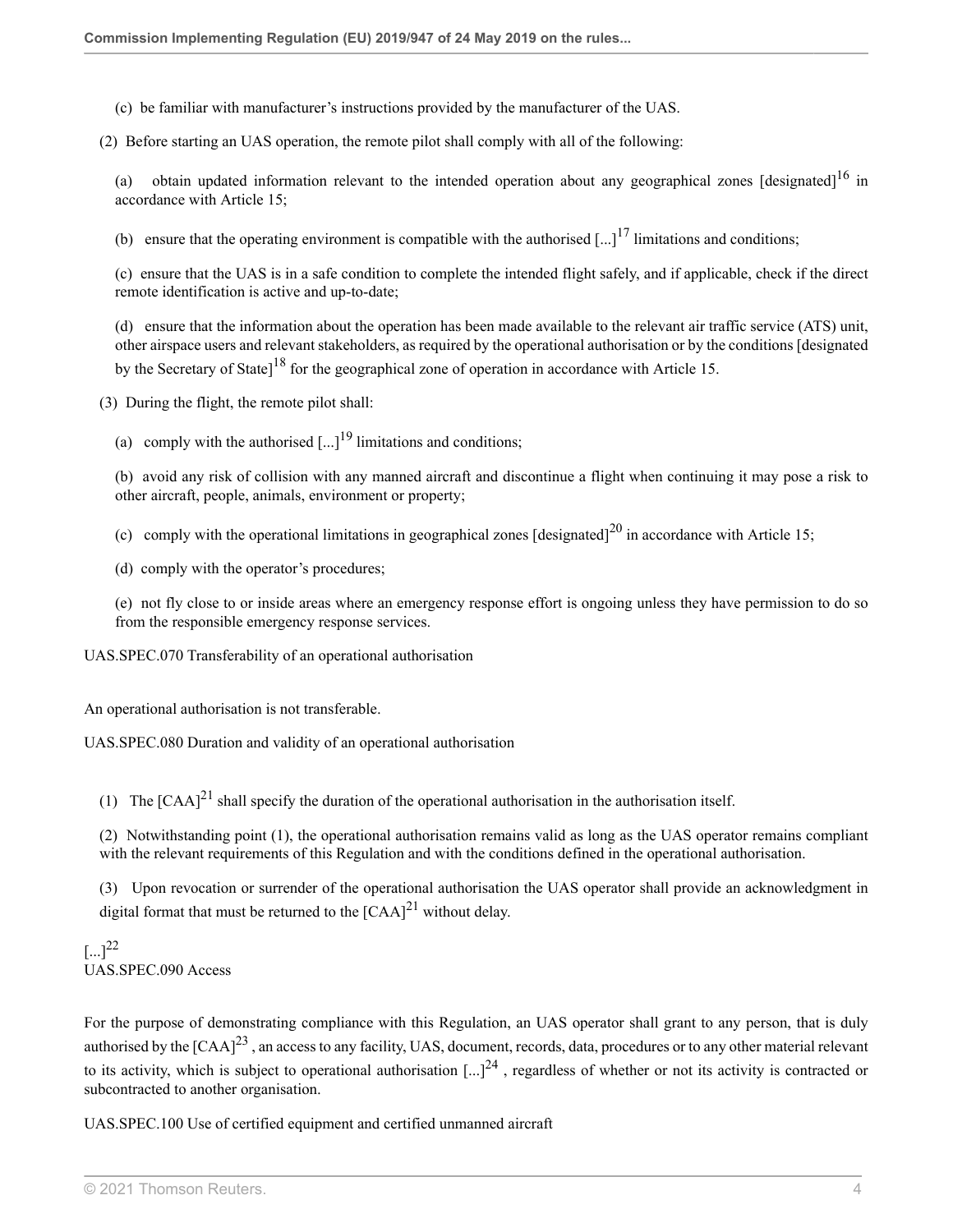(1) If the UAS operation is using an unmanned aircraft for which a certificate of airworthiness or a restricted certificate of airworthiness have been issued, or using certified equipment, the UAS operator shall record the operation or service time in accordance either with the instructions and procedures applicable to the certified equipment, or with the organisational approval or authorisation.

(2) The UAS operator shall follow the instructions referred to in the unmanned aircraft certificate or equipment certificate, and also comply with any airworthiness or operational directives issued by the  $[CAA]^{25}$  $[CAA]^{25}$  $[CAA]^{25}$ .

### <span id="page-53-20"></span>**Notes**

- <span id="page-53-0"></span>[1](#page-49-0) Words substituted in point UAS.SPEC.010 by Unmanned Aircraft (Amendment) (EU Exit) Regulations 2020/1593 [reg.82\(2\)\(a\)](http://uk.westlaw.com/Document/IABBF214042D111EB9399B753ED3F9B92/View/FullText.html?originationContext=document&transitionType=DocumentItem&vr=3.0&rs=PLUK1.0&contextData=(sc.Search)) (December 31, 2020: shall come into force on IP completion day)
- <span id="page-53-1"></span>[2](#page-49-1) Words repealed in point UAS.SPEC.010 by Unmanned Aircraft (Amendment) (EU Exit) Regulations 2020/1593 [reg.82\(2\)\(b\)](http://uk.westlaw.com/Document/IABBF214042D111EB9399B753ED3F9B92/View/FullText.html?originationContext=document&transitionType=DocumentItem&vr=3.0&rs=PLUK1.0&contextData=(sc.Search)) (December 31, 2020: shall come into force on IP completion day)
- <span id="page-53-2"></span>[3](#page-49-2) Point UAS.SPEC.020 is repealed by Unmanned Aircraft (Amendment) (EU Exit) Regulations 2020/1593 [reg.82\(3\)](http://uk.westlaw.com/Document/IABBF214042D111EB9399B753ED3F9B92/View/FullText.html?originationContext=document&transitionType=DocumentItem&vr=3.0&rs=PLUK1.0&contextData=(sc.Search)) (December 31, 2020: shall come into force on IP completion day)
- <span id="page-53-3"></span>[4](#page-49-3) Words substituted in point UAS.SPEC.030(1) by Unmanned Aircraft (Amendment) (EU Exit) Regulations 2020/1593 [reg.82\(4\)\(a\)](http://uk.westlaw.com/Document/IABBF214042D111EB9399B753ED3F9B92/View/FullText.html?originationContext=document&transitionType=DocumentItem&vr=3.0&rs=PLUK1.0&contextData=(sc.Search)) (December 31, 2020: shall come into force on IP completion day)
- <span id="page-53-4"></span>[5](#page-49-4) Words substituted in point UAS.SPEC.030(3)(d) by Unmanned Aircraft (Amendment) (EU Exit) Regulations 2020/1593 [reg.82\(4\)\(b\)](http://uk.westlaw.com/Document/IABBF214042D111EB9399B753ED3F9B92/View/FullText.html?originationContext=document&transitionType=DocumentItem&vr=3.0&rs=PLUK1.0&contextData=(sc.Search)) (December 31, 2020: shall come into force on IP completion day)
- <span id="page-53-5"></span>[6](#page-49-5) Words substituted in point UAS.SPEC.030(3)(f) by Unmanned Aircraft (Amendment) (EU Exit) Regulations 2020/1593 [reg.82\(4\)\(c\)](http://uk.westlaw.com/Document/IABBF214042D111EB9399B753ED3F9B92/View/FullText.html?originationContext=document&transitionType=DocumentItem&vr=3.0&rs=PLUK1.0&contextData=(sc.Search)) (December 31, 2020: shall come into force on IP completion day)
- <span id="page-53-6"></span>[7](#page-49-6) Words substituted in point UAS.SPEC.040(1) and (2) by Unmanned Aircraft (Amendment) (EU Exit) Regulations 2020/1593 [reg.82\(5\)](http://uk.westlaw.com/Document/IABBF214042D111EB9399B753ED3F9B92/View/FullText.html?originationContext=document&transitionType=DocumentItem&vr=3.0&rs=PLUK1.0&contextData=(sc.Search)) (December 31, 2020: shall come into force on IP completion day)
- <span id="page-53-7"></span>[8](#page-50-0) Words substituted in point UAS.SPEC.050(1)(a)(iv) by Unmanned Aircraft (Amendment) (EU Exit) Regulations 2020/1593 [reg.82\(6\)\(a\)](http://uk.westlaw.com/Document/IABBF214042D111EB9399B753ED3F9B92/View/FullText.html?originationContext=document&transitionType=DocumentItem&vr=3.0&rs=PLUK1.0&contextData=(sc.Search)) (December 31, 2020: shall come into force on IP completion day)
- <span id="page-53-8"></span>[9](#page-50-1) Words substituted in point UAS.SPEC.050(1)(d)(iii) by Unmanned Aircraft (Amendment) (EU Exit) Regulations 2020/1593 [reg.82\(6\)\(b\)](http://uk.westlaw.com/Document/IABBF214042D111EB9399B753ED3F9B92/View/FullText.html?originationContext=document&transitionType=DocumentItem&vr=3.0&rs=PLUK1.0&contextData=(sc.Search)) (December 31, 2020: shall come into force on IP completion day)
- <span id="page-53-9"></span>[10](#page-50-2) Point UAS.SPEC.050(d)(iv) repealed by Unmanned Aircraft (Amendment) (EU Exit) Regulations 2020/1593 [reg.82\(6\)](http://uk.westlaw.com/Document/IABBF214042D111EB9399B753ED3F9B92/View/FullText.html?originationContext=document&transitionType=DocumentItem&vr=3.0&rs=PLUK1.0&contextData=(sc.Search)) [\(c\)](http://uk.westlaw.com/Document/IABBF214042D111EB9399B753ED3F9B92/View/FullText.html?originationContext=document&transitionType=DocumentItem&vr=3.0&rs=PLUK1.0&contextData=(sc.Search)) (December 31, 2020: shall come into force on IP completion day)
- <span id="page-53-10"></span>[11](#page-50-3) Word substituted in point UAS.SPEC.050(1)(d)(vi) by Unmanned Aircraft (Amendment) (EU Exit) Regulations 2020/1593 [reg.82\(6\)\(d\)](http://uk.westlaw.com/Document/IABBF214042D111EB9399B753ED3F9B92/View/FullText.html?originationContext=document&transitionType=DocumentItem&vr=3.0&rs=PLUK1.0&contextData=(sc.Search)) (December 31, 2020: shall come into force on IP completion day)
- <span id="page-53-11"></span>[12](#page-51-0) Word substituted in point UAS.SPEC.050(1)(e)(iii) by Unmanned Aircraft (Amendment) (EU Exit) Regulations 2020/1593 [reg.82\(6\)\(d\)](http://uk.westlaw.com/Document/IABBF214042D111EB9399B753ED3F9B92/View/FullText.html?originationContext=document&transitionType=DocumentItem&vr=3.0&rs=PLUK1.0&contextData=(sc.Search)) (December 31, 2020: shall come into force on IP completion day)
- <span id="page-53-12"></span>[13](#page-51-1) Words repealed in point UAS.SPEC.050(1)(f) by Unmanned Aircraft (Amendment) (EU Exit) Regulations 2020/1593 [reg.82\(6\)\(e\)](http://uk.westlaw.com/Document/IABBF214042D111EB9399B753ED3F9B92/View/FullText.html?originationContext=document&transitionType=DocumentItem&vr=3.0&rs=PLUK1.0&contextData=(sc.Search)) (December 31, 2020: shall come into force on IP completion day)
- <span id="page-53-13"></span>[14](#page-51-2) Words repealed in point UAS.SPEC.050(1)(g)(iii) by Unmanned Aircraft (Amendment) (EU Exit) Regulations 2020/1593 [reg.82\(6\)\(f\)](http://uk.westlaw.com/Document/IABBF214042D111EB9399B753ED3F9B92/View/FullText.html?originationContext=document&transitionType=DocumentItem&vr=3.0&rs=PLUK1.0&contextData=(sc.Search)) (December 31, 2020: shall come into force on IP completion day)
- <span id="page-53-14"></span>[15](#page-51-3) Words repealed in point UAS.SPEC.060(1)(b) by Unmanned Aircraft (Amendment) (EU Exit) Regulations 2020/1593 [reg.82\(7\)\(a\)](http://uk.westlaw.com/Document/IABBF214042D111EB9399B753ED3F9B92/View/FullText.html?originationContext=document&transitionType=DocumentItem&vr=3.0&rs=PLUK1.0&contextData=(sc.Search)) (December 31, 2020: shall come into force on IP completion day)
- <span id="page-53-15"></span>[16](#page-52-0) Word substituted in point UAS.SPEC.060(2)(a) by Unmanned Aircraft (Amendment) (EU Exit) Regulations 2020/1593 [reg.82\(7\)\(b\)\(i\)](http://uk.westlaw.com/Document/IABBF214042D111EB9399B753ED3F9B92/View/FullText.html?originationContext=document&transitionType=DocumentItem&vr=3.0&rs=PLUK1.0&contextData=(sc.Search)) (December 31, 2020: shall come into force on IP completion day)
- <span id="page-53-16"></span>[17](#page-52-1) Words repealed in point UAS.SPEC.060(2)(b) by Unmanned Aircraft (Amendment) (EU Exit) Regulations 2020/1593 [reg.82\(7\)\(b\)\(ii\)](http://uk.westlaw.com/Document/IABBF214042D111EB9399B753ED3F9B92/View/FullText.html?originationContext=document&transitionType=DocumentItem&vr=3.0&rs=PLUK1.0&contextData=(sc.Search)) (December 31, 2020: shall come into force on IP completion day)
- <span id="page-53-17"></span>[18](#page-52-2) Words substituted in point UAS.SPEC.060(2)(d) by Unmanned Aircraft (Amendment) (EU Exit) Regulations 2020/1593 [reg.82\(7\)\(b\)\(iii\)](http://uk.westlaw.com/Document/IABBF214042D111EB9399B753ED3F9B92/View/FullText.html?originationContext=document&transitionType=DocumentItem&vr=3.0&rs=PLUK1.0&contextData=(sc.Search)) (December 31, 2020: shall come into force on IP completion day)
- <span id="page-53-18"></span>[19](#page-52-3) Words repealed in point UAS.SPEC.060(3)(a) by Unmanned Aircraft (Amendment) (EU Exit) Regulations 2020/1593 [reg.82\(7\)\(c\)\(i\)](http://uk.westlaw.com/Document/IABBF214042D111EB9399B753ED3F9B92/View/FullText.html?originationContext=document&transitionType=DocumentItem&vr=3.0&rs=PLUK1.0&contextData=(sc.Search)) (December 31, 2020: shall come into force on IP completion day)
- <span id="page-53-19"></span>[20](#page-52-4) Word substituted in point UAS.SPEC.060(3)(c) by Unmanned Aircraft (Amendment) (EU Exit) Regulations 2020/1593 [reg.82\(7\)\(c\)\(ii\)](http://uk.westlaw.com/Document/IABBF214042D111EB9399B753ED3F9B92/View/FullText.html?originationContext=document&transitionType=DocumentItem&vr=3.0&rs=PLUK1.0&contextData=(sc.Search)) (December 31, 2020: shall come into force on IP completion day)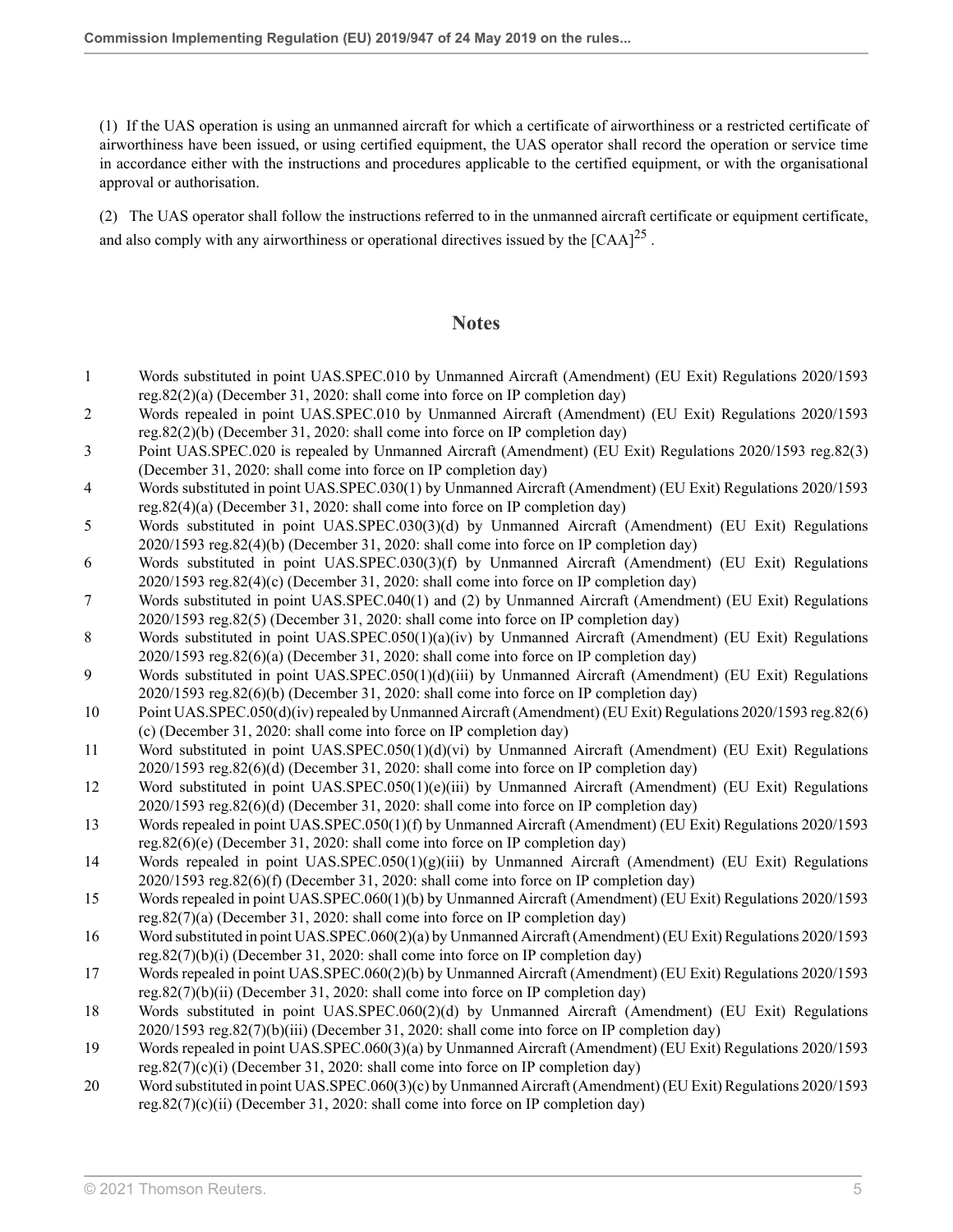## **Notes**

- <span id="page-54-0"></span>[21](#page-52-5) Words substituted in point UAS.SPEC.080 by Unmanned Aircraft (Amendment) (EU Exit) Regulations 2020/1593 [reg.82\(8\)](http://uk.westlaw.com/Document/IABBF214042D111EB9399B753ED3F9B92/View/FullText.html?originationContext=document&transitionType=DocumentItem&vr=3.0&rs=PLUK1.0&contextData=(sc.Search)) (December 31, 2020: shall come into force on IP completion day)
- <span id="page-54-1"></span>[22](#page-52-6) Point UAS.SPEC.085 is repealed by Unmanned Aircraft (Amendment) (EU Exit) Regulations 2020/1593 [reg.82\(9\)](http://uk.westlaw.com/Document/IABBF214042D111EB9399B753ED3F9B92/View/FullText.html?originationContext=document&transitionType=DocumentItem&vr=3.0&rs=PLUK1.0&contextData=(sc.Search)) (December 31, 2020: shall come into force on IP completion day)
- <span id="page-54-2"></span>[23](#page-52-7) Words substituted in point UAS.SPEC.090 by Unmanned Aircraft (Amendment) (EU Exit) Regulations 2020/1593 [reg.82\(10\)\(a\)](http://uk.westlaw.com/Document/IABBF214042D111EB9399B753ED3F9B92/View/FullText.html?originationContext=document&transitionType=DocumentItem&vr=3.0&rs=PLUK1.0&contextData=(sc.Search)) (December 31, 2020: shall come into force on IP completion day)
- <span id="page-54-3"></span>[24](#page-52-8) Words repealed in point UAS.SPEC.090 by Unmanned Aircraft (Amendment) (EU Exit) Regulations 2020/1593 [reg.82\(10\)\(b\)](http://uk.westlaw.com/Document/IABBF214042D111EB9399B753ED3F9B92/View/FullText.html?originationContext=document&transitionType=DocumentItem&vr=3.0&rs=PLUK1.0&contextData=(sc.Search)) (December 31, 2020: shall come into force on IP completion day)
- <span id="page-54-4"></span>[25](#page-53-20) Words substituted in point UAS.SPEC.100(2) by Unmanned Aircraft (Amendment) (EU Exit) Regulations 2020/1593 [reg.82\(11\)](http://uk.westlaw.com/Document/IABBF214042D111EB9399B753ED3F9B92/View/FullText.html?originationContext=document&transitionType=DocumentItem&vr=3.0&rs=PLUK1.0&contextData=(sc.Search)) (December 31, 2020: shall come into force on IP completion day)

*Annex I UAS OPERATIONS IN THE OPEN AND SPECIFIC CATEGORIES > Annex partB UAS OPERATIONS IN THE SPECIFIC CATEGORY > para. 1*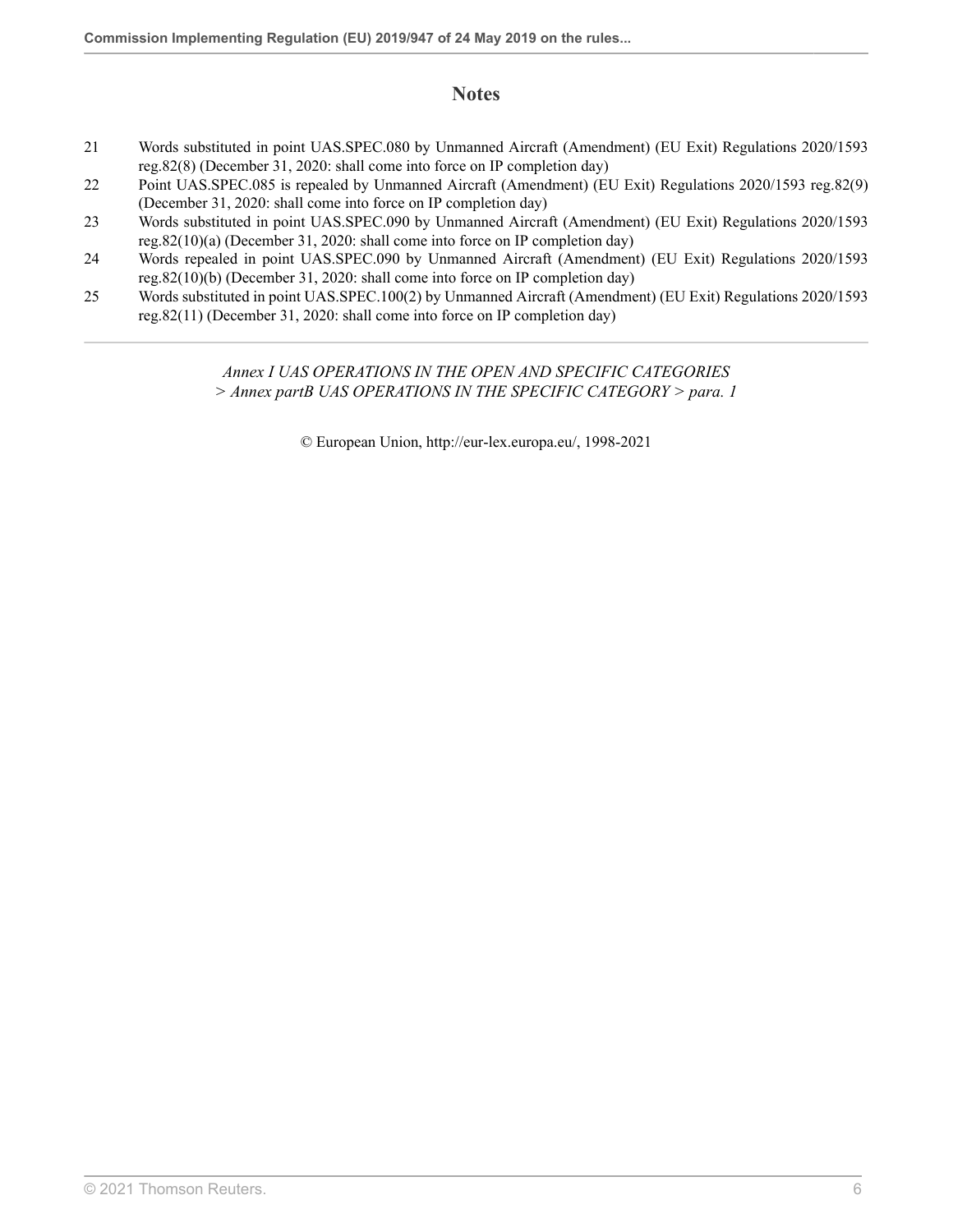

**Version 2 of 2**

31 December 2020 - Present

#### **Subjects** Aviation UAS.LUC.010 General requirements for an LUC

(1) A legal person is eligible to apply for an LUC under this Part.

(2) An application for an LUC or for an amendment to an existing LUC shall be submitted to the  $[CAA]$ <sup>[1](#page-58-0)</sup> and shall contain all of the following information:

<span id="page-55-0"></span>(a) a description of the UAS operator's management system, including its organisational structure and safety management system;

(b) the name(s) of the responsible UAS operator's personnel, including the person responsible for authorising operations with UASs;

<span id="page-55-1"></span>(c) a statement that all the documentation submitted to the  $[CAA]^2$  $[CAA]^2$  has been verified by the applicant and found to comply with the applicable requirements.

(3) If the requirements of this Part are met, an LUC holder may be granted the privileges, in accordance with point UAS.LUC.060.

UAS.LUC.020 Responsibilities of the LUC holder

The LUC holder shall:

- (1) comply with the requirements of points UAS.SPEC.050 and UAS.SPEC.060;
- (2) comply with the scope and privileges defined in the terms of approval;

(3) establish and maintain a system for exercising operational control over any operation conducted under the terms of its LUC;

(4) carry out an operational risk assessment of the intended operation in accordance with Article 11  $\left[...\right]^3$  $\left[...\right]^3$ ,

(5) keep records of the following items in a manner that ensures protection from damage, alteration and theft for a period at least 3 years for operations conducted using the privileges specified under point UAS.LUC.060:

- <span id="page-55-3"></span><span id="page-55-2"></span>(a) the operational risk assessment  $\left[...\right]^4$  $\left[...\right]^4$  and its supporting documentation;
- (b) mitigation measures taken; and

(c) the qualifications and experience of personnel involved in the UAS operation, compliance monitoring and safety management;

(6) keep personnel records referred to in point  $(5)(c)$  as long as the person works for the organisation and shall be retained until 3 years after the person has left the organisation.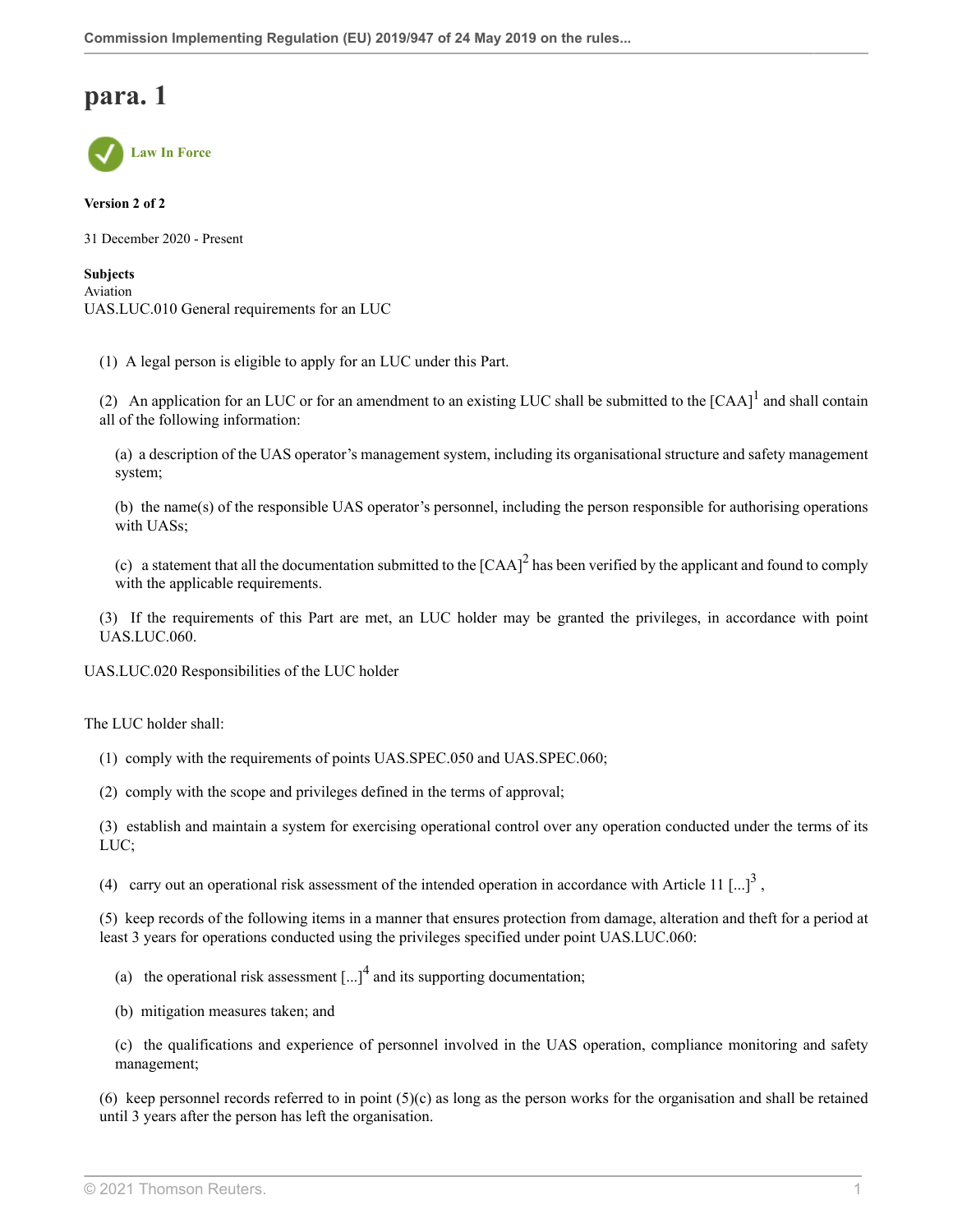#### UAS.LUC.030 Safety management system

(1) An UAS operator who applies for an LUC shall establish, implement and maintain a safety management system corresponding to the size of the organisation, to the nature and complexity of its activities, taking into account the hazards and associated risks inherent in these activities.

(2) The UAS operator shall comply with all of the following:

(a) nominate an accountable manager with authority for ensuring that within the organisation all activities are performed in accordance with the applicable standards and that the organisation is continuously in compliance with the requirements of the management system and the procedures identified in the LUC manual referred to in point UAS.LUC.040;

(b) define clear lines of responsibility and accountability throughout the organisation;

- (c) establish and maintain a safety policy and related corresponding safety objectives;
- (d) appoint key safety personnel to execute the safety policy;

(e) establish and maintain a safety risk management process including the identification of safety hazards associated with the activities of the UAS operator, as well as their evaluation and the management of associated risks, including taking action to mitigate those risks and verify the effectiveness of the action;

(f) promote safety in the organisation through:

- (i) training and education;
- (ii) communication;

(g) document all safety management system key processes for making personnel aware of their responsibilities and of the procedure for amending this documentation; key processes include:

- (i) safety reporting and internal investigations;
- (ii) operational control;
- (iii) communication on safety;
- (iv) training and safety promotion;
- (v) compliance monitoring;
- (vi) safety risk management;
- (vii) management of change;
- (viii) interface between organisations;
- (ix) use of sub-contractors and partners;

(h) include an independent function to monitor the compliance and adequacy of the fulfilment of the relevant requirements of this Regulation, including a system to provide feedback of findings to the accountable manager to ensure effective implementation of corrective measures as necessary;

(i) include a function to ensure that safety risks inherent to a service or product delivered through subcontractors are assessed and mitigated under the operator's safety management system.

(3) If the organisation holds other organisation certificates within the scope of Regulation (EU) 2018/1139, the safety management system of the UAS operator may be integrated with the safety management system that is required by any of those additional certificate(s).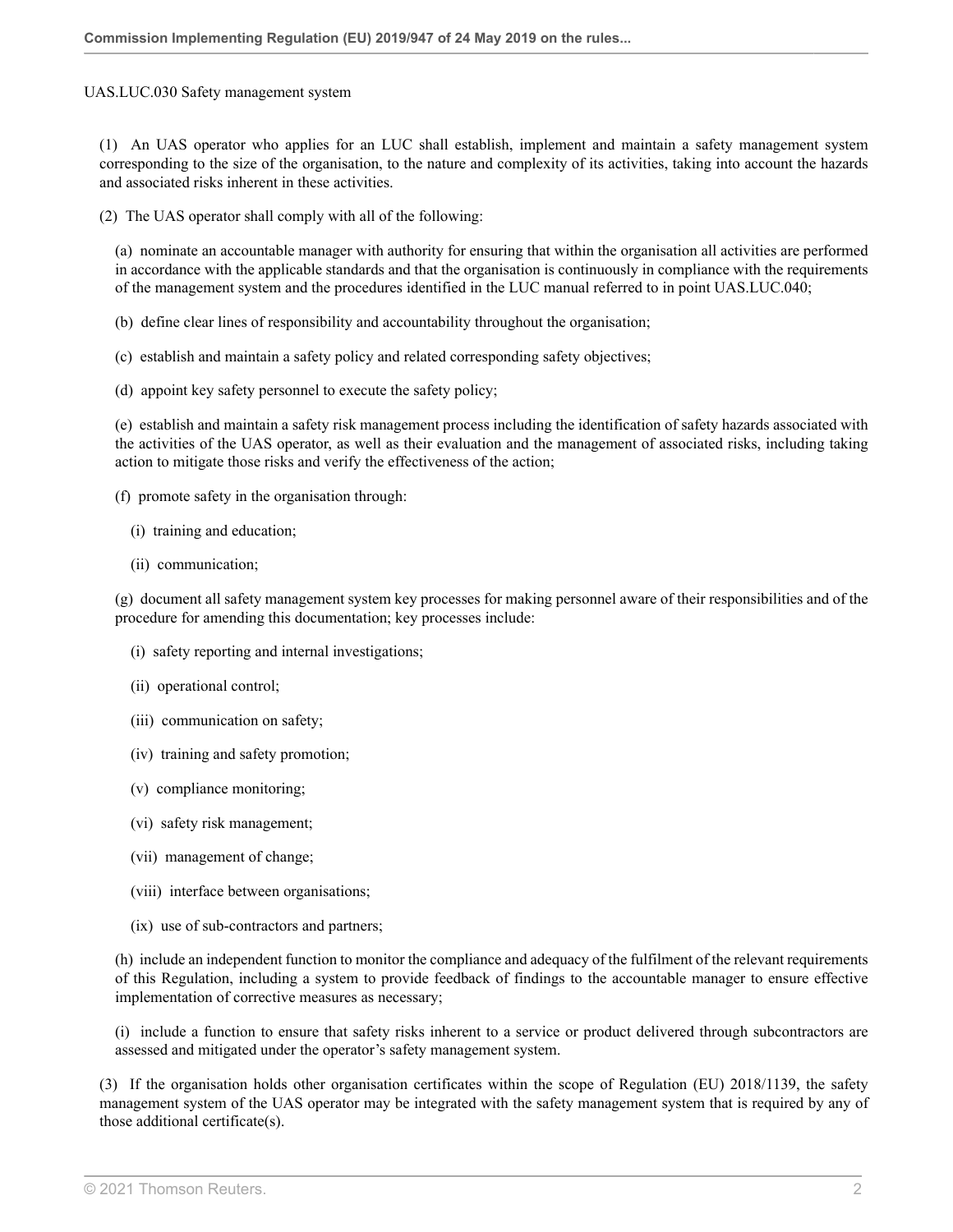#### UAS.LUC.040 LUC manual

<span id="page-57-0"></span>(1) An LUC holder shall provide the  $[CAA]^5$  $[CAA]^5$  with an LUC manual describing directly or by cross reference its organisation, the relevant procedures and the activities carried out.

(2) The manual shall contain a statement signed by the accountable manager that confirms that the organisation will at all times work in accordance with this Regulation and with the approved LUC manual. When the accountable Manager is not the Chief Executive Officer of the organisation, the chief executive officer shall countersign the statement.

(3) If any activity is carried out by partner organisations or subcontractors, the UAS operator shall include in the LUC manual procedures on how the LUC holder shall manage the relationship with those partner organisations or subcontractors.

<span id="page-57-1"></span>(4) The LUC manual shall be amended as necessary to retain an up-to-date description of the LUC holder's organisation, and copies of amendments shall be provided to the  $[{\rm CAA}]^6$  $[{\rm CAA}]^6$ .

(5) The UAS operator shall distribute the relevant parts of the LUC manual to all its personnel in accordance with their functions and duties.

UAS.LUC.050 Terms of approval of the LUC holder

<span id="page-57-2"></span>(1) The  $[CAA]<sup>7</sup>$  $[CAA]<sup>7</sup>$  $[CAA]<sup>7</sup>$  shall issue an LUC after it is satisfied that the UAS operator complies with points UAS.LUC.020, UAS.LUC.030 and UAS.LUC.040.

(2) The LUC shall include:

- (a) the UAS operator identification;
- (b) the UAS operator's privileges;
- (c) authorised type(s) of operation;
- (d) the authorised area, zone or class of airspace for operations, if applicable;
- <span id="page-57-3"></span>(e) any special limitations or conditions, if applicable;

UAS.LUC.060 Privileges of the LUC holder

When satisfied with the documentation provided, the  $[{\rm CAA}]^8$  $[{\rm CAA}]^8$ :

(1) shall specify the terms and conditions of the privilege granted to the UAS operator in the LUC; and

#### $\lceil$

(2) may, within the terms of approval, grant to an LUC holder the privilege to authorise its own operations without applying for an operational authorisation.

### <span id="page-57-4"></span>] [9](#page-58-8) UAS.LUC.070 Changes in the LUC management system

After an LUC is issued, the following changes require prior approval by the  $[CAA]^{10}$  $[CAA]^{10}$  $[CAA]^{10}$ :

<span id="page-57-5"></span>(1) any change in the terms of approval of the UAS operator;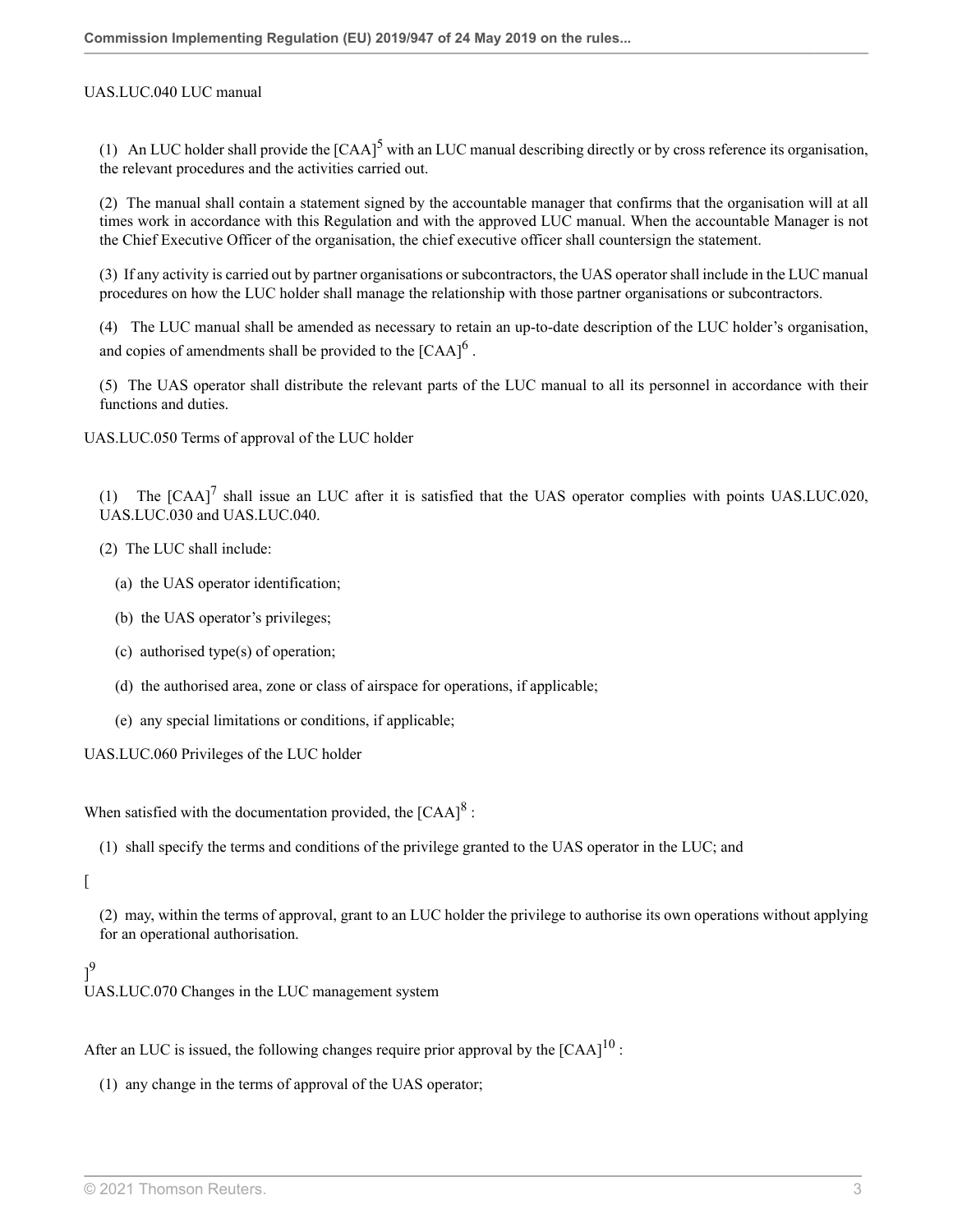(2) any significant change to the elements of the LUC holder's safety management system as required by point UAS.LUC.030.

UAS.LUC.075 Transferability of an LUC

Except for the change to the ownership of the organisation, approved by the  $[{\rm CA}]^{11}$  $[{\rm CA}]^{11}$  $[{\rm CA}]^{11}$  in accordance with point UAS.LUC.070, an LUC is not transferable.

UAS.LUC.080 Duration and validity of an LUC

(1) An LUC shall be issued for an unlimited duration. It shall remain valid subject to:

<span id="page-58-11"></span><span id="page-58-10"></span>(a) the LUC holder's continuous compliance with the relevant requirements of this Regulation [and other relevant enactments] $^{12}$  $^{12}$  $^{12}$ ; and

<span id="page-58-12"></span>(b) it not being surrendered or revoked.

(2) Upon revocation or surrender of an LUC, the LUC holder shall provide an acknowledgment in digital format that must be returned to the  $[{\rm CAA}]^{13}$  $[{\rm CAA}]^{13}$  $[{\rm CAA}]^{13}$  without delay.

UAS.LUC.090 Access

<span id="page-58-13"></span>For the purpose of demonstrating compliance with this Regulation, the LUC holder shall grant any person, that is duly authorised by the  $[CAA]^{14}$  $[CAA]^{14}$  $[CAA]^{14}$ , an access to any facility, UAS, document, records, data, procedures or to any other material relevant to its activity, which is subject to [certification or operational]<sup>[15](#page-59-4)</sup> authorisation [...]<sup>[16](#page-59-5)</sup>, regardless of whether or not its activity is contracted or subcontracted to another organisation.

#### <span id="page-58-15"></span><span id="page-58-14"></span>**Notes**

- <span id="page-58-0"></span>[1](#page-55-0) Words substituted in point UAS.LUC.010(2)(c) by Unmanned Aircraft (Amendment) (EU Exit) Regulations 2020/1593 [reg.83\(2\)](http://uk.westlaw.com/Document/I649E516042D011EB9399B753ED3F9B92/View/FullText.html?originationContext=document&transitionType=DocumentItem&vr=3.0&rs=PLUK1.0&contextData=(sc.Search)) (December 31, 2020: shall come into force on IP completion day)
- <span id="page-58-1"></span>[2](#page-55-1) Words substituted in point UAS.LUC.010(2) by Unmanned Aircraft (Amendment) (EU Exit) Regulations 2020/1593 [reg.83\(2\)](http://uk.westlaw.com/Document/I649E516042D011EB9399B753ED3F9B92/View/FullText.html?originationContext=document&transitionType=DocumentItem&vr=3.0&rs=PLUK1.0&contextData=(sc.Search)) (December 31, 2020: shall come into force on IP completion day)
- <span id="page-58-2"></span>[3](#page-55-2) Words repealed in point UAS.LUC.020(4) by Unmanned Aircraft (Amendment) (EU Exit) Regulations 2020/1593 [reg.83\(3\)\(a\)](http://uk.westlaw.com/Document/I649E516042D011EB9399B753ED3F9B92/View/FullText.html?originationContext=document&transitionType=DocumentItem&vr=3.0&rs=PLUK1.0&contextData=(sc.Search)) (December 31, 2020: shall come into force on IP completion day)
- <span id="page-58-3"></span>[4](#page-55-3) Words repealed in point UAS.LUC.020(5) by Unmanned Aircraft (Amendment) (EU Exit) Regulations 2020/1593 [reg.83\(3\)\(b\)](http://uk.westlaw.com/Document/I649E516042D011EB9399B753ED3F9B92/View/FullText.html?originationContext=document&transitionType=DocumentItem&vr=3.0&rs=PLUK1.0&contextData=(sc.Search)) (December 31, 2020: shall come into force on IP completion day)
- <span id="page-58-4"></span>[5](#page-57-0) Words substituted in point UAS.LUC.040(1) by Unmanned Aircraft (Amendment) (EU Exit) Regulations 2020/1593 [reg.83\(4\)](http://uk.westlaw.com/Document/I649E516042D011EB9399B753ED3F9B92/View/FullText.html?originationContext=document&transitionType=DocumentItem&vr=3.0&rs=PLUK1.0&contextData=(sc.Search)) (December 31, 2020: shall come into force on IP completion day)
- <span id="page-58-5"></span>[6](#page-57-1) Words substituted in point UAS.LUC.040(4) by Unmanned Aircraft (Amendment) (EU Exit) Regulations 2020/1593 [reg.83\(4\)](http://uk.westlaw.com/Document/I649E516042D011EB9399B753ED3F9B92/View/FullText.html?originationContext=document&transitionType=DocumentItem&vr=3.0&rs=PLUK1.0&contextData=(sc.Search)) (December 31, 2020: shall come into force on IP completion day)
- <span id="page-58-6"></span>[7](#page-57-2) Words substituted in point UAS.LUC.050(1) by Unmanned Aircraft (Amendment) (EU Exit) Regulations 2020/1593 [reg.83\(5\)](http://uk.westlaw.com/Document/I649E516042D011EB9399B753ED3F9B92/View/FullText.html?originationContext=document&transitionType=DocumentItem&vr=3.0&rs=PLUK1.0&contextData=(sc.Search)) (December 31, 2020: shall come into force on IP completion day)
- <span id="page-58-7"></span>[8](#page-57-3) Words substituted in point UAS.LUC.060 by Unmanned Aircraft (Amendment) (EU Exit) Regulations 2020/1593 [reg.83\(6\)\(a\)](http://uk.westlaw.com/Document/I649E516042D011EB9399B753ED3F9B92/View/FullText.html?originationContext=document&transitionType=DocumentItem&vr=3.0&rs=PLUK1.0&contextData=(sc.Search)) (December 31, 2020: shall come into force on IP completion day)
- <span id="page-58-8"></span>[9](#page-57-4) Point UAS.LUC.060(2) substituted by Unmanned Aircraft (Amendment) (EU Exit) Regulations 2020/1593 [reg.83\(6\)](http://uk.westlaw.com/Document/I649E516042D011EB9399B753ED3F9B92/View/FullText.html?originationContext=document&transitionType=DocumentItem&vr=3.0&rs=PLUK1.0&contextData=(sc.Search)) [\(b\)](http://uk.westlaw.com/Document/I649E516042D011EB9399B753ED3F9B92/View/FullText.html?originationContext=document&transitionType=DocumentItem&vr=3.0&rs=PLUK1.0&contextData=(sc.Search)) (December 31, 2020: shall come into force on IP completion day)
- <span id="page-58-9"></span>[10](#page-57-5) Words substituted in point UAS.LUC.070 by Unmanned Aircraft (Amendment) (EU Exit) Regulations 2020/1593 [reg.83\(7\)](http://uk.westlaw.com/Document/I649E516042D011EB9399B753ED3F9B92/View/FullText.html?originationContext=document&transitionType=DocumentItem&vr=3.0&rs=PLUK1.0&contextData=(sc.Search)) (December 31, 2020: shall come into force on IP completion day)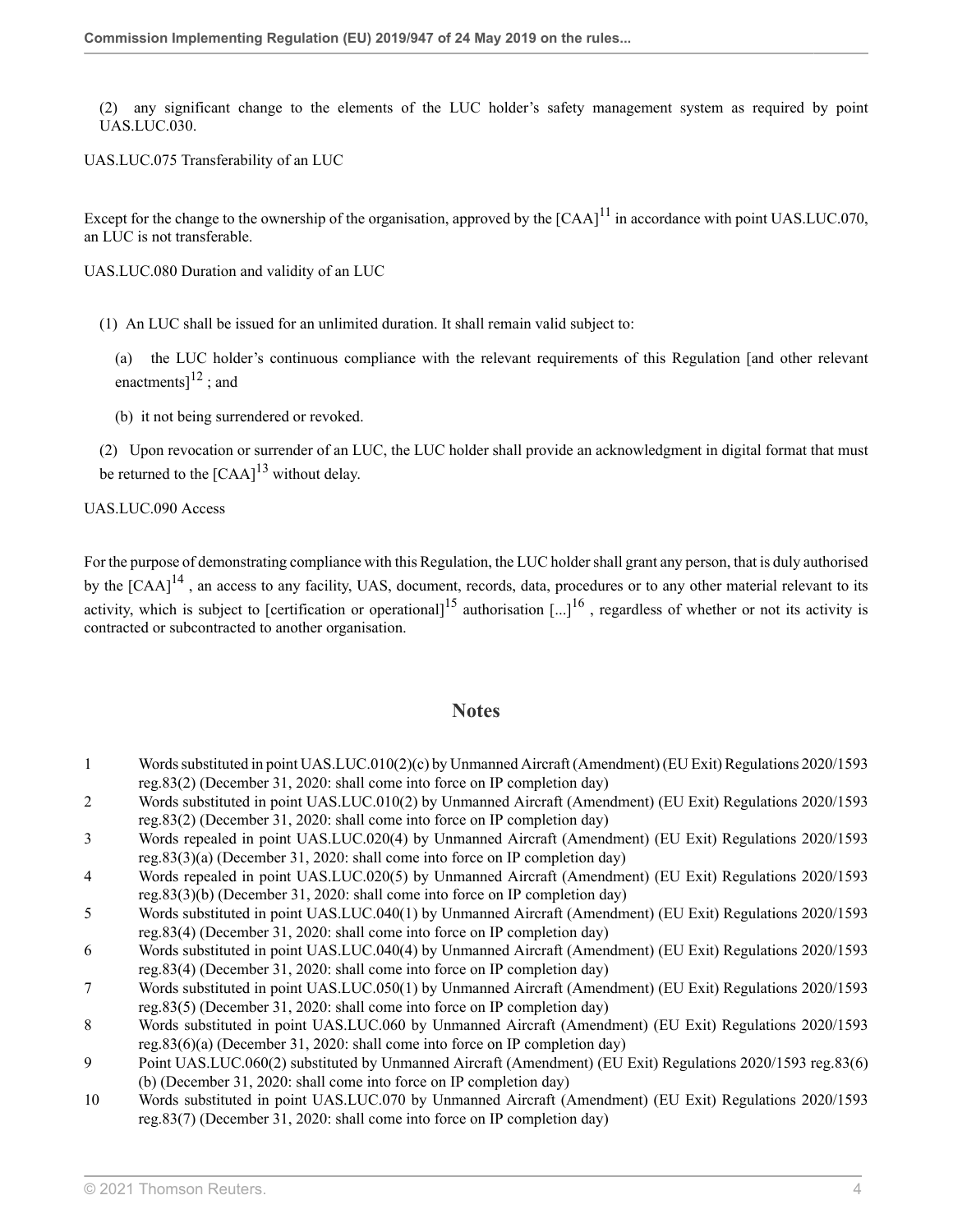## **Notes**

- <span id="page-59-0"></span>[11](#page-58-10) Words substituted in point UAS.LUC.075 by Unmanned Aircraft (Amendment) (EU Exit) Regulations 2020/1593 [reg.83\(8\)](http://uk.westlaw.com/Document/I649E516042D011EB9399B753ED3F9B92/View/FullText.html?originationContext=document&transitionType=DocumentItem&vr=3.0&rs=PLUK1.0&contextData=(sc.Search)) (December 31, 2020: shall come into force on IP completion day)
- <span id="page-59-1"></span>[12](#page-58-11) Words substituted in point UAS.LUC.080(1)(a) by Unmanned Aircraft (Amendment) (EU Exit) Regulations 2020/1593 [reg.83\(9\)\(a\)](http://uk.westlaw.com/Document/I649E516042D011EB9399B753ED3F9B92/View/FullText.html?originationContext=document&transitionType=DocumentItem&vr=3.0&rs=PLUK1.0&contextData=(sc.Search)) (December 31, 2020: shall come into force on IP completion day)
- <span id="page-59-2"></span>[13](#page-58-12) Words substituted in point UAS.LUC.080(2) by Unmanned Aircraft (Amendment) (EU Exit) Regulations 2020/1593 [reg.83\(9\)\(b\)](http://uk.westlaw.com/Document/I649E516042D011EB9399B753ED3F9B92/View/FullText.html?originationContext=document&transitionType=DocumentItem&vr=3.0&rs=PLUK1.0&contextData=(sc.Search)) (December 31, 2020: shall come into force on IP completion day)
- <span id="page-59-3"></span>[14](#page-58-13) Words substituted in point UAS.LUC.090 by Unmanned Aircraft (Amendment) (EU Exit) Regulations 2020/1593 [reg.83\(10\)\(a\)](http://uk.westlaw.com/Document/I649E516042D011EB9399B753ED3F9B92/View/FullText.html?originationContext=document&transitionType=DocumentItem&vr=3.0&rs=PLUK1.0&contextData=(sc.Search)) (December 31, 2020: shall come into force on IP completion day)
- <span id="page-59-4"></span>[15](#page-58-14) Words substituted in point UAS.LUC.090 by Unmanned Aircraft (Amendment) (EU Exit) Regulations 2020/1593 [reg.83\(10\)\(b\)](http://uk.westlaw.com/Document/I649E516042D011EB9399B753ED3F9B92/View/FullText.html?originationContext=document&transitionType=DocumentItem&vr=3.0&rs=PLUK1.0&contextData=(sc.Search)) (December 31, 2020: shall come into force on IP completion day)
- <span id="page-59-5"></span>[16](#page-58-15) Words repealed in point UAS.LUC.090 by Unmanned Aircraft (Amendment) (EU Exit) Regulations 2020/1593 [reg.83\(10\)\(c\)](http://uk.westlaw.com/Document/I649E516042D011EB9399B753ED3F9B92/View/FullText.html?originationContext=document&transitionType=DocumentItem&vr=3.0&rs=PLUK1.0&contextData=(sc.Search)) (December 31, 2020: shall come into force on IP completion day)

### *Annex I UAS OPERATIONS IN THE OPEN AND SPECIFIC CATEGORIES > Annex partC LIGHT UAS OPERATOR CERTIFICATE (LUC) > para. 1*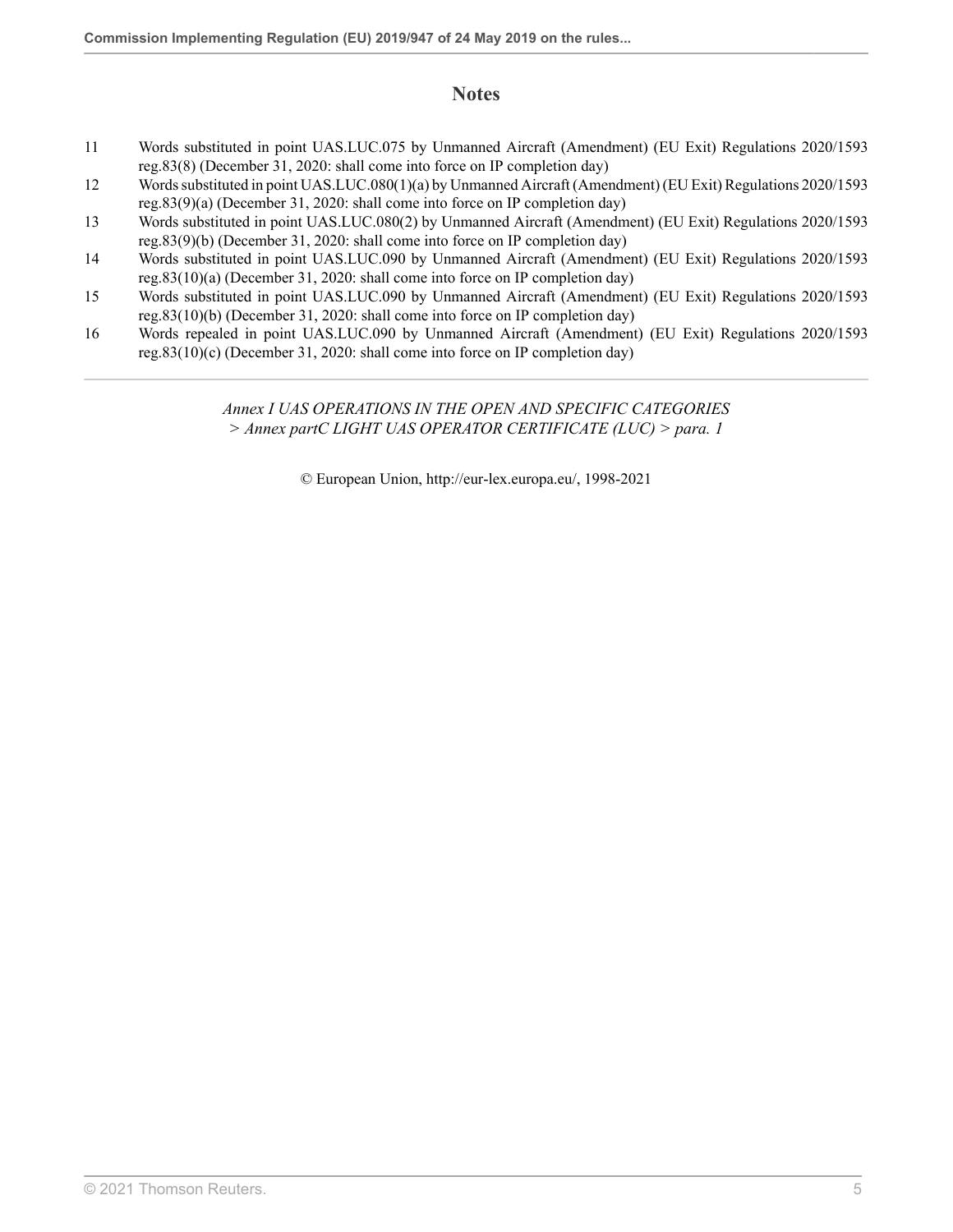

**Version 2 of 2**

31 December 2020 - Present

<span id="page-60-1"></span>**Subjects** Aviation  $\left[...\right]^{1}$  $\left[...\right]^{1}$  $\left[...\right]^{1}$ 

## **Notes**

<span id="page-60-0"></span>[1](#page-60-1) Repealed by Unmanned Aircraft (Amendment) (EU Exit) Regulations 2020/1593 [reg.84](http://uk.westlaw.com/Document/I1E7FFD6042CF11EB9399B753ED3F9B92/View/FullText.html?originationContext=document&transitionType=DocumentItem&vr=3.0&rs=PLUK1.0&contextData=(sc.Search)) (December 31, 2020: shall come into force on IP completion day)

*Annex I UAS OPERATIONS IN THE OPEN AND SPECIFIC CATEGORIES > for standard scenarios supporting a declaration > Annex partI STS-01 – VLOS over a controlled ground area in a populated environment > para. 1*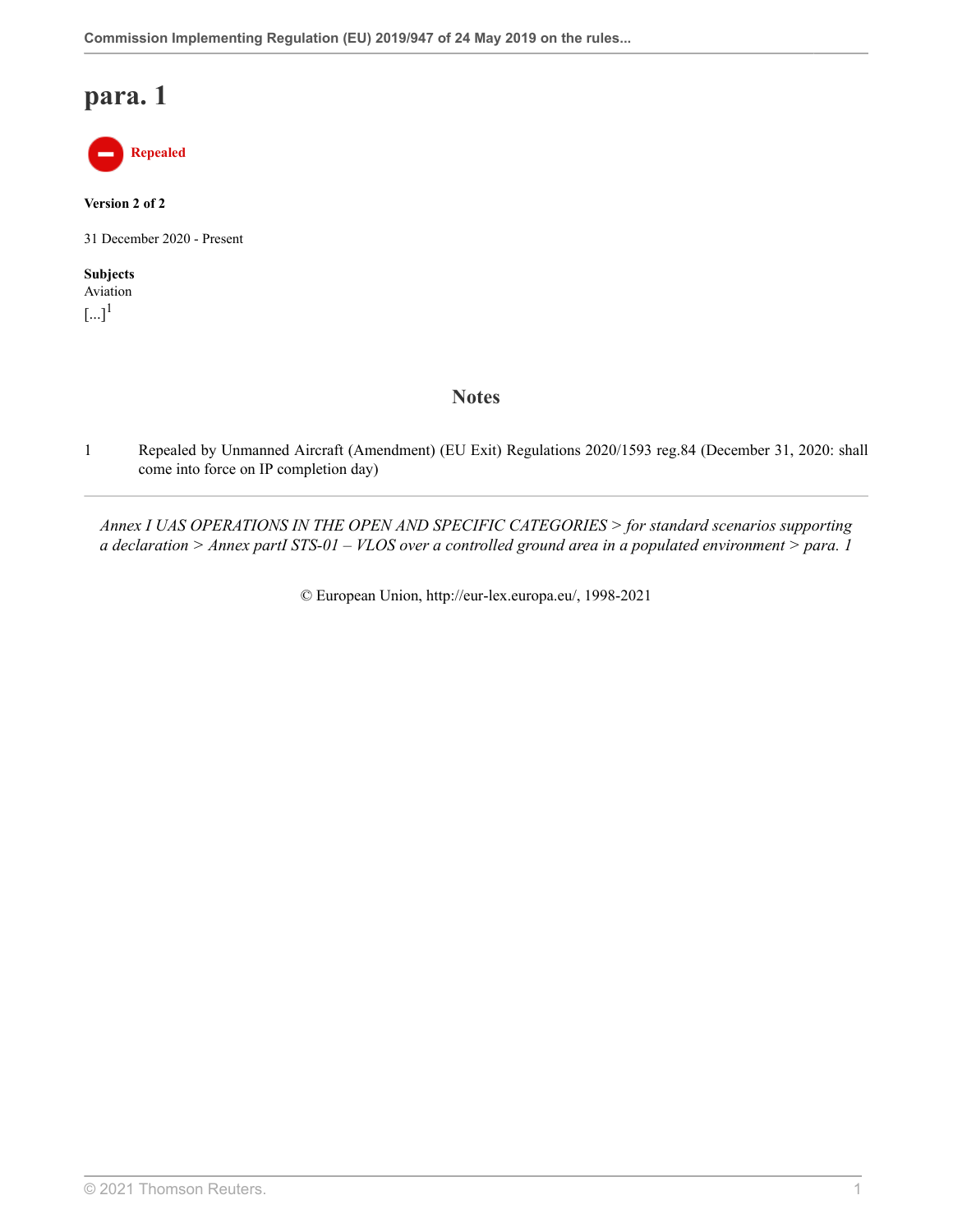

**Version 2 of 2**

31 December 2020 - Present

<span id="page-61-1"></span>**Subjects** Aviation  $\left[...\right]^{1}$  $\left[...\right]^{1}$  $\left[...\right]^{1}$ 

**Notes**

<span id="page-61-0"></span>[1](#page-61-1) Repealed by Unmanned Aircraft (Amendment) (EU Exit) Regulations 2020/1593 [reg.84](http://uk.westlaw.com/Document/I1E7FFD6042CF11EB9399B753ED3F9B92/View/FullText.html?originationContext=document&transitionType=DocumentItem&vr=3.0&rs=PLUK1.0&contextData=(sc.Search)) (December 31, 2020: shall come into force on IP completion day)

> *Annex I UAS OPERATIONS IN THE OPEN AND SPECIFIC CATEGORIES > for standard scenarios supporting a declaration > Annex partII STS-02 – BVLOS with Airspace Observers over a controlled ground area in a sparsely populated environment > para. 1*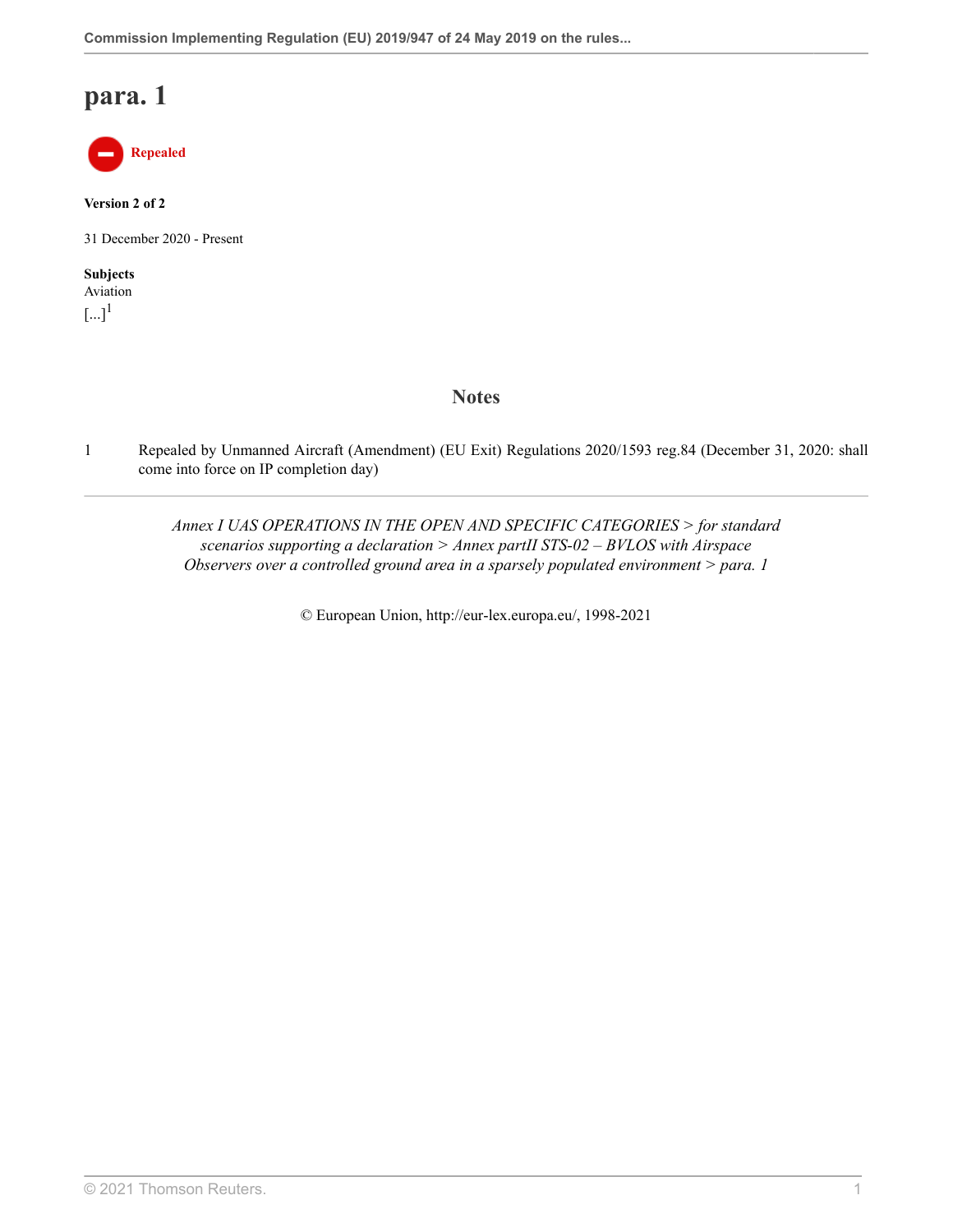

**Version 1 of 1**

Date not available - Present

#### **Subjects**

Aviation

| *********                                                                                                                                                       |                         |  |
|-----------------------------------------------------------------------------------------------------------------------------------------------------------------|-------------------------|--|
| (Figure not available in online format.)                                                                                                                        | Operational declaration |  |
| Please see original printed copy.)                                                                                                                              |                         |  |
| <b>Data protection:</b> Personal data included in this declaration is processed by the competent authority pursuant to Regulation (EU) 2016/679 of the European |                         |  |

Parliament and of the Council of 27 April 2016 on the protection of natural persons with regard to the processing of personal data and on the free movement of such data, and repealing Directive 95/46/EC (General Data Protection Regulation). It will be processed for the purposes of the performance, management and follow up of the oversight activities according to Commission Implementing Regulation (EU) 2019/947.

If you require further information concerning the processing of your personal data or you wish to exercise your rights (e.g. to access or rectify any inaccurate or incomplete data), please refer to the contact point of the competent authority.

The applicant has the right to make a complaint regarding the processing of the personal data at any time to the national Data Protection Supervisory Authority.

| UAS operator registration number |                                                                                                                                                                                                                    |
|----------------------------------|--------------------------------------------------------------------------------------------------------------------------------------------------------------------------------------------------------------------|
| UAS operator name                |                                                                                                                                                                                                                    |
| UAS manufacturer                 |                                                                                                                                                                                                                    |
| UAS model                        |                                                                                                                                                                                                                    |
| UAS Serial number                |                                                                                                                                                                                                                    |
| I hereby declare that:           |                                                                                                                                                                                                                    |
| and<br>Union or national law.    | -I comply with all the applicable provisions of Implementing Regulation (EU) 2019/947 and with STS.x;<br>-appropriate insurance cover will be in place for every flight made under the declaration, if required by |
| Date                             | Signature or other<br>verification                                                                                                                                                                                 |

*Annex I UAS OPERATIONS IN THE OPEN AND SPECIFIC CATEGORIES > Operational declaration > para. 1*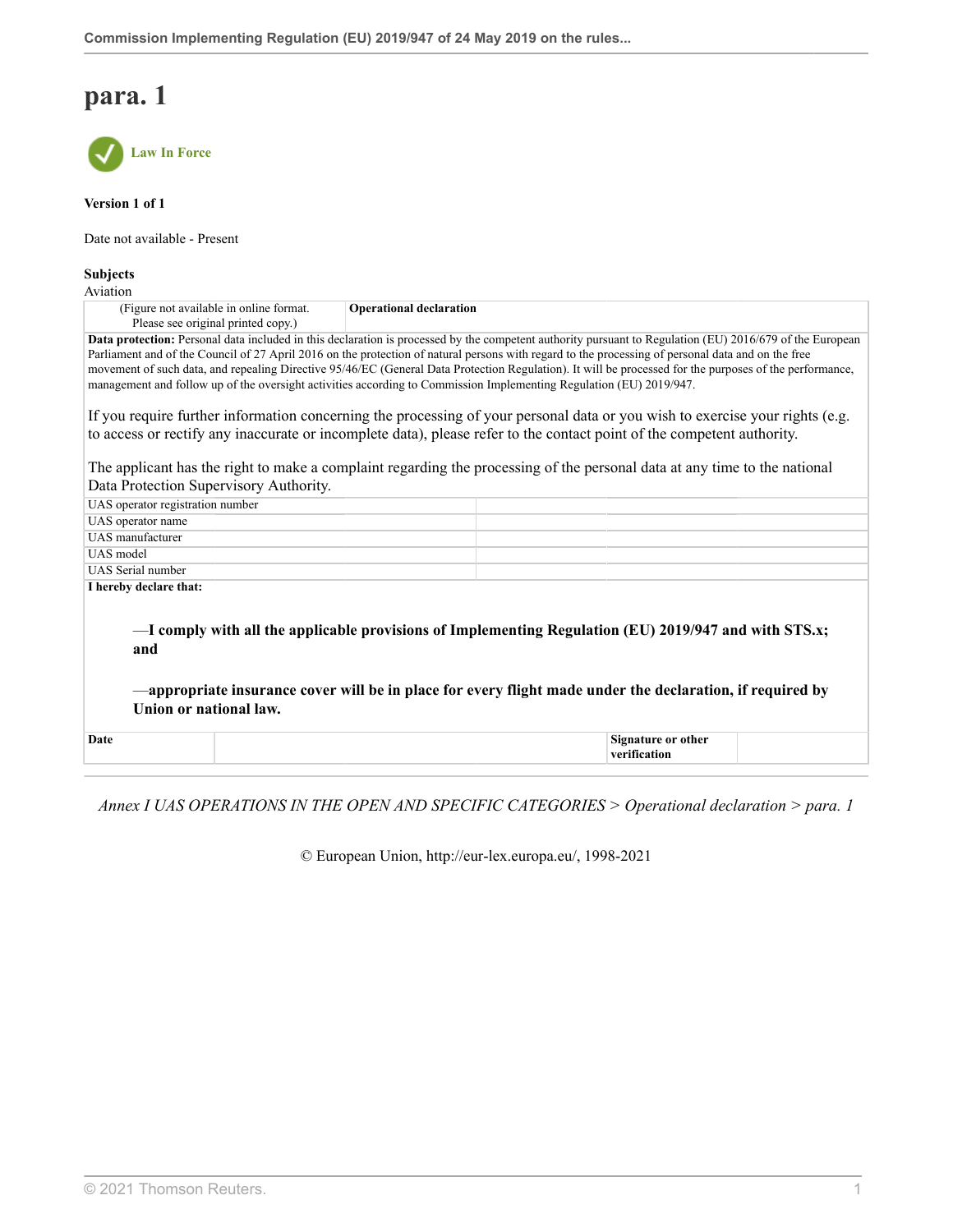

**Version 2 of 2**

31 December 2020 - Present

<span id="page-63-1"></span>**Subjects** Aviation  $\left[...\right]^{1}$  $\left[...\right]^{1}$  $\left[...\right]^{1}$ 

**Notes**

<span id="page-63-0"></span>[1](#page-63-1) Repealed by Unmanned Aircraft (Amendment) (EU Exit) Regulations 2020/1593 [reg.84](http://uk.westlaw.com/Document/I1E7FFD6042CF11EB9399B753ED3F9B92/View/FullText.html?originationContext=document&transitionType=DocumentItem&vr=3.0&rs=PLUK1.0&contextData=(sc.Search)) (December 31, 2020: shall come into force on IP completion day)

*Annex I UAS OPERATIONS IN THE OPEN AND SPECIFIC CATEGORIES > Additional requirements for entities recognised by the competent authority and UAS operators that conduct practical skill training and assessment of remote pilots for operations covered by STS > para. 1*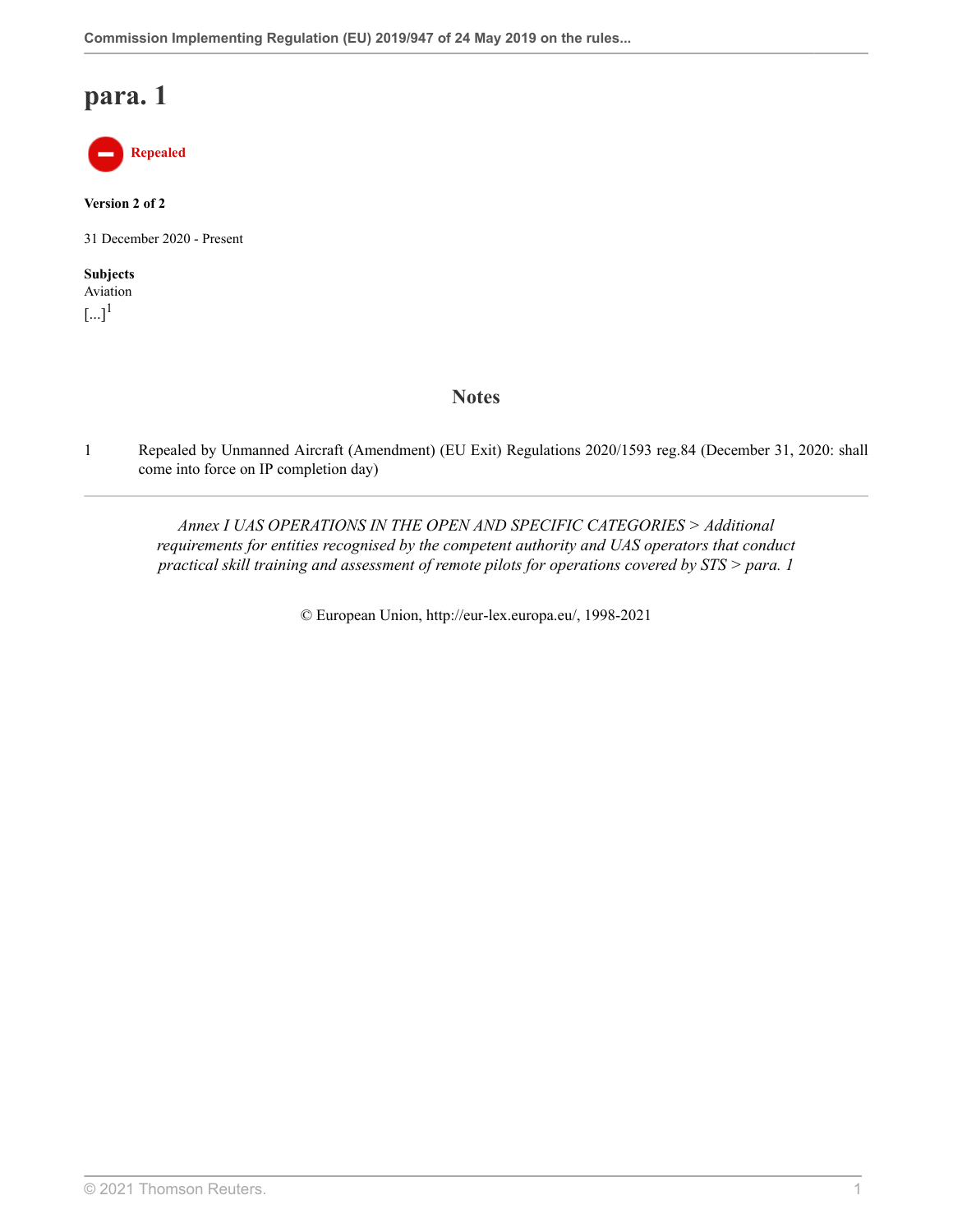

**Version 2 of 2**

31 December 2020 - Present

<span id="page-64-1"></span>**Subjects** Aviation  $\left[...\right]^{1}$  $\left[...\right]^{1}$  $\left[...\right]^{1}$ 

## **Notes**

<span id="page-64-0"></span>[1](#page-64-1) Repealed by Unmanned Aircraft (Amendment) (EU Exit) Regulations 2020/1593 [reg.84](http://uk.westlaw.com/Document/I1E7FFD6042CF11EB9399B753ED3F9B92/View/FullText.html?originationContext=document&transitionType=DocumentItem&vr=3.0&rs=PLUK1.0&contextData=(sc.Search)) (December 31, 2020: shall come into force on IP completion day)

*Annex I UAS OPERATIONS IN THE OPEN AND SPECIFIC CATEGORIES > Declaration of UAS operators that intend to provide practical skill training and assessment of remote pilots in STS-x > para. 1*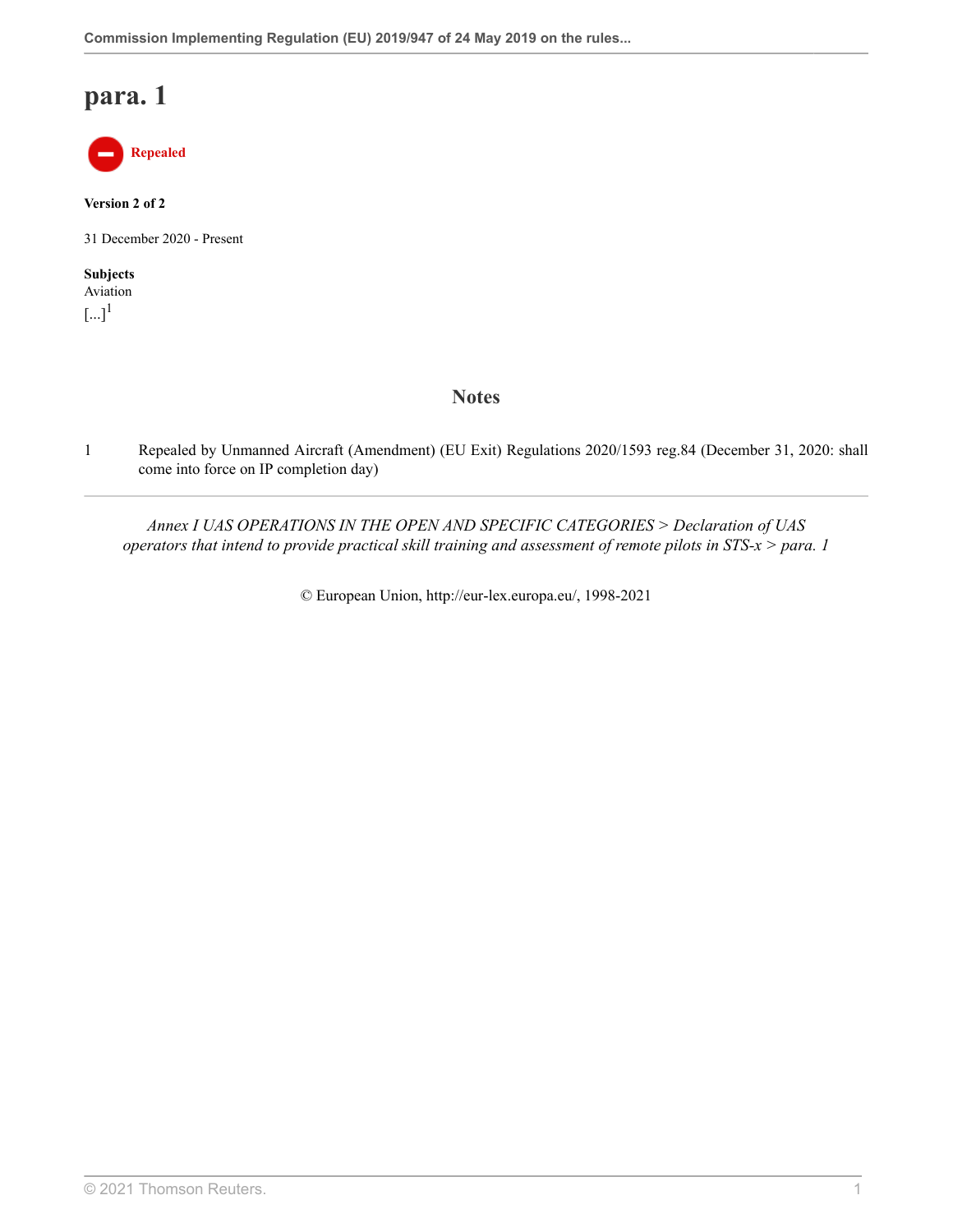

**Version 2 of 2**

31 December 2020 - Present

<span id="page-65-1"></span>**Subjects** Aviation  $\left[...\right]^{1}$  $\left[...\right]^{1}$  $\left[...\right]^{1}$ 

**Notes**

<span id="page-65-0"></span>[1](#page-65-1) Repealed by Unmanned Aircraft (Amendment) (EU Exit) Regulations 2020/1593 [reg.84](http://uk.westlaw.com/Document/I1E7FFD6042CF11EB9399B753ED3F9B92/View/FullText.html?originationContext=document&transitionType=DocumentItem&vr=3.0&rs=PLUK1.0&contextData=(sc.Search)) (December 31, 2020: shall come into force on IP completion day)

> *Annex I UAS OPERATIONS IN THE OPEN AND SPECIFIC CATEGORIES > Operations manual for Standard Scenario > para. 1*